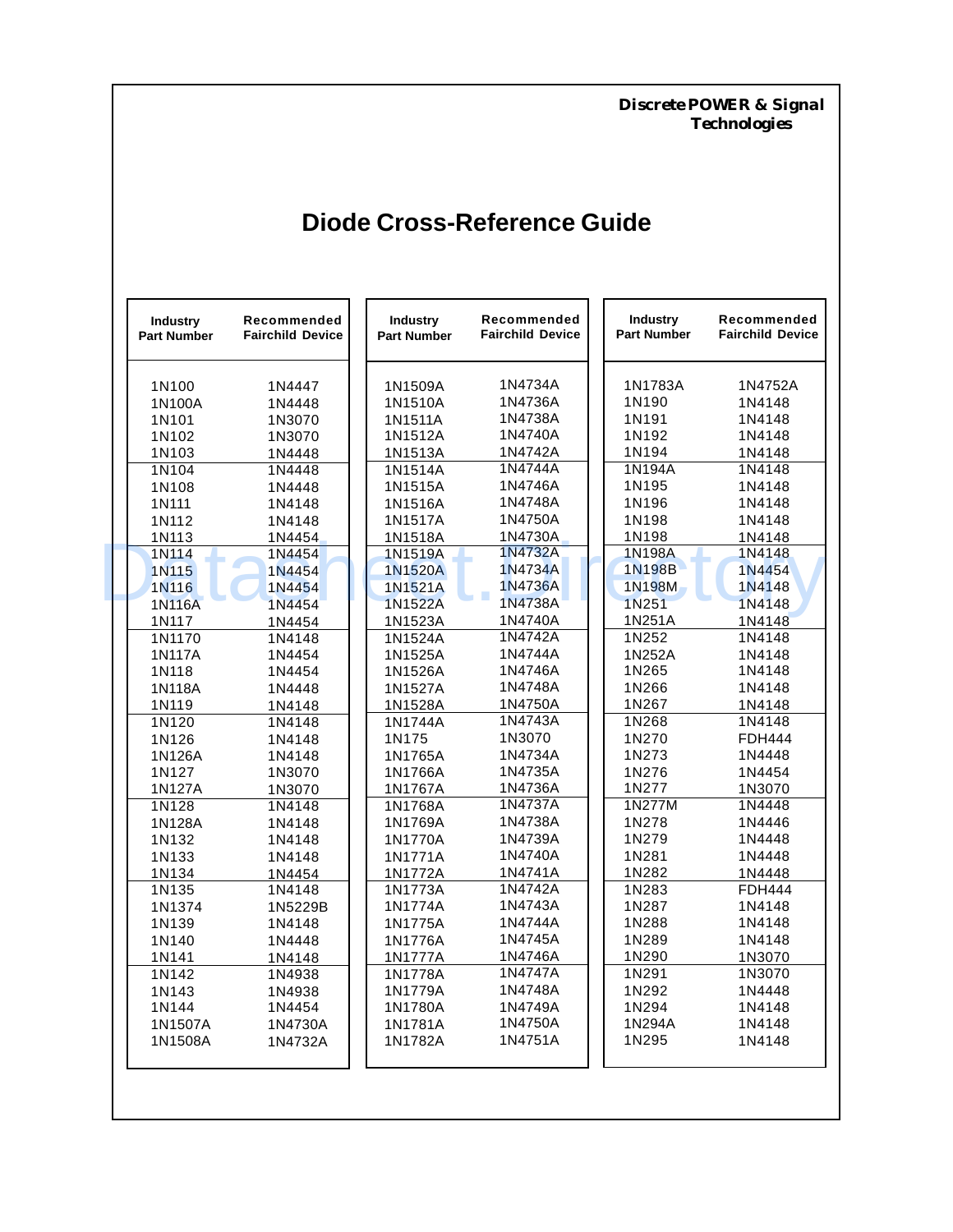| Industry<br>Part Number | Recommended<br><b>Fairchild Device</b> | Industry<br>Part Number | Recommended<br><b>Fairchild Device</b> | Industry<br><b>Part Number</b> | Recommended<br><b>Fairchild Device</b> |
|-------------------------|----------------------------------------|-------------------------|----------------------------------------|--------------------------------|----------------------------------------|
| 1N295A                  | 1N4148                                 | 1N3121                  | 1N4305                                 | 1N3600                         | 1N4148                                 |
| 1N295S                  | 1N4148                                 | 1N3122                  | 1N4305                                 | 1N3601                         | 1N4149                                 |
| 1N296                   | 1N4148                                 | 1N3123                  | 1N4305                                 | 1N3602                         | 1N4151                                 |
| 1N297                   | 1N4148                                 | 1N3124                  | 1N4151                                 | 1N3603                         | 1N4151                                 |
| 1N297A                  | 1N4148                                 | 1N3125                  | 1N4305                                 | 1N3604                         | 1N4151                                 |
| 1N298                   | 1N4148                                 | 1N313                   | 1N4148                                 | 1N3605                         | 1N4152                                 |
| 1N298A                  | 1N4148                                 | 1N314                   | 1N4148                                 | 1N3606                         | 1N4153                                 |
| 1N299                   | 1N4305                                 | 1N3144                  | 1N4305                                 | 1N3607                         | 1N4151                                 |
| 1N300                   | 1N457                                  | 1N3145                  | 1N4305                                 | 1N3608                         | 1N4152                                 |
| 1N300A                  | 1N457                                  | 1N3146                  | 1N4151                                 | 1N3609                         | 1N4153                                 |
| 1N301                   | 1N457                                  | 1N3147                  | 1N4448                                 | 1N3625                         | 1N3070                                 |
| 1N3016B                 | 1N4736A                                | 1N3160                  | 1N4305                                 | 1N3638B                        | 1N4744A                                |
| 1N3017B                 | 1N4737A                                | 1N3179                  | 1N3070                                 | 1N3653                         | <b>FDH400</b>                          |
| 1N3018B                 | 1N4738A                                | 1N3180                  | 1N3070                                 | 1N3654                         | 1N4448                                 |
| 1N3019B                 | 1N4739A                                | 1N3181                  | 1N5237B                                | 1N3666                         | 1N4305                                 |
| 1N301A                  | 1N457                                  | 1N3197                  | 1N4148                                 | 1N3668                         | 1N4305                                 |
| 1N301B                  | 1N457                                  | 1N3203                  | 1N4305                                 | 1N3675B                        | 1N4736A                                |
| 1N3020B                 | 1N4740A                                | 1N3204                  | 1N4305                                 | 1N3676B                        | 1N4737A                                |
| 1N3021B                 | 1N4741A                                | 1N3215                  | 1N4152                                 | 1N3677B                        | 1N4738A                                |
| 1N3022B                 | 1N4742A                                | 1N3223                  | 1N3070                                 | 1N3678B                        | 1N4739A                                |
| 1N3023B                 | 1N4743A                                | 1N3225                  | 1N4148                                 | 1N3679B                        | 1N4740A                                |
| 1N3024B                 | 1N4744A                                | 1N3257                  | 1N4448                                 | 1N3680B                        | 1N4741A                                |
| 1N3025B                 | 1N4745A                                | 1N3258                  | 1N4448                                 | 1N3681B                        | 1N4742A                                |
| 1N3026B                 | 1N4746A                                | 1N3298                  | FDH400                                 | 1N3682B                        | 1N4743A                                |
| 1N3027B                 | 1N4747A                                | 1N3298A                 | <b>FDH400</b>                          | 1N3683B                        | 1N4744A<br>1N4745A                     |
| 1N3028B                 | 1N4748A                                | 1N330                   | 1N456A                                 | 1N3684B<br>1N3685B             | 1N4746A                                |
| 1N3029B<br>1N303        | 1N4749A<br>1N458                       | 1N331<br>1N34A          | 1N458<br>1N4454                        | 1N3686B                        | 1N4747A                                |
| 1N3030B                 | 1N4750A                                | <b>1N34AS</b>           | 1N4148                                 | 1N3687B                        | 1N4748A                                |
| 1N3031B                 | 1N4751A                                | 1N35                    | 1N4454                                 | 1N3688B                        | 1N4749A                                |
| 1N3032B                 | 1N4752A                                | 1N350                   | 1N457                                  | 1N3689B                        | 1N4750A                                |
| 1N303A                  | 1N458A                                 | 1N351                   | 1N458A                                 | 1N3690B                        | 1N4751A                                |
| 1N303B                  | 1N458A                                 | 1N3535                  | 1N3070                                 | 1N3691B                        | 1N4752A                                |
| 1N304                   | 1N4148                                 | 1N3536                  | 1N457                                  | 1N373                          | 1N5227B                                |
| 1N3062                  | 1N4035                                 | 1N355                   | 1N4148                                 | 1N375                          | 1N5230B                                |
| 1N3063                  | 1N4035                                 | 1N3550                  | 1N3070                                 | 1N376                          | 1N5233B                                |
| 1N3064                  | 1N3064                                 | 1N3559                  | FDH444                                 | 1N377                          | 1N4148                                 |
| 1N3065                  | 1N4035                                 | 1N3564                  | 1N4448                                 | 1N378                          | 1N5238B                                |
| 1N3066                  | 1N4035                                 | 1N3567                  | 1N4448                                 | 1N38                           | 1N4148                                 |
| 1N3067                  | 1N4148                                 | 1N3568                  | 1N4448                                 | 1N385                          | 1N4148                                 |
| 1N3068                  | 1N4148                                 | 1N3575                  | 1N483B                                 | 1N386                          | 1N4148                                 |
| 1N3069                  | 1N4148                                 | 1N3576                  | 1N483B                                 | 1N3864                         | 1N458                                  |
| 1N307                   | 1N4938                                 | 1N3593                  | 1N4148                                 | 1N3865                         | 1N4148                                 |
| 1N3070                  | 1N3070                                 | 1N3594                  | <b>FDH600</b>                          | 1N387                          | 1N4148                                 |
| 1N3071                  | 1N3070                                 | 1N3595                  | 1N3595                                 | 1N3872                         | <b>FDH444</b>                          |
| 1N309                   | 1N4148                                 | 1N3596                  | 1N4448                                 | 1N3873                         | <b>FDH444</b>                          |
| 1N3097                  | 1N4305                                 | 1N3597                  | 1N3070                                 | 1N388                          | 1N4148                                 |
| 1N310                   | 1N4148                                 | 1N3598                  | 1N4152                                 | 1N389                          | 1N4148                                 |
| 1N3110                  | 1N4305                                 | 1N3599                  | 1N4938                                 | 1N38A                          | 1N3070                                 |
| 1N312                   | 1N4448                                 | 1N36                    | 1N4148                                 | 1N38B                          | 1N3070                                 |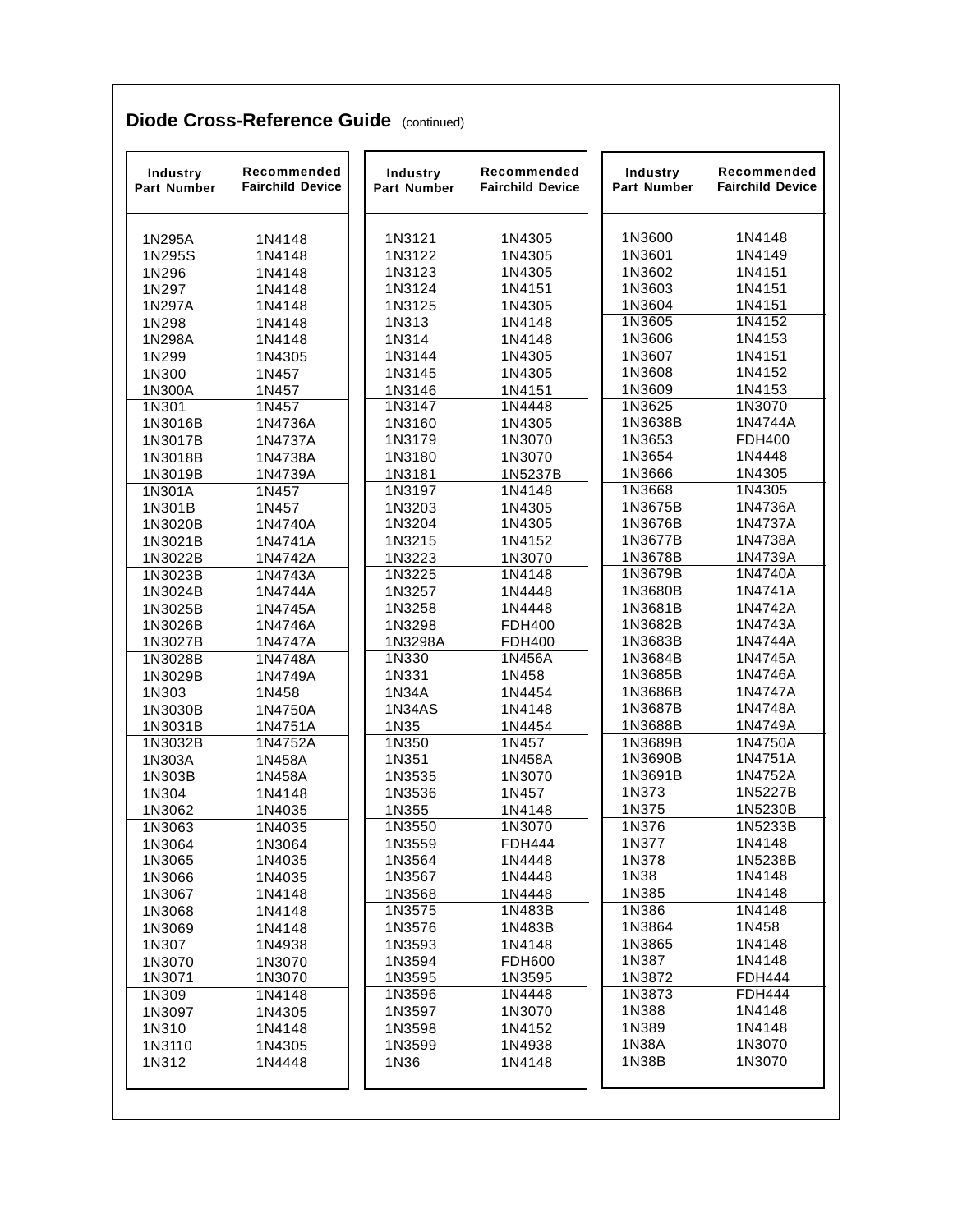| 1N3070<br>1N4148<br>1N4148<br>1N4148<br>1N3070 | 1N431<br>1N432<br>1N4323B | 1N3070                                                                |                                                                              | Recommended<br><b>Fairchild Device</b>                                        |
|------------------------------------------------|---------------------------|-----------------------------------------------------------------------|------------------------------------------------------------------------------|-------------------------------------------------------------------------------|
|                                                |                           |                                                                       | 1N4532                                                                       | <b>FDH600</b>                                                                 |
|                                                |                           | 1N4148                                                                | 1N4533                                                                       | 1N4152                                                                        |
|                                                |                           | 1N4736A                                                               | 1N4534                                                                       | 1N4153                                                                        |
|                                                | 1N4324B                   | 1N4737A                                                               | 1N4536                                                                       | 1N4154                                                                        |
|                                                | 1N4325B                   | 1N4738A                                                               | 1N4537                                                                       | 1N4151                                                                        |
| 1N3070                                         | 1N4326B                   | 1N4739A                                                               | 1N454                                                                        | <b>FDH444</b>                                                                 |
| 1N4305                                         | 1N4327B                   | 1N4740A                                                               | 1N4548                                                                       | 1N4154                                                                        |
| 1N3070                                         | 1N4328B                   | 1N4741A                                                               | 1N456                                                                        | 1N456A                                                                        |
| 1N4148                                         | 1N4329B                   | 1N4742A                                                               | 1N456A                                                                       | 1N456A                                                                        |
| 1N4150                                         | 1N432A                    | 1N4446                                                                | 1N457                                                                        | 1N457                                                                         |
| 1N4305                                         | 1N432B                    | 1N4448                                                                | 1N457A                                                                       | 1N457A                                                                        |
| 1N4305                                         | 1N433                     | 1N3070                                                                | 1N457M                                                                       | 1N457                                                                         |
| 1N3070                                         | 1N4330B                   | 1N4743A                                                               | 1N458                                                                        | 1N458A                                                                        |
| 1N3070                                         | 1N4331B                   | 1N4744A                                                               | 1N458A                                                                       | 1N458A                                                                        |
| 1N4148                                         | 1N4332B                   | 1N4745A                                                               | 1N458M                                                                       | 1N458A                                                                        |
| 1N4305                                         | 1N4333B                   | 1N4746A                                                               | 1N459                                                                        | 1N459                                                                         |
| 1N4154                                         | 1N4334B                   | 1N4747A                                                               | 1N459A                                                                       | 1N459A                                                                        |
| <b>FDH444</b>                                  | 1N4335B                   | 1N4748A                                                               | 1N459M                                                                       | 1N459                                                                         |
| 1N4148                                         | 1N4336B                   | 1N4749A                                                               | 1N46                                                                         | 1N4454                                                                        |
| 1N4454                                         | 1N4337B                   | 1N4750A                                                               | 1N4608                                                                       | <b>FDH444</b>                                                                 |
| 1N914                                          | 1N4338B                   | 1N4751A                                                               | 1N4610                                                                       | 1N4154                                                                        |
| 1N4148                                         | 1N4339B                   | 1N4752A                                                               | 1N4728A                                                                      | 1N4728A                                                                       |
| 1N4149                                         | 1N433A                    | 1N3070                                                                | 1N4729A                                                                      | 1N4729A                                                                       |
| 1N4150                                         | 1N433B                    | 1N3070                                                                | 1N4730A                                                                      | 1N4730A                                                                       |
| 1N4152                                         | 1N434                     | 1N3070                                                                | 1N4731A                                                                      | 1N4731A                                                                       |
| 1N4153                                         | 1N434A                    | 1N3070                                                                | 1N4732A                                                                      | 1N4732A                                                                       |
| 1N4154                                         | 1N434B                    | 1N3070                                                                | 1N4733A                                                                      | 1N4733A                                                                       |
| 1N4736                                         | 1N435                     | 1N4148                                                                | 1N4734A                                                                      | 1N4734A                                                                       |
| 1N4737                                         | 1N4376                    | 1N4376                                                                | 1N4735A                                                                      | 1N4735A                                                                       |
| 1N4738                                         | 1N44                      | 1N3070                                                                | 1N4736A                                                                      | 1N4736A                                                                       |
| 1N4739                                         | 1N4443                    | 1N4148                                                                | 1N4737A                                                                      | 1N4737A                                                                       |
| 1N4740                                         | 1N4445                    | 1N4151                                                                | 1N4738A                                                                      | 1N4738A                                                                       |
| 1N4741                                         | 1N4446                    | 1N4446                                                                | 1N4739A                                                                      | 1N4739A                                                                       |
| 1N4742                                         | 1N4447                    | 1N4447                                                                | 1N4740A                                                                      | 1N4740A                                                                       |
| 1N4743                                         | 1N4448<br>1N4449          | 1N4448<br>1N4449                                                      | 1N4741A<br>1N4742A                                                           | 1N4741A<br>1N4742A                                                            |
| 1N4744                                         |                           |                                                                       |                                                                              |                                                                               |
| 1N4745                                         | 1N4454<br>1N4455          | 1N4454<br>1N4305                                                      | 1N4743A<br>1N4744A                                                           | 1N4743A<br>1N4744A                                                            |
| 1N4746                                         | 1N4456                    | 1N4150                                                                | 1N4745A                                                                      | 1N4745A                                                                       |
| 1N4747                                         | 1N4457                    | 1N4150                                                                | 1N4746A                                                                      | 1N4746A                                                                       |
| 1N4448<br>1N4748                               | 1N447                     | 1N4448                                                                | 1N4747A                                                                      | 1N4747A                                                                       |
| 1N4749                                         |                           |                                                                       |                                                                              | 1N4748A                                                                       |
| 1N4750                                         |                           |                                                                       |                                                                              | 1N4749A                                                                       |
| 1N4751                                         |                           |                                                                       |                                                                              | 1N4750A                                                                       |
| 1N4148                                         |                           |                                                                       |                                                                              | 1N4751A                                                                       |
| <b>FDH444</b>                                  |                           |                                                                       |                                                                              | 1N4752A                                                                       |
| 1N3070                                         |                           |                                                                       |                                                                              | 1N4148                                                                        |
| 1N4244                                         |                           |                                                                       |                                                                              | 1N4148                                                                        |
| 1N4148                                         |                           |                                                                       |                                                                              | 1N4454                                                                        |
| 1N4305                                         | 1N4531                    | 1N4148                                                                | 1N480                                                                        | 1N4148                                                                        |
|                                                |                           | 1N448<br>1N45<br>1N450<br>1N4502<br>1N451<br>1N452<br>1N4523<br>1N453 | 1N4448<br>1N4454<br>1N4151<br>1N4305<br>1N3070<br>1N4448<br>1N4305<br>1N3070 | 1N4748A<br>1N4749A<br>1N4750A<br>1N4751A<br>1N4752A<br>1N478<br>1N479<br>1N48 |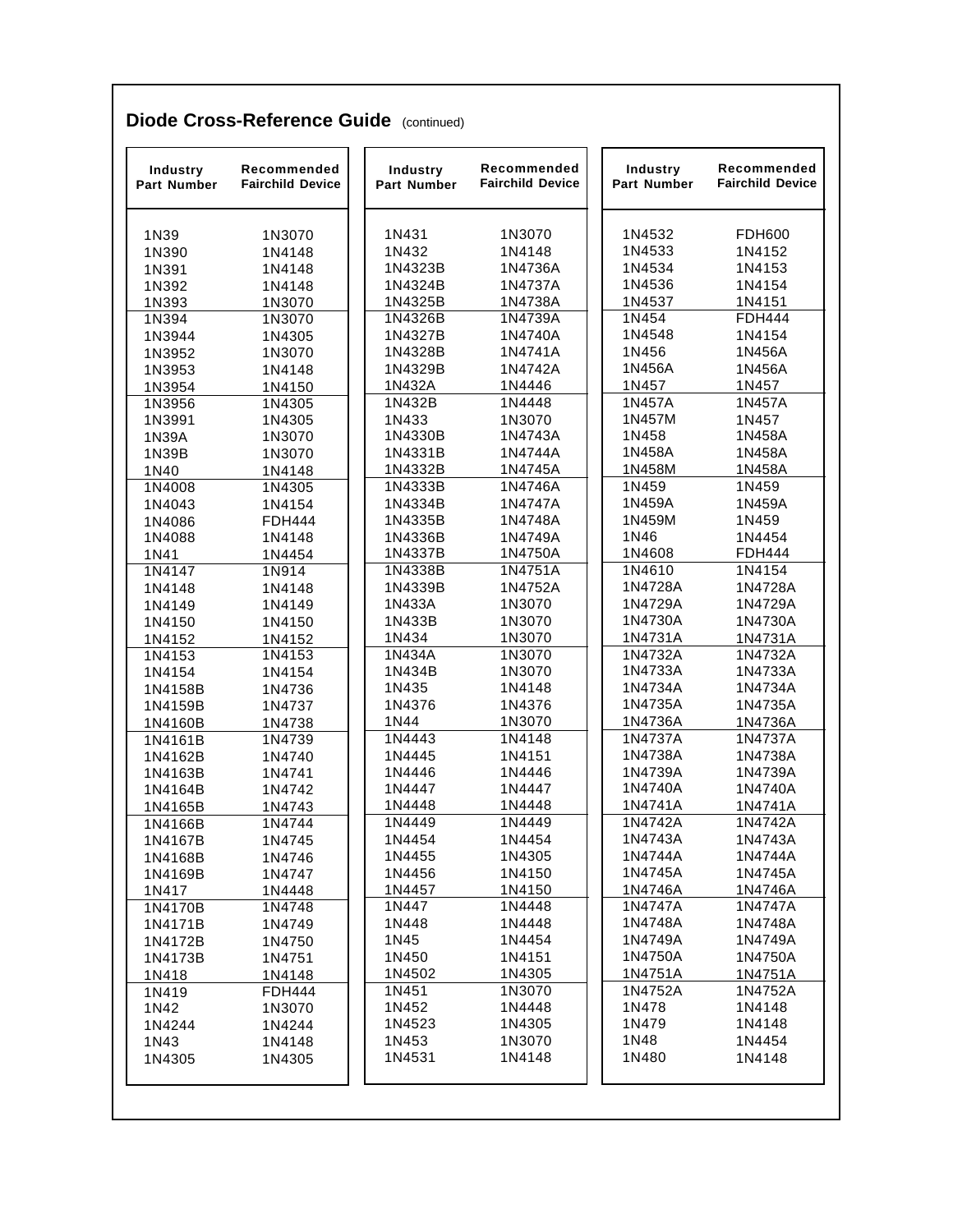| Industry<br><b>Part Number</b> | Recommended<br>Industry<br>Part Number<br><b>Fairchild Device</b> |                  | Recommended<br><b>Fairchild Device</b> | <b>Industry</b><br><b>Part Number</b> | Recommended<br><b>Fairchild Device</b> |  |
|--------------------------------|-------------------------------------------------------------------|------------------|----------------------------------------|---------------------------------------|----------------------------------------|--|
| 1N483                          | 1N483B                                                            | 1N5250A          | 1N5250B                                | 1N5574B                               | 1N4752A                                |  |
| 1N483A                         | 1N483B                                                            | 1N5250B          | 1N5250B                                | 1N5575B                               | 1N4753A                                |  |
| 1N483B                         | 1N4148                                                            | 1N5251A          | 1N5251B                                | 1N55A                                 | 1N3070                                 |  |
| 1N483C                         | 1N485B                                                            | 1N5251B          | 1N5251B                                | 1N55B                                 | 1N3070                                 |  |
| 1N485                          | 1N485B                                                            | 1N5252A          | 1N5252B                                | 1N56                                  | 1N4148                                 |  |
| 1N485A                         | 1N485B                                                            | 1N5252B          | 1N5252B                                | 1N566                                 | 1N3070                                 |  |
| 1N485B                         | 1N485B                                                            | 1N5253A          | 1N5253B                                | 1N567                                 | 1N3070                                 |  |
| 1N49                           | 1N4148                                                            | 1N5253B          | 1N5253B                                | 1N568                                 | 1N4305                                 |  |
| 1N490                          | 1N4148                                                            | 1N5254A          | 1N5254B                                | 1N569                                 | 1N4305                                 |  |
| 1N4938                         | 1N4938                                                            | 1N5254B          | 1N5254B                                | 1N56A                                 | 1N4148                                 |  |
| 1N497                          | 1N4448                                                            | 1N5255A          | 1N5255B                                | 1N57                                  | 1N4454                                 |  |
| 1N498                          | 1N4448                                                            | 1N5255B          | 1N5255B                                | 1N571                                 | <b>FDH444</b>                          |  |
| 1N499                          | 1N4448                                                            | 1N5256A          | 1N5256B                                | 1N57A                                 | 1N4454                                 |  |
| 1N50                           | 1N4148                                                            | 1N5256B          | 1N5256B                                | 1N58                                  | 1N3070                                 |  |
| 1N500                          | 1N4448                                                            | 1N5257A          | 1N5257B                                | 1N58A                                 | 1N3070                                 |  |
| 1N501                          | 1N4448                                                            | 1N5257B          | 1N5257B                                | 1N5913B                               | 1N4728A<br>1N4729A                     |  |
| 1N502                          | 1N3070                                                            | 1N527            | 1N4305                                 | 1N5914B<br>1N5915B                    | 1N4730A                                |  |
| 1N51                           | 1N4454                                                            | 1N5282           | 1N5282                                 | 1N5916B                               | 1N4731A                                |  |
| 1N52                           | 1N4454                                                            | 1N52A            | 1N4454                                 | 1N5917B                               | 1N4732A                                |  |
| 1N520B                         | 1N457<br>1N523B                                                   | 1N5315<br>1N5316 | 1N4153<br>1N4153                       | 1N5918B                               | 1N4733A                                |  |
| 1N5223A<br>1N5223B             | 1N523B                                                            | 1N5317           | 1N4150                                 | 1N5919B                               | 1N4734A                                |  |
| 1N5226A                        | 1N5226B                                                           | 1N5318           | 1N4150                                 | 1N5920B                               | 1N4735A                                |  |
| 1N5226B                        | 1N5226B                                                           | 1N5319           | 1N4350                                 | 1N5921B                               | 1N4736A                                |  |
| 1N5227A                        | 1N5227B                                                           | 1N54             | 1N4148                                 | 1N5922B                               | 1N4737A                                |  |
| 1N5227B                        | 1N5227B                                                           | 1N541            | 1N4305                                 | 1N5923B                               | 1N4738A                                |  |
| 1N5228A                        | 1N5228B                                                           | 1N542            | 1N4305                                 | 1N5924B                               | 1N4739A                                |  |
| 1N5228B                        | 1N5228B                                                           | 1N5427           | 1N4148                                 | 1N5925B                               | 1N4740A                                |  |
| 1N5229A                        | 1N5229B                                                           | 1N5428           | 1N3070                                 | 1N5926B                               | 1N4741A                                |  |
| 1N5229B                        | 1N5229B                                                           | 1N5430           | <b>FDH400</b>                          | 1N5927B                               | 1N4742A                                |  |
| 1N5230A                        | 1N5230B                                                           | 1N5431           | <b>FDH400</b>                          | 1N5928B                               | 1N4743A                                |  |
| 1N5230B                        | 1N5230B                                                           | 1N5432           | <b>FDH777</b>                          | 1N5929B                               | 1N4744A                                |  |
| 1N5231A                        | 1N5231B                                                           | 1N5449           | 1N485B                                 | 1N5930B                               | 1N4745A                                |  |
| 1N5231B                        | 1N5231B                                                           | 1N54A            | 1N4148                                 | 1N5931B                               | 1N4746A                                |  |
| 1N5232A                        | 1N5232B                                                           | 1N55             | 1N3070                                 | 1N5932B                               | 1N4747A                                |  |
| 1N5232B                        | 1N5232B                                                           | 1N5559B          | 1N4736A                                | 1N5933B                               | 1N4748A                                |  |
| 1N5233A                        | 1N5233B                                                           | 1N5560B          | 1N4737A                                | 1N5934B                               | 1N4749A                                |  |
| 1N5233B                        | 1N5233B                                                           | 1N5561B          | 1N4738A                                | 1N5935B                               | 1N4750A                                |  |
| 1N5234A                        | 1N5234B                                                           | 1N5562B          | 1N4739A                                | 1N5936B                               | 1N4751A                                |  |
| 1N5234B                        | 1N5234B                                                           | 1N5563B          | 1N4740A                                | 1N5937B                               | 1N4752A                                |  |
| 1N5235A                        | 1N5235B                                                           | 1N5564B          | 1N4741A                                | 1N5988A                               | 1N5226B                                |  |
| 1N5235B                        | 1N5235B                                                           | 1N5565B          | 1N4742A                                | 1N5988B                               | 1N5226B                                |  |
| 1N5236A                        | 1N5236B                                                           | 1N5566B          | 1N4743A                                | 1N5989A                               | 1N5227B                                |  |
| 1N5236B                        | 1N5236B                                                           | 1N5567B          | 1N4744A                                | 1N5989B                               | 1N5227B                                |  |
| 1N5237A                        | 1N5237B                                                           | 1N5568B          | 1N4745A                                | 1N5990A                               | 1N5228B                                |  |
| 1N5237B                        | 1N5237B                                                           | 1N5569B          | 1N4746A                                | 1N5990B                               | 1N5228B                                |  |
| 1N5238A                        | 1N5238B                                                           | 1N5570B          | 1N4747A                                | 1N5991A                               | 1N5229B                                |  |
| 1N5248B                        | 1N5248B                                                           | 1N5571B          | 1N4748A                                | 1N5991B                               | 1N5229B                                |  |
| 1N5249A                        | 1N5249B                                                           | 1N5572B          | 1N4749A                                | 1N5992A<br>1N5992B                    | 1N5230B<br>1N5230B                     |  |
| 1N5249B                        | 1N5249B                                                           | 1N5573B          | 1N4751A                                |                                       |                                        |  |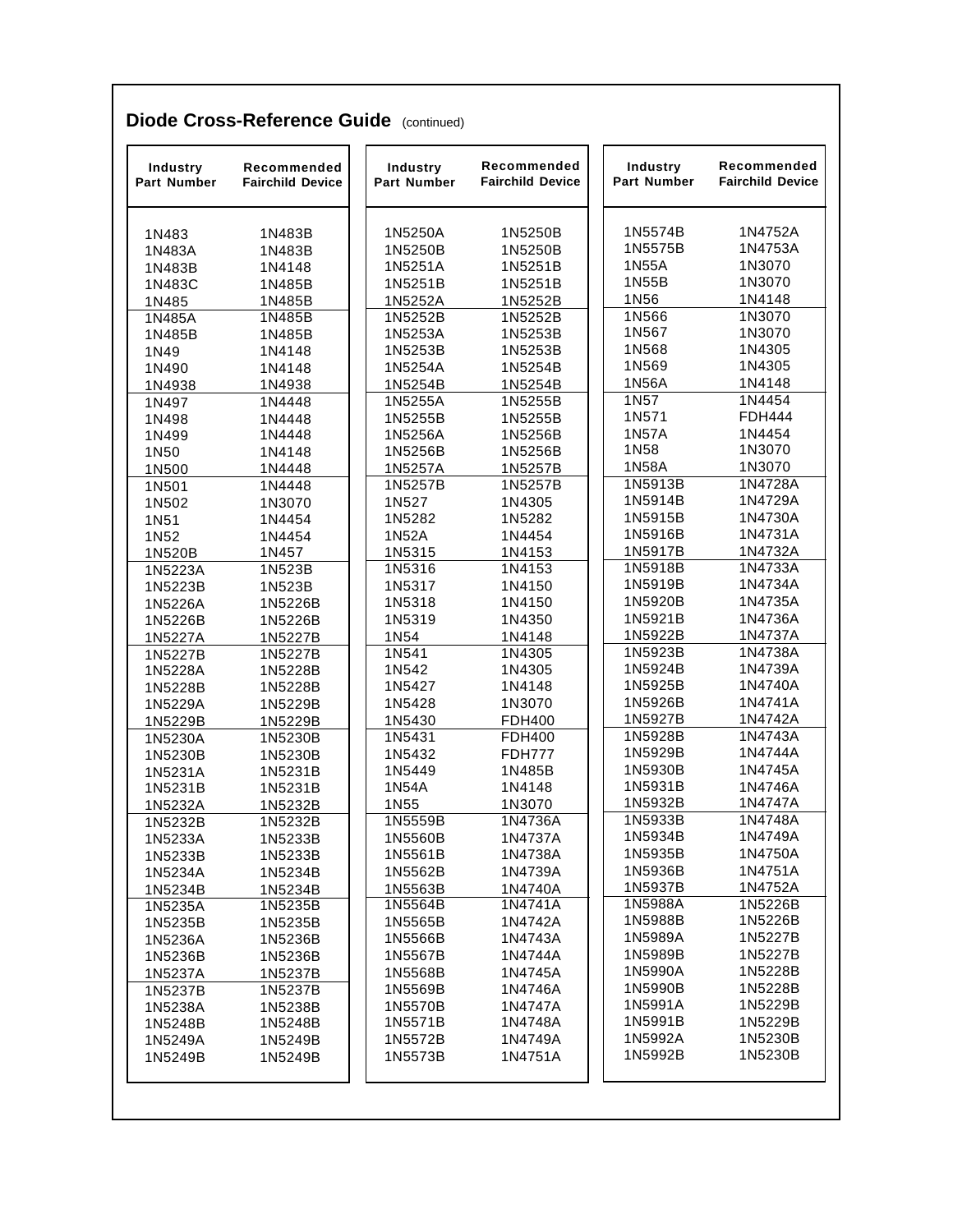| Industry<br><b>Part Number</b> | Recommended<br><b>Fairchild Device</b> | Industry<br><b>Part Number</b> | Recommended<br><b>Fairchild Device</b> | Industry<br><b>Part Number</b> | Recommended<br><b>Fairchild Device</b> |
|--------------------------------|----------------------------------------|--------------------------------|----------------------------------------|--------------------------------|----------------------------------------|
| 1N5993A                        | 1N5231B                                | 1N632                          | 1N4148                                 | 1N713                          | 1N5239B                                |
| 1N5993B                        | 1N5231B                                | 1N633                          | 1N3070                                 | 1N713A                         | 1N5239B                                |
| 1N5994A                        | 1N5232B                                | 1N634                          | 1N3070                                 | 1N714                          | 1N5240B                                |
| 1N5994B                        | 1N5232B                                | 1N635                          | 1N3070                                 | 1N714A                         | 1N5240B                                |
| 1N5995A                        | 1N5234B                                | 1N636                          | 1N4448                                 | 1N715                          | 1N5241B                                |
| 1N5995B                        | 1N5234B                                | 1N63A                          | 1N4148                                 | 1N715A                         | 1N5241B                                |
| 1N5996A                        | 1N5235B                                | 1N64                           | 1N4148                                 | 1N716                          | 1N5242B                                |
| 1N5996B                        | 1N5235B                                | 1N64A                          | 1N4148                                 | 1N716A                         | 1N5242B                                |
| 1N5997A                        | 1N5236B                                | 1N65                           | 1N4454                                 | 1N717                          | 1N5243B                                |
| 1N5997B                        | 1N5236B                                | 1N66                           | 1N4454                                 | 1N717A                         | 1N5243B                                |
| 1N5998A                        | 1N5237B                                | 1N664                          | 1N5237B                                | 1N718                          | 1N5245B                                |
| 1N5998B                        | 1N5237B                                | 1N665                          | 1N5242B                                | 1N718A                         | 1N5245B                                |
| 1N5999A                        | 1N5239B                                | 1N666                          | 1N5245B                                | 1N719                          | 1N5246B                                |
| 1N5999B                        | 1N5239B                                | 1N667                          | 1N5248B                                | 1N719A                         | 1N5246B                                |
| 1N6000A                        | 1N5240B                                | 1N668                          | 1N5251B                                | 1N720                          | 1N5248B                                |
| 1N6000B                        | 1N5240B                                | 1N669                          | 1N5245B                                | 1N720A                         | 1N5248B                                |
| 1N6001A                        | 1N5241B                                | 1N66A                          | 1N4454                                 | 1N721                          | 1N5250B                                |
| 1N6001B                        | 1N5241B                                | 1N67                           | 1N4148                                 | 1N721A                         | 1N5250B                                |
| 1N6002A                        | 1N5242B                                | 1N67A                          | 1N4148                                 | 1N722                          | 1N5251B                                |
| 1N6002B                        | 1N5242B                                | 1N68<br><b>1N68A</b>           | 1N3070<br>1N3070                       | 1N722A                         | 1N5251B                                |
| 1N6003A<br>1N6003B             | 1N5243B<br>1N5243B                     | 1N69                           | 1N4454                                 | 1N723<br>1N723A                | 1N5252B                                |
|                                |                                        | 1N695                          | 1N4148                                 |                                | 1N5252B                                |
| 1N6004A<br>1N6004B             | 1N5245B<br>1N5245B                     | 1N695A                         | 1N4148                                 | 1N724<br>1N724A                | 1N5254B<br>1N5254B                     |
| 1N6005A                        | 1N5246B                                | 1N696                          | 1N4148                                 | 1N725                          | 1N5256B                                |
| 1N6005B                        | 1N5246B                                | 1N698                          | 1N4305                                 | 1N725A                         | 1N5256B                                |
| 1N6006A                        | 1N5248B                                | 1N699                          | 1N4448                                 | 1N726                          | 1N5257B                                |
| 1N6006B                        | 1N5248B                                | 1N69A                          | 1N4454                                 | 1N726A                         | 1N5257B                                |
| 1N6007A                        | 1N5250B                                | 1N70                           | 1N3070                                 | 1N74                           | 1N4148                                 |
| 1N6007B                        | 1N5250B                                | 1N703                          | 1N5227B                                | 1N746                          | 1N746A                                 |
| 1N6008A                        | 1N5251B                                | 1N703A                         | 1N5227B                                | 1N746A                         | 1N746A                                 |
| 1N6008B                        | 1N5251B                                | 1N704                          | 1N5229B                                | 1N747                          | 1N747A                                 |
| 1N6009A                        | 1N5252B                                | 1N704A                         | 1N5229B                                | 1N747A                         | 1N747A                                 |
| 1N6009B                        | 1N5252B                                | 1N705                          | 1N5230B                                | 1N748                          | 1N748A                                 |
| 1N6010A                        | 1N5254B                                | 1N705A                         | 1N5230B                                | 1N748A                         | 1N748A                                 |
| 1N6010B                        | 1N5254B                                | 1N706                          | 1N5232B                                | 1N749                          | 1N749A                                 |
| 1N6011A                        | 1N5256B                                | 1N706A                         | 1N5232B                                | 1N749A                         | 1N749A                                 |
| 1N6011B                        | 1N5256B                                | 1N707                          | 1N5236B                                | 1N75                           | 1N3070                                 |
| 1N6012A                        | 1N5257B                                | 1N707A                         | 1N5236B                                | 1N750                          | 1N750A                                 |
| 1N6012B                        | 1N5257B                                | 1N708                          | 1N5232B                                | 1N750A                         | 1N750A                                 |
| 1N6099                         | 1N3595                                 | 1N708A                         | 1N5232B                                | 1N751                          | 1N751A                                 |
| 1N61                           | 1N3070                                 | 1N709                          | 1N5234B                                | 1N751A                         | 1N751A                                 |
| 1N616                          | 1N4148                                 | 1N709A                         | 1N5234B                                | 1N752                          | 1N752A                                 |
| 1N617                          | 1N4148                                 | <b>1N70A</b>                   | 1N4148                                 | 1N752A                         | 1N752A                                 |
| 1N618                          | 1N4148                                 | 1N710                          | 1N5235B                                | 1N753                          | 1N753A                                 |
| 1N619                          | 1N4148                                 | 1N710A                         | 1N5235B                                | 1N753A                         | 1N753A                                 |
| 1N62                           | 1N3070                                 | 1N711<br>1N711A                | 1N5236B                                | 1N754                          | 1N754A                                 |
| 1N622                          | 1N4148                                 | 1N712                          | 1N5236B<br>1N5237B                     | 1N754A                         | 1N754A                                 |
| 1N63<br>1N631                  | 1N4148<br>1N4148                       | 1N712A                         | 1N5237B                                | 1N755<br>1N755A                | 1N755A<br>1N755A                       |
|                                |                                        |                                |                                        |                                |                                        |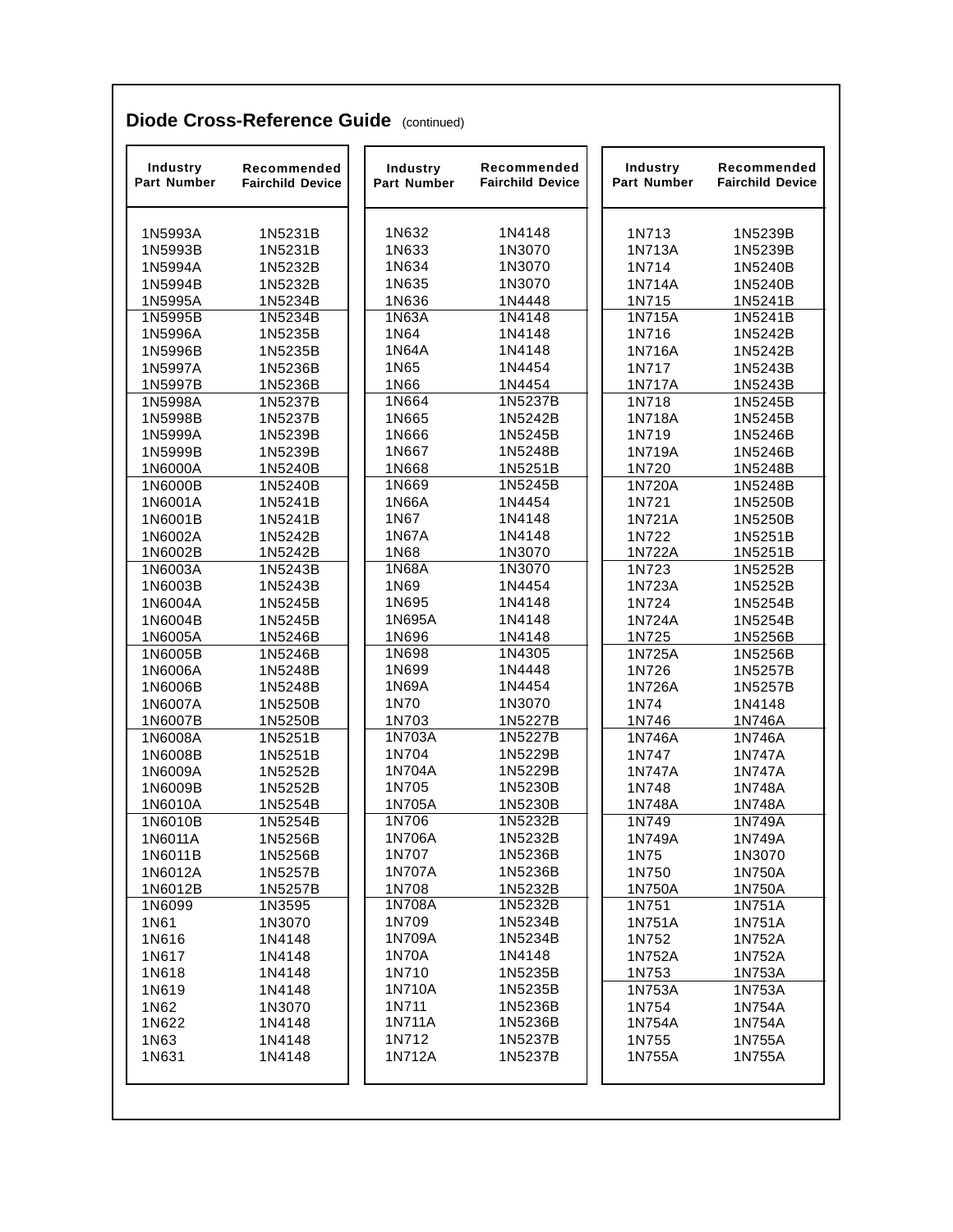| 1N756           |                  | Part Number   | <b>Fairchild Device</b> | Part Number    | <b>Fairchild Device</b> |
|-----------------|------------------|---------------|-------------------------|----------------|-------------------------|
|                 | 1N756A           | 1N801         | 1N3070                  | 1N899          | 1N3070                  |
| 1N756A          | 1N756A           | 1N802         | 1N3070                  | 1N90           | 1N4454                  |
| 1N757           | 1N757A           | 1N803         | 1N3070                  | 1N900          | 1N3070                  |
| 1N757A          | 1N757A           | 1N804         | 1N3070                  | 1N901          | 1N3070                  |
| 1N758           | 1N758A           | 1N805         | 1N4148                  | 1N902          | 1N3070                  |
| 1N758A          | 1N758A           | 1N806         | 1N4148                  | 1N903          | 1N4148                  |
| 1N759           | 1N759A           | 1N807         | 1N3070                  | 1N903A         | 1N4154                  |
| 1N759A          | 1N759A           | 1N808         | 1N4448                  | 1N904          | 1N4154                  |
| 1N761A          | 1N5230B          | 1N809         | 1N3070                  | 1N904A         | 1N4154                  |
| 1N762A          | 1N5231B          | 1N81          | 1N4148                  | 1N904AM        | 1N4154                  |
| 1N763A          | 1N5238B          | 1N810         | 1N4148                  | 1N904M         | 1N4154                  |
| 1N764A          | 1N5238B          | 1N811         | 1N4148                  | 1N905          | 1N4154                  |
| 1N765A          | 1N5240B          | 1N811M        | 1N4148                  | 1N905A         | 1N4154                  |
| 1N766A          | 1N5243B          | 1N812         | 1N4149                  | 1N905AM        | 1N4154                  |
| 1N767A          | 1N5246B          | 1N812M        | 1N4149                  | 1N905M         | 1N4154                  |
| 1N768A          | 1N5249B          | 1N813         | 1N4148                  | 1N906          | 1N4149                  |
| 1N769A          | 1N5252B          | 1N813M        | 1N4148                  | 1N906A         | 1N4447                  |
| 1N771           | 1N4448           | 1N814         | 1N4148                  | 1N906AM        | 1N4447                  |
| 1N771A          | <b>FDH444</b>    | 1N814M        | 1N4148                  | 1N906M         | 1N4447                  |
| 1N772           | 1N4448           | 1N815         | 1N4448                  | 1N907          | 1N4149                  |
| 1N772A          | <b>FDH444</b>    | 1N815M        | 1N4448                  | 1N907A         | 1N4448                  |
| 1N773           | 1N4448           | 1N817         | 1N3070                  | 1N907AM        | 1N4447                  |
| 1N773A          | <b>FDH444</b>    | 1N818         | 1N4148                  | 1N907M         | 1N4149                  |
| 1N774           | 1N4448           | 1N818A        | 1N4148                  | 1N908          | 1N3070                  |
| 1N774A          | <b>FDH444</b>    | 1N835         | 1N4305                  | 1N908A         | 1N4447                  |
| 1N775           | 1N4448           | 1N837         | <b>FDH444</b>           | 1N908AM        | 1N4447                  |
| 1N776           | 1N4448           | 1N837A        | <b>FDH444</b>           | 1N908M         | 1N4149                  |
| 1N777           | 1N4448           | 1N838         | 1N3070                  | 1N909          | 1N4448                  |
| 1N778           | 1N4148           | 1N839<br>1N84 | 1N3070                  | 1N910<br>1N911 | 1N4448<br>1N4448        |
| 1N779           | 1N3070           | 1N840         | 1N4148<br><b>FDH444</b> | 1N914          | 1N914                   |
| 1N781<br>1N781A | 1N4305<br>1N4305 | 1N840M        | 1N3070                  | 1N914A         | 1N914A                  |
| 1N788           | 1N4448           | 1N841         | 1N3070                  | 1N914B         | 1N914B                  |
| 1N789           | 1N4148           | 1N842         | 1N3070                  | 1N914M         | 1N914                   |
| 1N789M          | 1N4148           | 1N843         | 1N3070                  | 1N915          | 1N3070                  |
| 1N790           | 1N4148           | 1N844         | 1N3070                  | 1N916          | 1N916                   |
| 1N790M          | 1N4448           | 1N845         | 1N3070                  | 1N916A         | 1N916A                  |
| 1N791           | 1N4448           | 1N86          | 1N4148                  | 1N916B         | 1N916B                  |
| 1N791M          | 1N4448           | 1N87          | 1N4148                  | 1N918          | 1N914                   |
| 1N792           | 1N4448           | 1N87A         | 1N4148                  | 1N919          | 1N3070                  |
| 1N792M          | 1N4448           | 1N87S         | 1N4148                  | 1N920          | <b>FDH400</b>           |
| 1N793           | 1N4148           | 1N87T         | 1N4148                  | 1N921          | <b>FDH400</b>           |
| 1N793M          | 1N4148           | 1N88          | 1N3070                  | 1N922          | <b>FDH400</b>           |
| 1N794           | 1N4148           | 1N89          | 1N4454                  | 1N923          | <b>FDH400</b>           |
| 1N795           | 1N4448           | 1N890         | 1N4447                  | 1N924          | 1N483B                  |
| 1N796           | 1N4448           | 1N891         | 1N4448                  | 1N925          | 1N4148                  |
| 1N797           | 1N3070           | 1N892         | 1N4448                  | 1N926          | 1N4148                  |
| 1N798           | 1N3070           | 1N893         | 1N3070                  | 1N927          | 1N4148                  |
| 1N799           | 1N3070           | 1N897         | 1N4148                  | 1N928          | 1N3070                  |
| 1N800           | 1N3070           | 1N898         | 1N4448                  | 1N930          | 1N4446                  |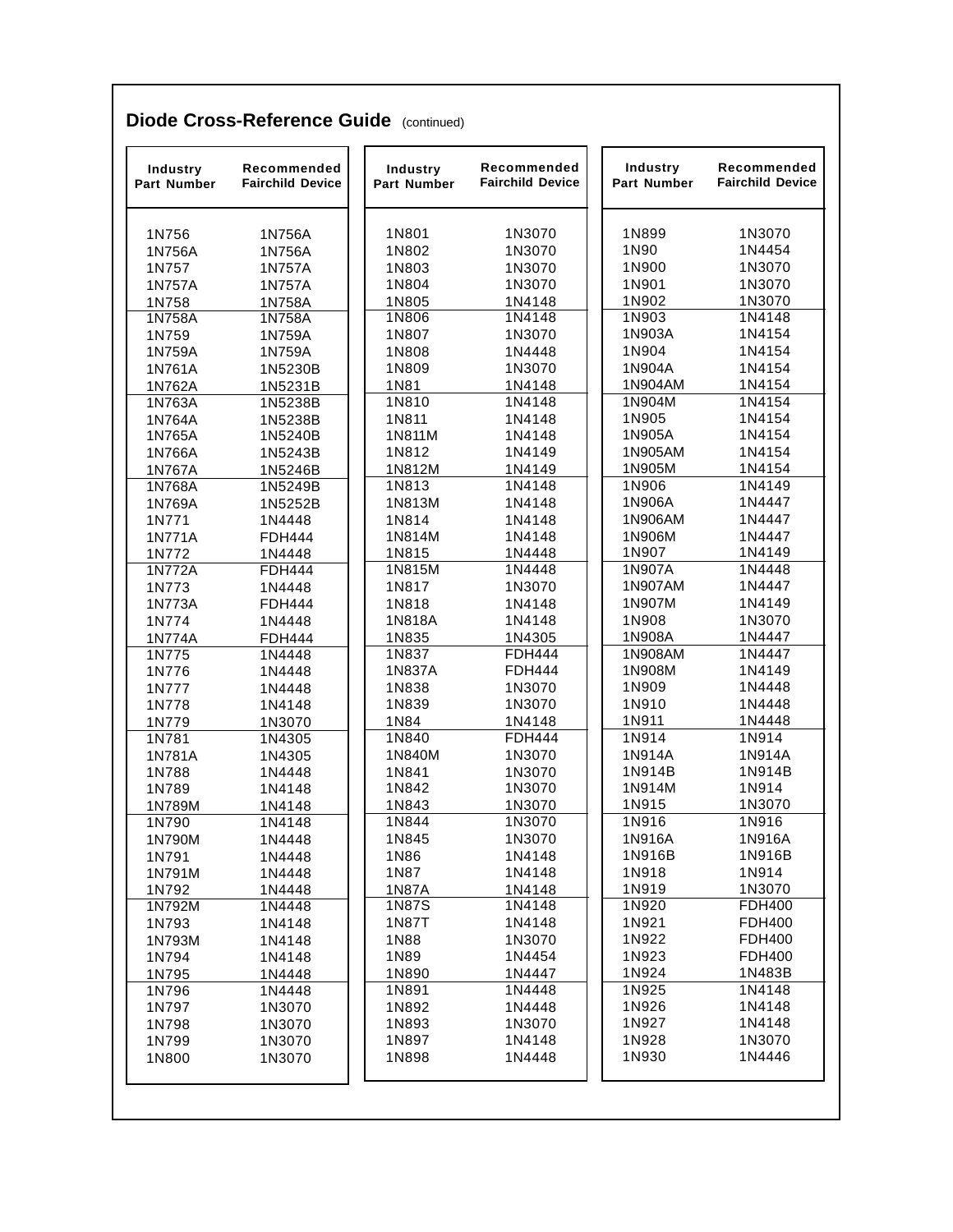| Industry<br><b>Part Number</b> | Recommended<br><b>Fairchild Device</b> | Industry<br><b>Part Number</b> | Recommended<br><b>Fairchild Device</b> | <b>Industry</b><br>Part Number | Recommended<br><b>Fairchild Device</b> |
|--------------------------------|----------------------------------------|--------------------------------|----------------------------------------|--------------------------------|----------------------------------------|
| 1N931                          | 1N3070                                 | 1N970A                         | 1N970B                                 | <b>BA198</b>                   | <b>FDH400</b>                          |
| 1N932                          | 1N3070                                 | 1N970B                         | 1N970B                                 | <b>BA200</b>                   | 1N4148                                 |
| 1N933                          | 1N3070                                 | 1N971                          | 1N971B                                 | <b>BA217</b>                   | 1N4148                                 |
| 1N934                          | 1N3070                                 | 1N971A                         | 1N971B                                 | <b>BA218</b>                   | 1N4148                                 |
| 1N948                          | 1N4448                                 | 1N971B                         | 1N971B                                 | BAS <sub>13</sub>              | FDH400                                 |
| 1N949                          | 1N4305                                 | 1N972                          | 1N972B                                 | <b>BAS16</b>                   | <b>BAS16</b>                           |
| 1N95                           | 1N4148                                 | 1N972A                         | 1N972B                                 | <b>BAS19</b>                   | <b>BAS19</b>                           |
| 1N957                          | 1N957B                                 | 1N972B                         | 1N972B                                 | <b>BAS20</b>                   | <b>BAS20</b>                           |
| 1N957A                         | 1N957B                                 | 1N973                          | 1N973B                                 | <b>BAS21</b>                   | <b>BAS21</b>                           |
| 1N957B                         | 1N957B                                 | 1N973A                         | 1N973B                                 | BAS29                          | BAS29                                  |
| 1N958                          | 1N958B                                 | 1N973B                         | 1N973B                                 | <b>BAS31</b>                   | <b>BAS31</b>                           |
| 1N958A                         | 1N958B                                 | 1N97A                          | 1N4447                                 | <b>BAS35</b>                   | BAS35                                  |
| 1N958B                         | 1N958B                                 | 1N98                           | 1N4454                                 | <b>BAV102</b>                  | <b>BAV102</b>                          |
| 1N959                          | 1N959B                                 | 1N98A                          | 1N4448                                 | <b>BAV103</b>                  | <b>BAV103</b>                          |
| 1N959A                         | 1N959B                                 | 1N99                           | 1N4148                                 | BAV19                          | BAV19                                  |
| 1N959B                         | 1N959B                                 | 1N993                          | 1N4447                                 | <b>BAV20</b>                   | <b>BAV20</b>                           |
| 1N96                           | 1N4447                                 | 1N994                          | 1N4151                                 | <b>BAV21</b>                   | <b>BAV21</b>                           |
| 1N960                          | 1N960B                                 | 1N995                          | 1N4305                                 | BAV68                          | BAY72                                  |
| 1N960A                         | 1N960B                                 | 1N997                          | 1N4148                                 | BAV69                          | BAV69                                  |
| 1N960B                         | 1N960B                                 | 1N999                          | 1N914                                  | BAV70                          | BAV70                                  |
| 1N961                          | 1N961B                                 | 1N99A                          | 1N4454                                 | BAV74                          | BAV74                                  |
| 1N961A                         | 1N961B                                 | 1S920                          | 1S921                                  | BAV99                          | BAV99                                  |
| 1N961B                         | 1N961B                                 | 1S921                          | 1S921                                  | <b>BAW10</b>                   | 1N4150                                 |
| 1N962                          | 1N962B                                 | 1S922                          | 1S922                                  | <b>BAW11</b>                   | BAV <sub>19</sub>                      |
| 1N962A                         | 1N962B                                 | 1S923                          | 1S923                                  | <b>BAW12</b>                   | <b>BAV20</b>                           |
| 1N962B                         | 1N962B                                 | AA113                          | 1N4151                                 | <b>BAW24</b>                   | 1N4150                                 |
| 1N963                          | 1N963B                                 | AA114                          | 1N916                                  | BAW33                          | BAY72                                  |
| 1N963A                         | 1N963B                                 | AA116                          | 1N916                                  | BAW46                          | BAY72                                  |
| 1N963B                         | 1N963B                                 | AA129                          | 1N916                                  | BAW47                          | BAY72                                  |
| 1N964                          | 1N964B                                 | AA131                          | 1N916                                  | <b>BAW50</b>                   | <b>FDH400</b>                          |
| 1N964A                         | 1N964B                                 | AA137                          | 1N916                                  | <b>BAW51</b>                   | BAY72                                  |
| 1N964B                         | 1N964B                                 | AA138                          | 1N916                                  | <b>BAW52</b>                   | <b>FDH400</b>                          |
| 1N965                          | 1N965B                                 | AA139                          | BAV21                                  | <b>BAW53</b>                   | 1N4150                                 |
| 1N965A                         | 1N965B                                 | AAY10                          | 1N916                                  | <b>BAW54</b>                   | 1N4150                                 |
| 1N965B                         | 1N965B                                 | AAY48                          | 1N916                                  | <b>BAW55</b>                   | <b>BAY72</b>                           |
| 1N966                          | 1N966B                                 | AAZ13                          | 1N916                                  | <b>BAW56</b>                   | <b>BAW56</b>                           |
| 1N966A                         | 1N966B                                 | AAZ18                          | 1N916                                  | BAW62                          | BAW62                                  |
| 1N966B                         | 1N966B                                 | <b>BA127</b>                   | 1N4151                                 | <b>BAW75</b>                   | 1N4150                                 |
| 1N967                          | 1N967B                                 | <b>BA128</b>                   | 1N4151                                 | BAW76                          | BAW76                                  |
| 1N967A                         | 1N967B                                 | <b>BA130</b>                   | 1N4454                                 | BAW77                          | BAY72                                  |
| 1N967B                         | 1N967B                                 | <b>BA136</b>                   | 1N4151                                 | BAX <sub>13</sub>              | 1N4449                                 |
| 1N968                          | 1N968B                                 | <b>BA152</b>                   | 1N4150                                 | BAX15                          | <b>FDH400</b>                          |
| 1N968A                         | 1N968B                                 | <b>BA154</b>                   | 1N4150                                 | BAX16                          | BAX16                                  |
| 1N968B                         | 1N968B                                 | <b>BA165</b>                   | 1N4150                                 | BAX17                          | <b>FDH400</b>                          |
| 1N969                          | 1N969B                                 | <b>BA166</b>                   | 1N4454                                 | <b>BAX20</b>                   | <b>FDH444</b>                          |
| 1N969A                         | 1N969B                                 | <b>BA167</b>                   | 1N4454                                 | <b>BAX21</b>                   | <b>FDH444</b>                          |
| 1N969B                         | 1N969B                                 | <b>BA192</b>                   | <b>FDH400</b>                          | BAX83                          | BAY72                                  |
| 1N96A                          | 1N4148                                 | <b>BA193</b>                   | <b>FDH400</b>                          | BAY17                          | BAY72                                  |
| 1N97                           | 1N4448                                 | <b>BA194</b>                   | <b>FDH400</b>                          | BAY18                          | BAY72                                  |
| 1N970                          | 1N970B                                 | <b>BA197</b>                   | <b>FDH400</b>                          | BAY19                          | BAY72                                  |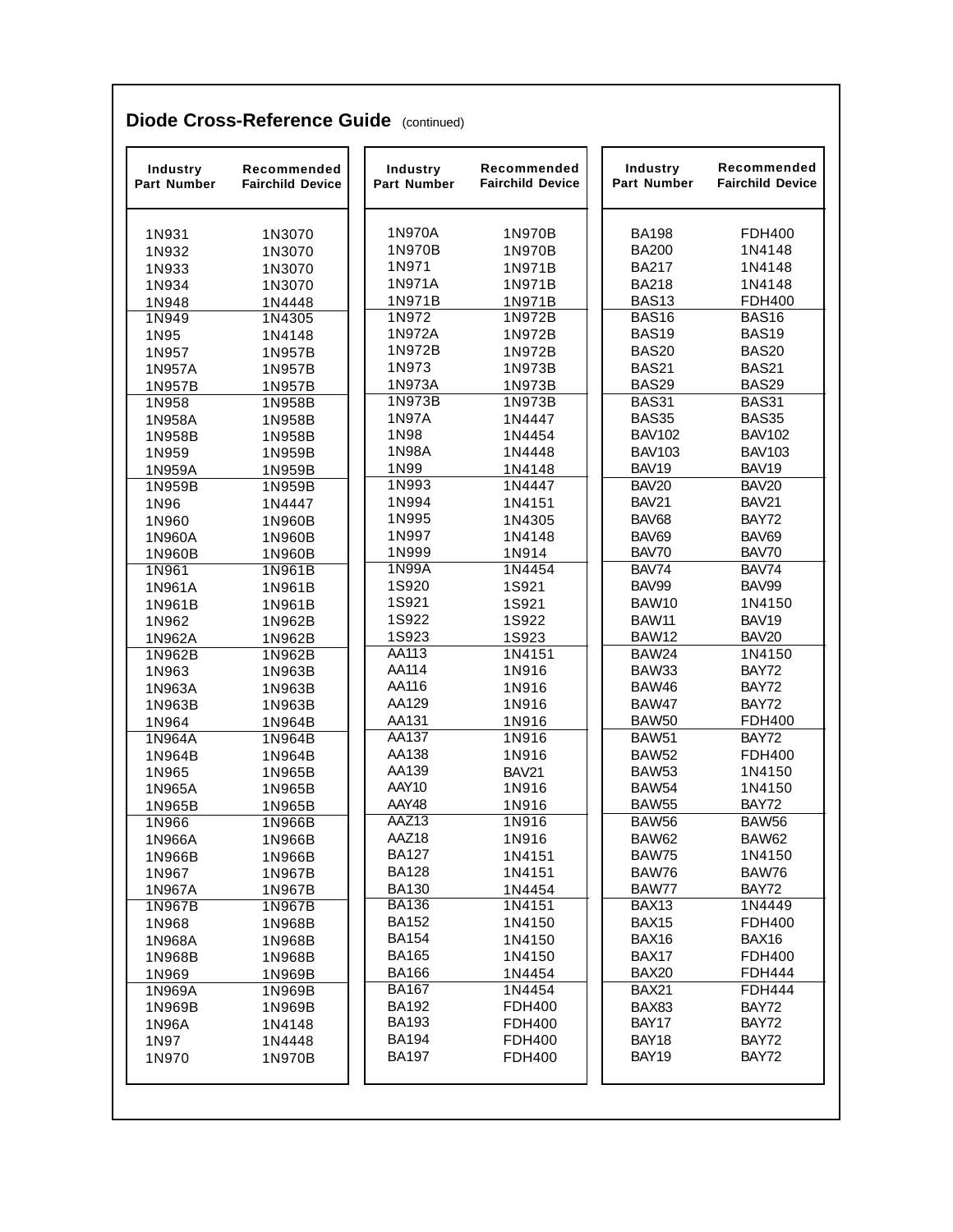| Industry<br><b>Part Number</b>     | Recommended<br><b>Fairchild Device</b> | Industry<br><b>Part Number</b> | Recommended<br><b>Fairchild Device</b> | Industry<br><b>Part Number</b>  | Recommended<br><b>Fairchild Device</b> |
|------------------------------------|----------------------------------------|--------------------------------|----------------------------------------|---------------------------------|----------------------------------------|
| <b>BAY20</b>                       | <b>FDH400</b>                          | <b>BZX79C18</b>                | <b>BZX79C18</b>                        | <b>BZX85C27</b>                 | <b>BZX85C27</b>                        |
| <b>BAY43</b>                       | 1N4148                                 | <b>BZX79C20</b>                | <b>BZX79C20</b>                        | <b>BZX85C30</b>                 | BZX85C30                               |
| <b>BAY60</b>                       | 1N4150                                 | <b>BZX79C22</b>                | <b>BZX79C22</b>                        | <b>BZX85C33</b>                 | <b>BZX85C33</b>                        |
| BAY61                              | 1N4150                                 | <b>BZX79C24</b>                | <b>BZX79C24</b>                        | BZX85C3V3                       | BZX85C3V3                              |
| BAY63                              | 1N4150                                 | <b>BZX79C27</b>                | <b>BZX79C27</b>                        | BZX85C3V6                       | <b>BZX85C3V6</b>                       |
| <b>BAY68</b>                       | 1N4150                                 | <b>BZX79C30</b>                | <b>BZX79C30</b>                        | BZX85C3V9                       | BZX85C3V9                              |
| <b>BAY69</b>                       | 1N4150                                 | <b>BZX79C33</b>                | <b>BZX79C33</b>                        | BZX85C4V3                       | BZX85C4V3                              |
| BAY71                              | BAY71                                  | BZX79C3V3                      | BZX79C3V3                              | <b>BZX85C4V7</b>                | <b>BZX85C4V7</b>                       |
| BAY72                              | BAY72                                  | BZX79C3V6                      | BZX79C3V6                              | BZX85C5V1                       | BZX85C5V1                              |
| BAY73                              | BAY73                                  | BZX79C3V9                      | BZX79C3V9                              | <b>BZX85C5V6</b>                | <b>BZX85C5V6</b>                       |
| BAY74                              | 1N4150                                 | <b>BZX79C4V3</b>               | <b>BZX79C4V3</b>                       | <b>BZX85C6V2</b>                | BZX85C6V2                              |
| <b>BAY80</b>                       | BAY80                                  | <b>BZX79C4V7</b>               | <b>BZX79C4V7</b>                       | <b>BZX85C6V8</b>                | <b>BZX85C6V8</b>                       |
| <b>BAY82</b>                       | <b>BAY82</b>                           | <b>BZX79C5V1</b>               | <b>BZX79C5V1</b>                       | <b>BZX85C7V5</b>                | <b>BZX85C7V5</b>                       |
| <b>BZX55C10</b>                    | <b>BZX55C10</b>                        | <b>BZX79C5V6</b>               | <b>BZX79C5V6</b>                       | <b>BZX85C8V2</b>                | <b>BZX85C8V2</b>                       |
| <b>BZX55C11</b>                    | <b>BZX55C11</b>                        | <b>BZX79C6V2</b>               | BZX79C6V2                              | BZX85C9V1                       | <b>BZX85C9V1</b>                       |
| <b>BZX55C12</b>                    | <b>BZX55C12</b>                        | BZX79C6V8                      | BZX79C6V8                              | DA1701                          | 1N4148                                 |
| <b>BZX55C13</b>                    | <b>BZX55C13</b>                        | <b>BZX79C7V5</b>               | <b>BZX79C7V5</b>                       | DA1702                          | 1N4148                                 |
| <b>BZX55C15</b>                    | <b>BZX55C15</b>                        | <b>BZX79C8V2</b>               | <b>BZX79C8V2</b>                       | DA1703                          | 1N4148                                 |
| <b>BZX55C16</b>                    | <b>BZX55C16</b>                        | BZX79C9V1                      | <b>BZX79C9V1</b>                       | DA1704                          | 1N4148                                 |
| <b>BZX55C18</b>                    | <b>BZX55C18</b>                        | <b>BZX84C4V7</b>               | <b>BZX84C4V7</b>                       | FD666                           | <b>FDH600</b>                          |
| <b>BZX55C20</b>                    | <b>BZX55C20</b>                        | <b>BZX84C5V1</b>               | <b>BZX84C5V1</b>                       | FD700                           | FD700                                  |
| <b>BZX55C22</b>                    | <b>BZX55C22</b>                        | <b>BZX84C5V6</b>               | <b>BZX84C5V6</b>                       | <b>FD777</b>                    | <b>FD777</b>                           |
| <b>BZX55C24</b>                    | <b>BZX55C24</b><br><b>BZX55C27</b>     | <b>BZX84C6V2</b><br>BZX84C6V8  | BZX84C6V2                              | <b>FDH300</b><br><b>FDH300A</b> | <b>FDH300</b><br>FDH300A               |
| <b>BZX55C27</b>                    | <b>BZX55C30</b>                        | <b>BZX84C7V5</b>               | BZX84C6V8<br><b>BZX84C7V5</b>          | <b>FDH333</b>                   | <b>FDH333</b>                          |
| <b>BZX55C30</b><br><b>BZX55C33</b> | <b>BZX55C33</b>                        | <b>BZX84C8V2</b>               | BZX84C8V2                              | <b>FDH400</b>                   | <b>FDH400</b>                          |
| BZX55C3V3                          | BZX55C3V3                              | BZX84C9V1                      | <b>BZX84C9V1</b>                       | <b>FDH444</b>                   | <b>FDH444</b>                          |
| <b>BZX55C3V6</b>                   | BZX55C3V6                              | <b>BZX84C10</b>                | <b>BZX84C10</b>                        | <b>FDH600</b>                   | <b>FDH600</b>                          |
| BZX55C3V9                          | BZX55C3V9                              | <b>BZX84C11</b>                | <b>BZX84C11</b>                        | <b>FDH666</b>                   | <b>FDH600</b>                          |
| BZX55C4V3                          | BZX55C4V3                              | <b>BZX84C12</b>                | <b>BZX84C12</b>                        | <b>FDH900</b>                   | <b>FDH600</b>                          |
| <b>BZX55C4V7</b>                   | <b>BZX55C4V7</b>                       | <b>BZX84C13</b>                | <b>BZX84C13</b>                        | <b>FDH999</b>                   | 1N4148                                 |
| BZX55C5V1                          | BZX55C5V1                              | <b>BZX84C15</b>                | <b>BZX84C15</b>                        | <b>FDLL300</b>                  | <b>FDLL300</b>                         |
| BZX55C3V3                          | BZX55C3V3                              | <b>BZX84C16</b>                | <b>BZX84C16</b>                        | FDLL300A                        | FDLL300A                               |
| <b>BZX55C3V6</b>                   | <b>BZX55C3V6</b>                       | <b>BZX84C18</b>                | <b>BZX84C18</b>                        | <b>FDLL333</b>                  | FDLL333                                |
| BZX55C3V9                          | BZX55C3V9                              | <b>BZX84C20</b>                | <b>BZX84C20</b>                        | <b>FDLL3595</b>                 | <b>FDLL3595</b>                        |
| BZX55C4V3                          | BZX55C4V3                              | <b>BZX84C22</b>                | <b>BZX84C22</b>                        | <b>FDLL4148</b>                 | <b>FDLL4148</b>                        |
| <b>BZX55C4V7</b>                   | <b>BZX55C4V7</b>                       | <b>BZX84C24</b>                | <b>BZX84C24</b>                        | <b>FDLL4150</b>                 | <b>FDLL4150</b>                        |
| BZX55C5V1                          | BZX55C5V1                              | <b>BZX84C27</b>                | <b>BZX84C27</b>                        | <b>FDLL4151</b>                 | <b>FDLL4151</b>                        |
| <b>BZX55C5V6</b>                   | <b>BZX55C5V6</b>                       | BZX84C30                       | <b>BZX84C30</b>                        | <b>FDLL4152</b>                 | <b>FDLL4152</b>                        |
| <b>BZX55C6V2</b>                   | <b>BZX55C6V2</b>                       | <b>BZX84C33</b>                | BZX84C33                               | FDLL4153                        | <b>FDLL4153</b>                        |
| <b>BZX55C6V8</b>                   | <b>BZX55C6V8</b>                       | <b>BZX85C10</b>                | <b>BZX85C10</b>                        | <b>FDLL4448</b>                 | <b>FDLL4448</b>                        |
| <b>BZX55C7V5</b>                   | <b>BZX55C7V5</b>                       | <b>BZX85C11</b>                | <b>BZX85C11</b>                        | FDLL463A                        | FDLL463A                               |
| <b>BZX55C8V2</b>                   | <b>BZX55C8V2</b>                       | <b>BZX85C12</b>                | <b>BZX85C12</b>                        | FDLL485B                        | FDLL485B                               |
| BZX55C9V1                          | <b>BZX55C9V1</b>                       | <b>BZX85C13</b>                | <b>BZX85C13</b>                        | <b>FDLL600</b>                  | <b>FDLL4150</b>                        |
| <b>BZX79C10</b>                    | <b>BZX79C10</b>                        | <b>BZX85C15</b>                | <b>BZX85C15</b>                        | FDLL914                         | FDLL914                                |
| <b>BZX79C11</b>                    | <b>BZX79C11</b>                        | <b>BZX85C16</b>                | <b>BZX85C16</b>                        | <b>FDLL922</b>                  | FDLL922                                |
| <b>BZX79C12</b>                    | <b>BZX79C12</b>                        | <b>BZX85C18</b>                | <b>BZX85C18</b>                        | FDLL923                         | FDLL923                                |
| <b>BZX79C13</b>                    | <b>BZX79C13</b>                        | <b>BZX85C20</b>                | <b>BZX85C20</b>                        | <b>FDN400</b>                   | <b>FDH400</b>                          |
| <b>BZX79C15</b>                    | <b>BZX79C15</b>                        | <b>BZX85C22</b>                | <b>BZX85C22</b>                        | <b>FDN444</b>                   | <b>FDH444</b>                          |
| <b>BZX79C16</b>                    | <b>BZX79C16</b>                        | <b>BZX85C24</b>                | <b>BZX85C24</b>                        | <b>FDN666</b>                   | <b>FDH600</b>                          |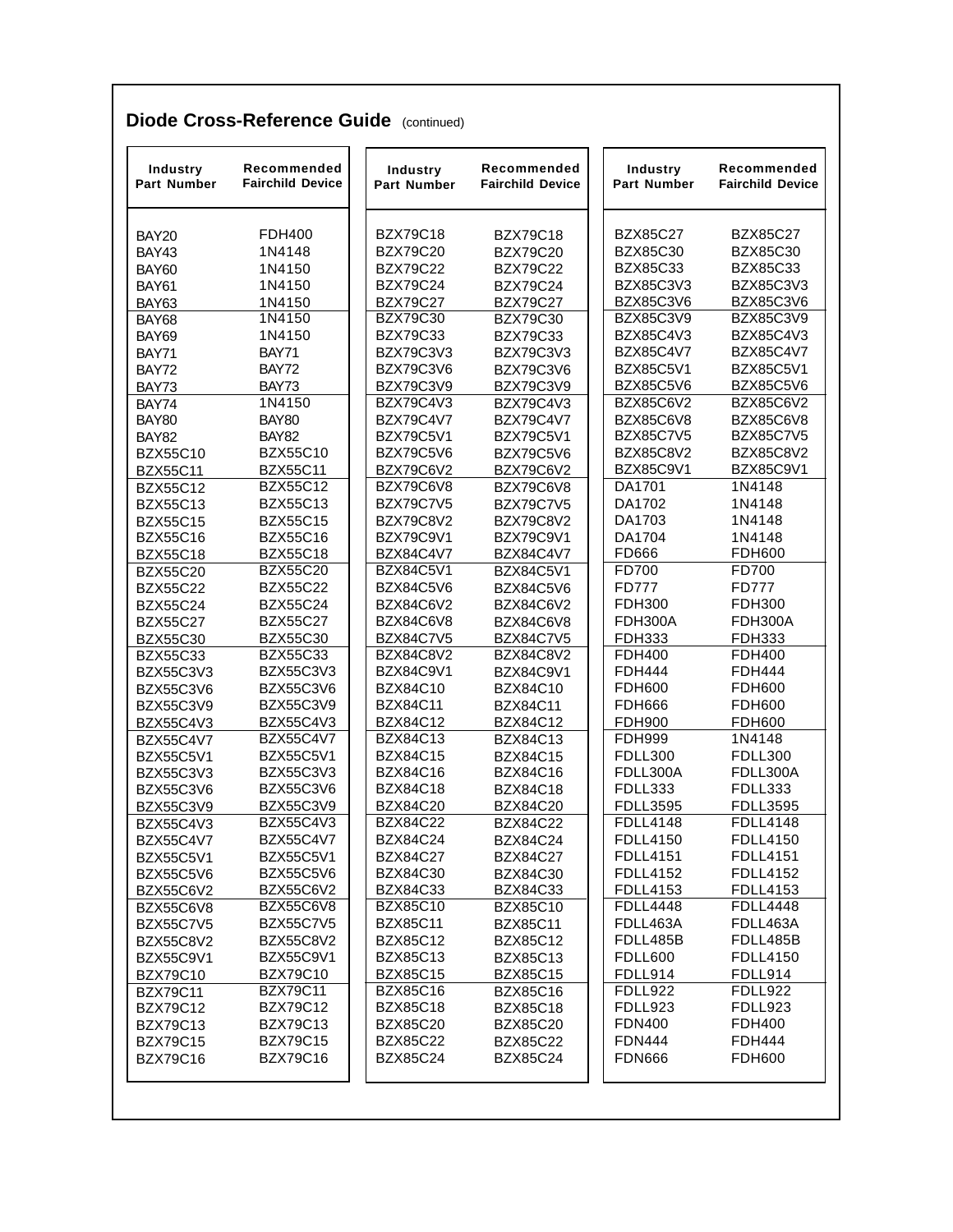|  | <b>Diode Cross-Reference Guide (continued)</b> |  |  |
|--|------------------------------------------------|--|--|
|--|------------------------------------------------|--|--|

| <b>Industry</b><br><b>Part Number</b> | Recommended<br><b>Fairchild Device</b> | Industry<br><b>Part Number</b> | Recommended<br><b>Fairchild Device</b> | Industry<br><b>Part Number</b> | Recommended<br><b>Fairchild Device</b> |
|---------------------------------------|----------------------------------------|--------------------------------|----------------------------------------|--------------------------------|----------------------------------------|
| FDSO1201                              | <b>MMBD1201</b>                        | <b>FMMZ5256</b>                | MMBZ5256B                              | MMBZ5235                       | <b>MMBZ5235B</b>                       |
| FDSO1203                              | <b>MMBD1203</b>                        | <b>FMMZ5257</b>                | MMBZ5257B                              | <b>MMBZ5235B</b>               | MMBZ5235B                              |
| FDSO1204                              | MMBD1204                               | <b>MMBD1201</b>                | <b>MMBD1201</b>                        | <b>MMBZ5236</b>                | MMBZ5236B                              |
| FDSO1205                              | <b>MMBD1205</b>                        | MMBD1203                       | <b>MMBD1203</b>                        | MMBZ5236B                      | MMBZ5236B                              |
| FDSO1401                              | <b>MMBD1401</b>                        | MMBD1204                       | MMBD1204                               | <b>MMBZ5237</b>                | MMBZ5237B                              |
| FDSO1403                              | <b>MMBD1403</b>                        | <b>MMBD1205</b>                | <b>MMBD1205</b>                        | MMBZ5237B                      | MMBZ5237B                              |
| FDSO1404                              | <b>MMBD1404</b>                        | <b>MMBD1401</b>                | <b>MMBD1401</b>                        | <b>MMBZ5238</b>                | MMBZ5238B                              |
| FDSO1405                              | <b>MMBD1405</b>                        | <b>MMBD1403</b>                | <b>MMBD1403</b>                        | MMBZ5238B                      | MMBZ5238B                              |
| FDSO1501                              | <b>MMBD1501</b>                        | <b>MMBD1404</b>                | <b>MMBD1404</b>                        | <b>MMBZ5239</b>                | <b>MMBZ5239B</b>                       |
| FDSO1503                              | <b>MMBD1503</b>                        | <b>MMBD1405</b>                | <b>MMBD1405</b>                        | MMBZ5239B                      | MMBZ5239B                              |
| FDSO1504                              | <b>MMBD1504</b>                        | <b>MMBD1501</b>                | <b>MMBD1501</b>                        | <b>MMBZ5241</b>                | MMBZ5241B                              |
| FDSO1505                              | <b>MMBD1505</b>                        | MMBD1501A                      | MMBD1501A                              | MMBZ5241B                      | MMBZ5241B                              |
| FDSO1701                              | <b>MMBD1701</b>                        | <b>MMBD1503</b>                | <b>MMBD1503</b>                        | <b>MMBZ5242</b>                | MMBZ5242B                              |
| FDSO1703                              | MMBD1703                               | MMBD1503A                      | MMBD1503A                              | MMBZ5242B                      | MMBZ5242B                              |
| FDSO1704                              | MMBD1704                               | MMBD1504                       | <b>MMBD1504</b>                        | <b>MMBZ5243</b>                | MMBZ5243B                              |
| FDSO1705                              | <b>MMBD1705</b>                        | MMBD1504A                      | MMBD1504A                              | MMBZ5243B                      | <b>MMBZ5243B</b>                       |
| FDSO4148                              | <b>MMBD4148</b>                        | <b>MMBD1505</b>                | <b>MMBD1505</b>                        | <b>MMBZ5244</b>                | MMBZ5244B                              |
| <b>FDSO914</b>                        | MMBD914                                | MMBD1505A                      | MMBD1505A                              | MMBZ5244B                      | MMBZ5244B                              |
| FJT1100                               | FJT1100                                | <b>MMBD1701</b>                | <b>MMBD1701</b>                        | <b>MMBZ5245</b>                | MMBZ5245B                              |
| FJT1101                               | FJT1101                                | MMBD1701A                      | MMBD1701A                              | MMBZ5245B                      | MMBZ5245B                              |
| FJT1102                               | FJT1102                                | <b>MMBD1703</b>                | <b>MMBD1703</b>                        | <b>MMBZ5246</b>                | MMBZ5246B                              |
| <b>FMMD2835</b>                       | <b>MMBD1205</b>                        | MMBD1703A                      | MMBD1703A                              | MMBZ5246B                      | MMBZ5246B                              |
| <b>FMMD2836</b>                       | <b>MMBD1205</b>                        | MMBD1704                       | MMBD1704                               | <b>MMBZ5247</b>                | MMBZ5247B                              |
| <b>FMMD2837</b>                       | MMBD1204                               | MMBD1704A                      | MMBD1704A                              | MMBZ5247B                      | MMBZ5247B                              |
| <b>FMMD2838</b>                       | MMBD1204                               | <b>MMBD1705</b>                | <b>MMBD1705</b>                        | <b>MMBZ5248</b>                | MMBZ5248B                              |
| <b>FMMD6100</b>                       | <b>MMBD4148</b>                        | MMBD1705A                      | MMBD1705A                              | MMBZ5248B                      | MMBZ5248B                              |
| FMMD914                               | MMBD914                                | <b>MMBD2837</b>                | <b>MMBD2837</b>                        | <b>MMBZ5249</b>                | MMBZ5249B                              |
| <b>FMMZ5232</b>                       | <b>MMBZ5232B</b>                       | <b>MMBD2838</b>                | MMBD2838                               | MMBZ5249B                      | MMBZ5249B                              |
| <b>FMMZ5233</b>                       | MMBZ5233B                              | <b>MMBD4148</b>                | <b>MMBD4148</b>                        | MMBZ5250B                      | MMBZ5250B                              |
| <b>FMMZ5234</b>                       | MMBZ5234B                              | <b>MMBD7000</b>                | <b>MMBD7000</b>                        | MMBZ5251B                      | MMBZ5251B                              |
| <b>FMMZ5235</b>                       | MMBZ5235B                              | MMBD914                        | MMBD914                                | <b>MMBZ5252B</b>               | <b>MMBZ5252B</b>                       |
| <b>FMMZ5236</b>                       | MMBZ5236B                              | <b>MMBZ5221B</b>               | MMBZ5221B                              | MMBZ5253B                      | MMBZ5253B                              |
| <b>FMMZ5237</b>                       | MMBZ5237B                              | <b>MMBZ5223B</b>               | MMBZ5223B                              | MMBZ5254B                      | MMBZ5254B                              |
| <b>FMMZ5238</b>                       | MMBZ5238B                              | <b>MMBZ5226</b>                | MMBZ5226B                              | MMBZ5255B                      | MMBZ5255B                              |
| <b>FMMZ5239</b>                       | MMBZ5239B                              | <b>MMBZ5226B</b>               | MMBZ5226B                              | MMBZ5256B                      | MMBZ5256B                              |
| <b>FMMZ5241</b>                       | MMBZ5241B                              | <b>MMBZ5227</b>                | <b>MMBZ5227B</b>                       | MMBZ5257B                      | MMBZ5257B                              |
| <b>FMMZ5242</b>                       | MMBZ5242B                              | MMBZ5227B                      | MMBZ5227B                              | <b>PMBZ5226B</b>               | MMBZ5226B                              |
| <b>FMMZ5243</b>                       | MMBZ5243B                              | <b>MMBZ5228</b>                | <b>MMBZ5228B</b>                       | <b>PMBZ5227B</b>               | MMBZ5227B                              |
| <b>FMMZ5244</b>                       | MMBZ5244B                              | <b>MMBZ5228B</b>               | <b>MMBZ5228B</b>                       | PMBZ5228B                      | <b>MMBZ5228B</b>                       |
| <b>FMMZ5245</b>                       | MMBZ5245B                              | <b>MMBZ5229</b>                | <b>MMBZ5229B</b>                       | <b>PMBZ5229B</b>               | <b>MMBZ5229B</b>                       |
| <b>FMMZ5246</b>                       | MMBZ5246B                              | <b>MMBZ5229B</b>               | MMBZ5229B                              | <b>PMBZ5230B</b>               | MMBZ5230B                              |
| <b>FMMZ5247</b>                       | MMBZ5247B                              | <b>MMBZ5230</b>                | MMBZ5230B                              | <b>PMBZ5231B</b>               | MMBZ5231B                              |
| <b>FMMZ5248</b>                       | MMBZ5248B                              | MMBZ5230B                      | MMBZ5230B                              | <b>PMBZ5232B</b>               | MMBZ5232B                              |
| <b>FMMZ5249</b>                       | MMBZ5249B                              | <b>MMBZ5231</b>                | <b>MMBZ5231B</b>                       | <b>PMBZ5233B</b>               | MMBZ5233B                              |
| <b>FMMZ5250</b>                       | <b>MMBZ5250B</b>                       | MMBZ5231B                      | MMBZ5231B                              | PMBZ5234B                      | MMBZ5234B                              |
| <b>FMMZ5251</b>                       | MMBZ5251B                              | MMBZ5232B                      | MMBZ5232B                              | <b>PMBZ5235B</b>               | <b>MMBZ5235B</b>                       |
| <b>FMMZ5252</b>                       | <b>MMBZ5252B</b>                       | <b>MMBZ5233</b>                | MMBZ5233B                              | <b>PMBZ5236B</b>               | <b>MMBZ5236B</b>                       |
| <b>FMMZ5253</b>                       | MMBZ5253B                              | MMBZ5233B                      | MMBZ5233B                              | <b>PMBZ5237B</b>               | MMBZ5237B                              |
| <b>FMMZ5254</b>                       | MMBZ5254B                              | <b>MMBZ5234</b>                | MMBZ5234B                              | <b>PMBZ5238B</b>               | MMBZ5238B                              |
| <b>FMMZ5255</b>                       | MMBZ5255B                              | MMBZ5234B                      | MMBZ5234B                              | <b>PMBZ5239B</b>               | MMBZ5239B                              |
|                                       |                                        |                                |                                        |                                |                                        |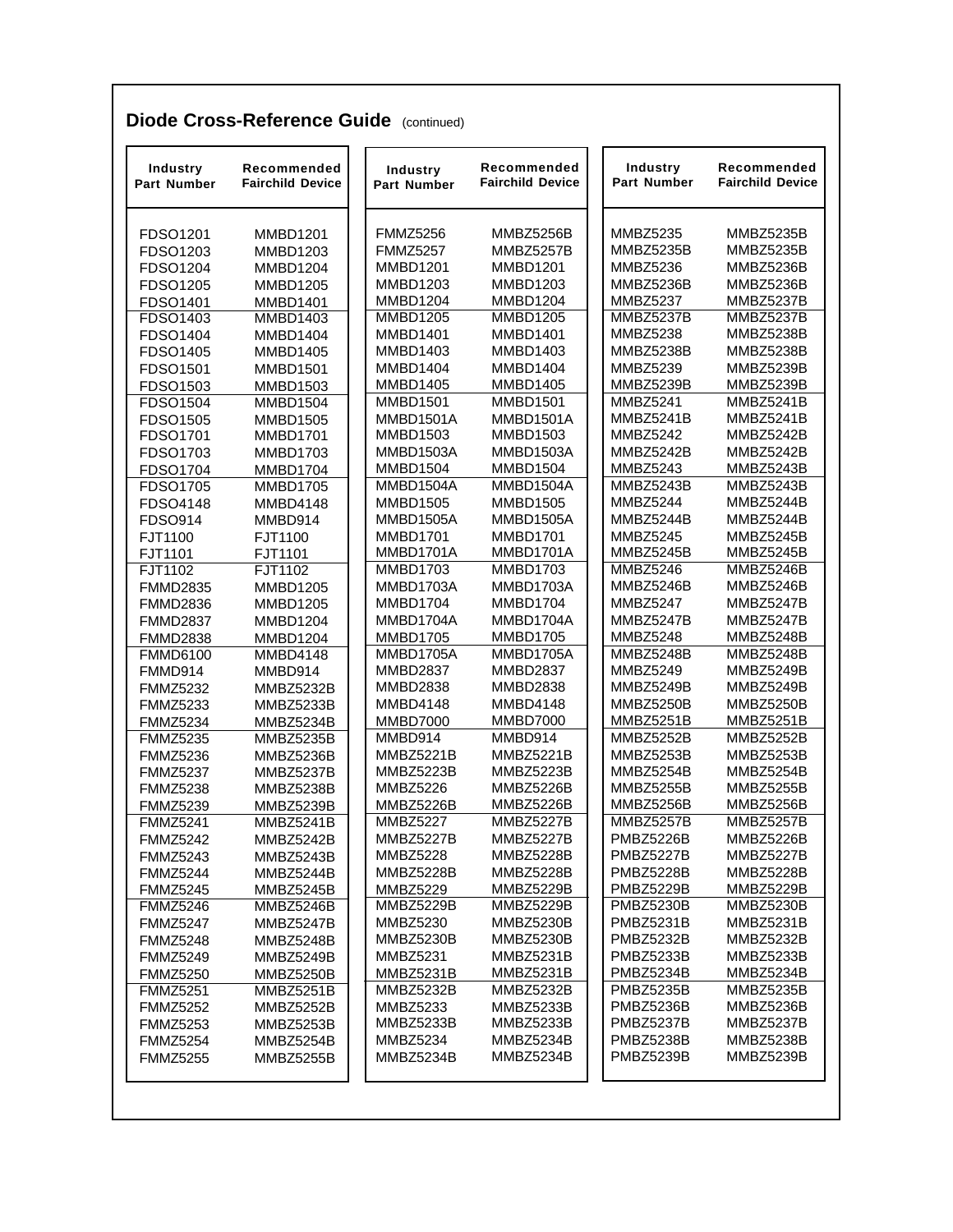| Industry<br>Part Number            | Recommended<br><b>Fairchild Device</b> | <b>Industry</b><br><b>Part Number</b> | Recommended<br><b>Fairchild Device</b> |
|------------------------------------|----------------------------------------|---------------------------------------|----------------------------------------|
| <b>PMBZ5241B</b>                   | MMBZ5241B                              | <b>TMPZ5251</b>                       | MMBZ5251B                              |
| PMBZ5242B                          | MMBZ5242B                              | <b>TMPZ5252</b>                       | <b>MMBZ5252B</b>                       |
| <b>PMBZ5243B</b>                   | MMBZ5243B                              | <b>TMPZ5253</b>                       | MMBZ5253B                              |
| PMBZ5244B                          | MMBZ5244B                              | <b>TMPZ5254</b>                       | MMBZ5254B                              |
| <b>PMBZ5245B</b>                   | MMBZ5245B                              | <b>TMPZ5255</b>                       | MMBZ5255B                              |
| <b>PMBZ5246B</b>                   | MMBZ5246B                              | <b>TMPZ5256</b>                       | MMBZ5256B                              |
| <b>PMBZ5247B</b>                   | MMBZ5247B                              | <b>TMPZ5257</b>                       | MMBZ5257B                              |
| <b>PMBZ5248B</b>                   | <b>MMBZ5248B</b>                       |                                       |                                        |
| <b>PMBZ5249B</b>                   | MMBZ5249B                              |                                       |                                        |
| <b>PMBZ5250B</b>                   | MMBZ5250B                              |                                       |                                        |
| <b>PMBZ5251B</b>                   | <b>MMBZ5251B</b>                       |                                       |                                        |
| PMBZ5252B                          | MMBZ5252B                              |                                       |                                        |
| <b>PMBZ5253B</b>                   | MMBZ5253B                              |                                       |                                        |
| <b>PMBZ5254B</b>                   | MMBZ5254B                              |                                       |                                        |
| <b>PMBZ5255B</b>                   | <b>MMBZ5255B</b>                       |                                       |                                        |
| <b>PMBZ5256B</b>                   | MMBZ5256B                              |                                       |                                        |
| <b>PMBZ5257B</b>                   | MMBZ5257B                              |                                       |                                        |
| SMD3020001                         | BZX84C5V1                              |                                       |                                        |
| SMD3020002                         | BZX84C5V6                              |                                       |                                        |
| SMD3020003                         | BZX84C6V2                              |                                       |                                        |
| SMD3020004                         | BZX84C6V8                              |                                       |                                        |
| SMD3020005                         | <b>BZX84C7V5</b>                       |                                       |                                        |
| SMD3020006                         | BZX84C12                               |                                       |                                        |
| <b>TMBD2835</b>                    | <b>MMBD1205</b>                        |                                       |                                        |
| <b>TMBD2836</b>                    | <b>MMBD1205</b>                        |                                       |                                        |
| <b>TMBD2837</b>                    | <b>MMBD2837</b>                        |                                       |                                        |
| <b>TMBD2838</b>                    | <b>MMBD2838</b>                        |                                       |                                        |
| TMBD6100                           | MMBD4148                               |                                       |                                        |
| TMBD914                            | MMBD914                                |                                       |                                        |
| <b>TMPZ5230</b>                    | MMBZ5230B                              |                                       |                                        |
| <b>TMPZ5231</b>                    | <b>MMBZ5231B</b>                       |                                       |                                        |
| <b>TMPZ5232</b>                    | <b>MMBZ5232B</b>                       |                                       |                                        |
| <b>TMPZ5233</b>                    | MMBZ5233B                              |                                       |                                        |
| <b>TMPZ5234</b>                    | MMBZ5234B                              |                                       |                                        |
| <b>TMPZ5235</b>                    | MMBZ5235B                              |                                       |                                        |
| <b>TMPZ5236</b>                    | MMBZ5236B                              |                                       |                                        |
| <b>TMPZ5237</b>                    | MMBZ5237B                              |                                       |                                        |
| TMPZ5238                           | MMBZ5238B                              |                                       |                                        |
| TMPZ5239                           | MMBZ5239B                              |                                       |                                        |
| <b>TMPZ5240</b><br><b>TMPZ5241</b> | MMBZ5240B<br>MMBZ5241B                 |                                       |                                        |
| TMPZ5242                           |                                        |                                       |                                        |
| TMPZ5243                           | MMBZ5242B<br><b>MMBZ5243B</b>          |                                       |                                        |
| <b>TMPZ5244</b>                    | MMBZ5244B                              |                                       |                                        |
| <b>TMPZ5245</b>                    | MMBZ5245B                              |                                       |                                        |
| <b>TMPZ5246</b>                    | MMBZ5246B                              |                                       |                                        |
| TMPZ5247                           | MMBZ5247B                              |                                       |                                        |
| TMPZ5248                           | MMBZ5248B                              |                                       |                                        |
| <b>TMPZ5249</b>                    | <b>MMBZ5249B</b>                       |                                       |                                        |
| <b>TMPZ5250</b>                    | MMBZ5250B                              |                                       |                                        |
|                                    |                                        |                                       |                                        |
|                                    |                                        |                                       |                                        |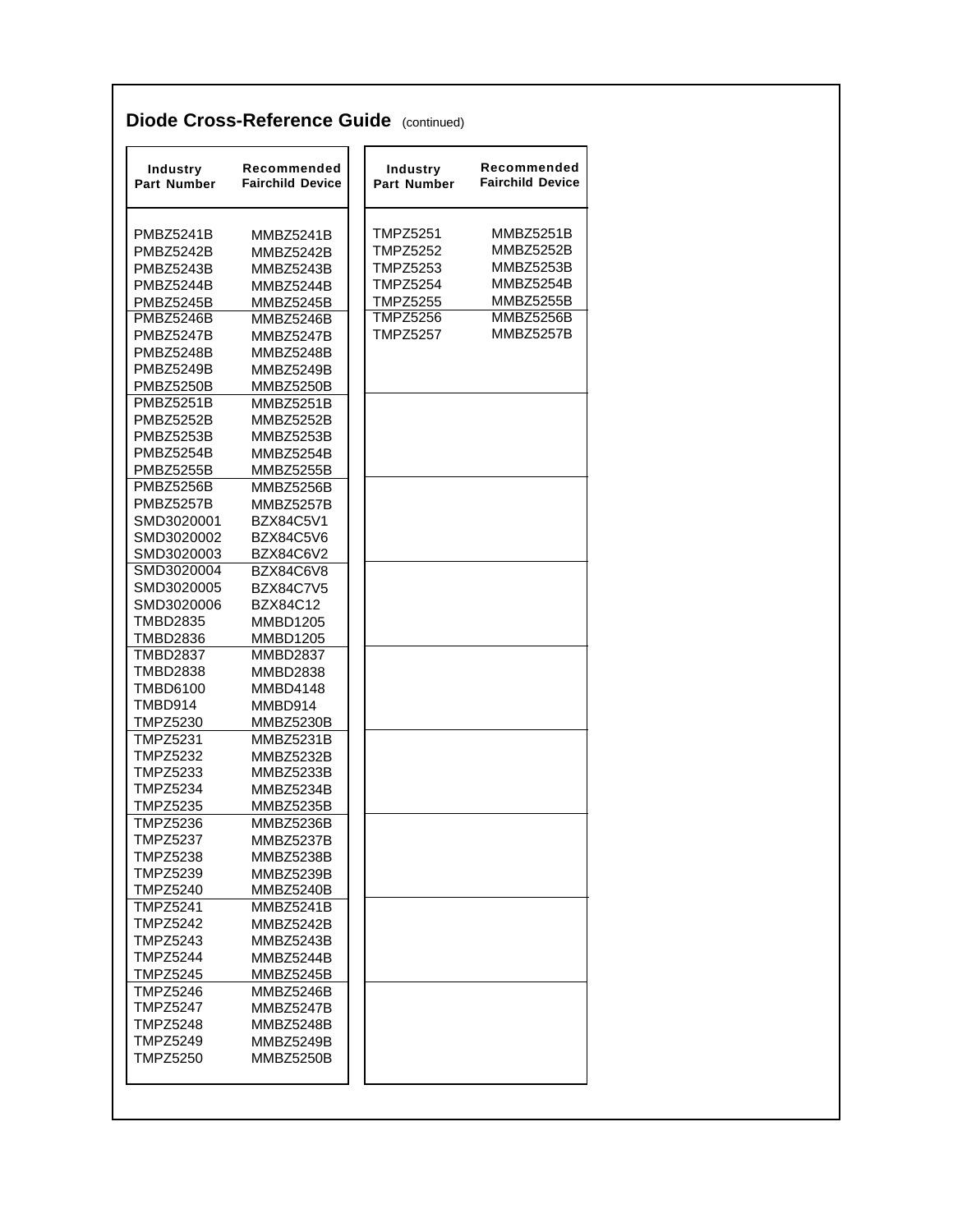*Discrete POWER & Signal Technologies*

# **Bipolar Cross-Reference Guide**

| <b>Industry</b><br><b>Part Number</b> | Recommended<br><b>Fairchild Device</b> | Industry<br><b>Part Number</b> | Recommended<br><b>Fairchild Device</b> | <b>Industry</b><br><b>Part Number</b> | Recommended<br><b>Fairchild Device</b> |
|---------------------------------------|----------------------------------------|--------------------------------|----------------------------------------|---------------------------------------|----------------------------------------|
| 2N1051                                | <b>TN2219A</b>                         | 2N1507                         | <b>TN2219A</b>                         | 2N2049                                | <b>TN2219A</b>                         |
| 2N1074                                | <b>TN2219A</b>                         | 2N1508                         | <b>TN3019A</b>                         | 2N2086                                | <b>TN3019A</b>                         |
| 2N1075                                | <b>TN2219A</b>                         | 2N1509                         | TN3019A                                | 2N2087                                | <b>TN3019A</b>                         |
| 2N1076                                | <b>TN2219A</b>                         | 2N1528                         | <b>TN2219A</b>                         | 2N2102                                | <b>TN3019A</b>                         |
| 2N1077                                | <b>TN2219A</b>                         | 2N1564                         | TN3019A                                | 2N2106                                | <b>TN3019A</b>                         |
| 2N1105                                | <b>TN3019A</b>                         | 2N1565                         | TN3019A                                | 2N2107                                | <b>TN3019A</b>                         |
| 2N1117                                | <b>TN3019A</b>                         | 2N1566                         | TN3019A                                | 2N2108                                | <b>TN3019A</b>                         |
| 2N1206                                | <b>TN3019A</b>                         | 2N1566A                        | <b>TN3019A</b>                         | 2N2193                                | <b>TN3019A</b>                         |
| 2N1267                                | <b>PN2369A</b>                         | 2N1572                         | <b>TN3019A</b>                         | 2N2193A                               | <b>TN3019A</b>                         |
| 2N1268                                | <b>PN2369A</b>                         | 2N1573                         | <b>TN3019A</b>                         | 2N2194                                | <b>TN2219A</b>                         |
| 2N1269                                | <b>PN2369A</b>                         | 2N1574                         | TN3019A                                | 2N2194A                               | <b>TN2219A</b>                         |
| 2N1270                                | <b>PN2369A</b>                         | 2N1613                         | TN2219A                                | 2N2194B                               | <b>TN2219A</b>                         |
| 2N1271                                | <b>PN2369A</b>                         | 2N1613B                        | TN3019A                                | 2N2195                                | <b>TN2219A</b>                         |
| 2N1272                                | <b>PN2369A</b>                         | 2N1623                         | PN2907                                 | 2N2195B                               | <b>TN2219A</b>                         |
| 2N1335                                | <b>TN2219A</b>                         | 2N1704                         | TN2219A                                | 2N2198                                | <b>TN3019A</b>                         |
| 2N1336                                | <b>TN2219A</b>                         | 2N1711                         | <b>TN2219A</b>                         | 2N2206                                | <b>PN2369A</b>                         |
| 2N1337                                | <b>TN2219A</b>                         | 2N1711A                        | <b>TN2219A</b>                         | 2N2217                                | <b>TN2219A</b>                         |
| 2N1338                                | <b>TN2219A</b>                         | 2N1711B                        | TN2219A                                | 2N2218                                | <b>TN2219A</b>                         |
| 2N1339                                | <b>TN3019A</b>                         | 2N1764                         | <b>PN2369A</b>                         | 2N2218A                               | <b>TN2219A</b>                         |
| 2N1340                                | <b>TN3019A</b>                         | 2N1837                         | TN2219A                                | 2N2219                                | <b>TN2219A</b>                         |
| 2N1341                                | <b>TN3019A</b>                         | 2N1837A                        | <b>TN2219A</b>                         | 2N2219A                               | <b>TN2219A</b>                         |
| 2N1342                                | <b>TN3019A</b>                         | 2N1837B                        | <b>TN2219A</b>                         | 2N2220                                | PN2222                                 |
| 2N1369                                | PN2907                                 | 2N1838                         | <b>TN2219A</b>                         | 2N2221                                | PN2222                                 |
| 2N1386                                | PN2222                                 | 2N1840                         | <b>TN2219A</b>                         | 2N2221A                               | <b>PN2222A</b>                         |
| 2N1387                                | <b>PN2222</b>                          | 2N1890                         | TN3019A                                | 2N2222                                | PN2222                                 |
| 2N1388                                | <b>PN2222</b>                          | 2N1893                         | TN3019A                                | 2N2222A                               | <b>PN2222A</b>                         |
| 2N1389                                | PN2222                                 | 2N1923                         | TN3019A                                | 2N2222B                               | <b>PN2222A</b>                         |
| 2N1390                                | PN2222                                 | 2N1941                         | TN2219A                                | 2N2236                                | <b>TN2219A</b>                         |
| 2N1439                                | <b>PN2907A</b>                         | 2N1943                         | <b>TN2219A</b>                         | 2N2237                                | <b>TN2219A</b>                         |
| 2N1440                                | <b>PN2907A</b>                         | 2N1944                         | <b>TN2219A</b>                         | 2N2240                                | <b>TN2219A</b>                         |
| 2N1441                                | <b>PN2907A</b>                         | 2N1945                         | <b>TN2219A</b>                         | 2N2241                                | <b>TN2219A</b>                         |
| 2N1442                                | <b>PN2907A</b>                         | 2N1946                         | <b>TN2219A</b>                         | 2N2243                                | TN3019A                                |
| 2N1443                                | <b>PN2907A</b>                         | 2N1953                         | <b>TN2219A</b>                         | 2N2243A                               | <b>TN3019A</b>                         |
| 2N1474                                | <b>PN2907A</b>                         | 2N1990                         | TN3019A                                | 2N2270                                | <b>TN6705A</b>                         |
| 2N1474A                               | <b>PN2907A</b>                         | 2N2017                         | <b>TN3019A</b>                         | 2N2272                                | PN2222                                 |
| 2N1475                                | <b>PN2907A</b>                         | 2N2033                         | TN3019A                                | 2N2297                                | <b>TN2219A</b>                         |
| 2N1491                                | <b>TN2219A</b>                         | 2N2038                         | TN3019A                                | 2N2309                                | <b>TN2219A</b>                         |
| 2N1492                                | <b>TN2219A</b>                         | 2N2039                         | TN3019A                                | 2N2310                                | <b>TN3019A</b>                         |
| 2N1505                                | <b>TN2219A</b>                         | 2N2040                         | TN3019A                                | 2N2312                                | TN3019A                                |
| 2N1506                                | <b>TN2219A</b>                         | 2N2041                         | TN3019A                                | 2N2316                                | TN3019A                                |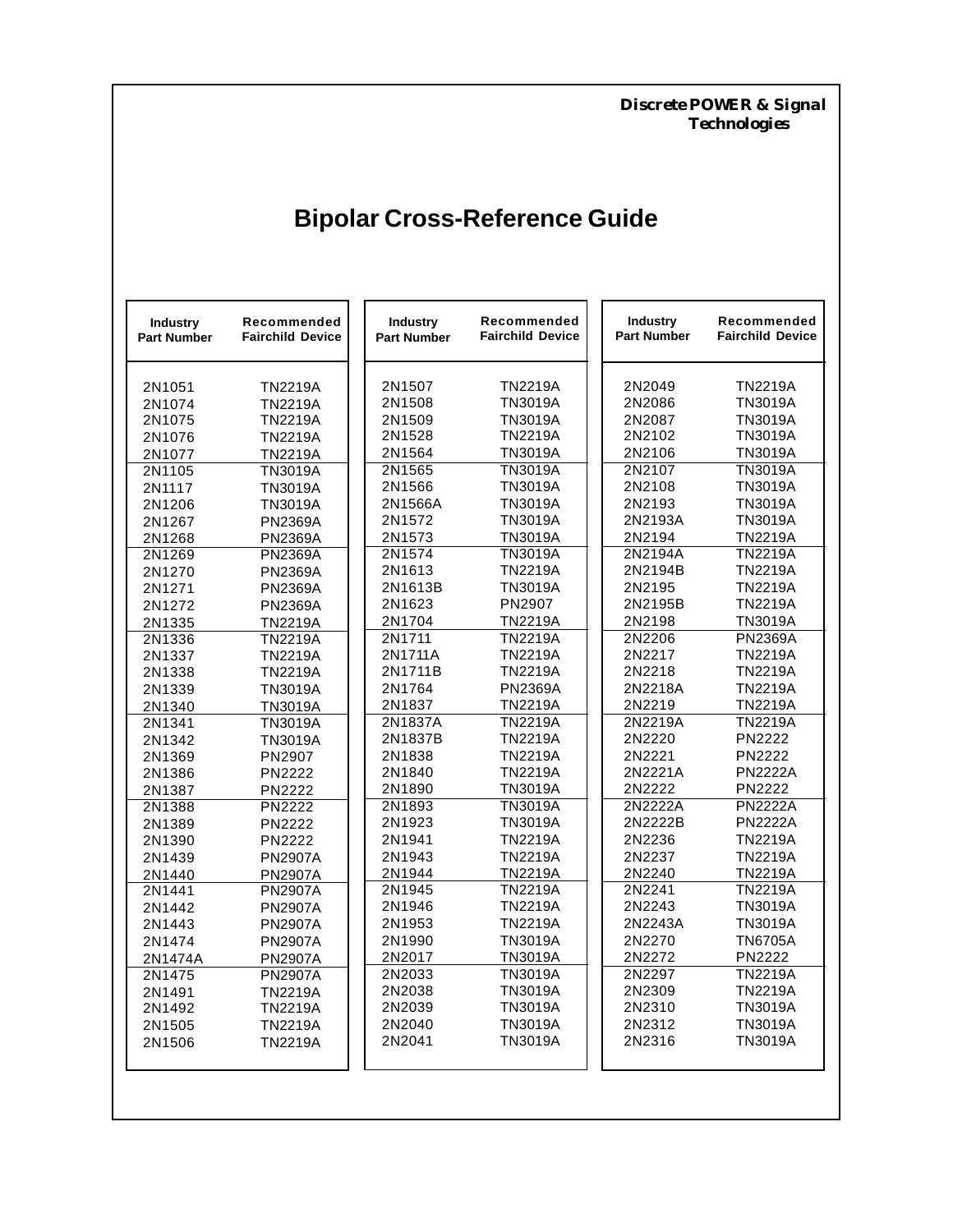| Industry<br><b>Part Number</b> | Recommended<br><b>Fairchild Device</b> | Industry<br><b>Part Number</b> | Recommended<br><b>Fairchild Device</b> | Industry<br><b>Part Number</b> | Recommended<br><b>Fairchild Device</b> |
|--------------------------------|----------------------------------------|--------------------------------|----------------------------------------|--------------------------------|----------------------------------------|
| 2N2317                         | <b>TN2219A</b>                         | 2N2907A                        | <b>PN2907A</b>                         | 2N3350                         | <b>PN2907A</b>                         |
| 2N2350                         | <b>PN2222A</b>                         | 2N2926                         | 2N4124                                 | 2N3351                         | <b>PN2907A</b>                         |
| 2N2350A                        | <b>PN2222A</b>                         | 2N2938                         | <b>PN2369A</b>                         | 2N3352                         | <b>PN2907A</b>                         |
| 2N2364                         | <b>TN3019A</b>                         | 2N2939                         | <b>TN3019A</b>                         | 2N3374                         | <b>TN3019A</b>                         |
| 2N2364A                        | <b>TN3019A</b>                         | 2N2940                         | <b>TN3019A</b>                         | 2N3390                         | 2N3390                                 |
| 2N2369                         | PN2369                                 | 2N2951                         | <b>TN2219A</b>                         | 2N3391A                        | 2N3391A                                |
| 2N2369A                        | <b>PN2369A</b>                         | 2N2959                         | <b>TN2219A</b>                         | 2N3392                         | 2N3392                                 |
| 2N2380                         | <b>TN2219A</b>                         | 2N2960                         | <b>TN2219A</b>                         | 2N3393                         | 2N3393                                 |
| 2N2380A                        | <b>TN2219A</b>                         | 2N2961                         | <b>TN2219A</b>                         | 2N3394                         | 2N3393                                 |
| 2N2389                         | <b>TN2219A</b>                         | 2N3011                         | PN2369                                 | 2N3395                         | 2N3392                                 |
| 2N2395                         | <b>TN2219A</b>                         | 2N3012                         | <b>PN2369</b>                          | 2N3396                         | 2N3392                                 |
| 2N2396                         | <b>TN2219A</b>                         | 2N3014                         | PN2369                                 | 2N3397                         | 2N3393                                 |
| 2N2397                         | <b>TN2219A</b>                         | 2N3019                         | <b>TN3019A</b>                         | 2N3398                         | 2N3393                                 |
| 2N2405                         | <b>TN3019A</b>                         | 2N3020                         | <b>TN3019A</b>                         | 2N3402                         | 2N3393                                 |
| 2N2433                         | <b>TN2219A</b>                         | 2N3053                         | TN3019A                                | 2N3415                         | 2N3415                                 |
| 2N2435                         | <b>TN3019A</b>                         | 2N3053A                        | <b>TN3019A</b>                         | 2N3416                         | 2N3416                                 |
| 2N2436                         | <b>TN3019A</b>                         | 2N3056                         | <b>TN3019A</b>                         | 2N3417                         | 2N3417                                 |
| 2N2437                         | <b>TN3019A</b>                         | 2N3057                         | <b>TN3019A</b>                         | 2N3436                         | PN4302                                 |
| 2N2438                         | <b>TN3019A</b>                         | 2N3057A                        | <b>TN3019A</b>                         | 2N3437                         | PN3684                                 |
| 2N2439                         | <b>TN3019A</b>                         | 2N3073                         | <b>PN2907A</b>                         | 2N3438                         | PN4303                                 |
| 2N2440                         | <b>TN3019A</b>                         | 2N3077                         | <b>PN2484</b>                          | 2N3439                         | <b>TN3440A</b>                         |
| 2N2475                         | <b>PN2369A</b>                         | 2N3081                         | <b>TN3019A</b>                         | 2N3440                         | <b>TN3440A</b>                         |
| 2N2478                         | <b>TN2219A</b>                         | 2N3095                         | <b>PN2907A</b>                         | 2N3451                         | 2N5771                                 |
| 2N2479                         | <b>TN2219A</b>                         | 2N3107                         | <b>TN3019A</b>                         | 2N3464                         | <b>TN2219A</b>                         |
| 2N2484                         | PN2484                                 | 2N3108                         | <b>TN3019A</b>                         | 2N3467                         | <b>TN3467A</b>                         |
| 2N2486                         | PN2484                                 | 2N3109                         | <b>TN3019A</b>                         | 2N3478                         | <b>TN3467A</b>                         |
| 2N2601                         | <b>PN2907A</b>                         | 2N3115                         | <b>PN2222A</b>                         | 2N3485                         | PN2907                                 |
| 2N2602                         | <b>PN2907A</b>                         | 2N3116                         | <b>PN2222A</b>                         | 2N3485A                        | <b>PN2907A</b>                         |
| 2N2603                         | <b>PN2907A</b>                         | 2N3117                         | 2N5210                                 | 2N3486                         | <b>PN2907A</b>                         |
| 2N2695                         | PN2907                                 | 2N3119                         | <b>TN3019A</b>                         | 2N3486A                        | PN2907                                 |
| 2N2709                         | <b>PN2907</b>                          | 2N3122                         | <b>TN2219A</b>                         | 2N3503                         | <b>TN2905A</b>                         |
| 2N2711                         | 2N4123                                 | 2N3123                         | <b>TN2219A</b>                         | 2N3505                         | <b>PN2907A</b>                         |
| 2N2712                         | 2N4124                                 | 2N3133                         | PN2907                                 | 2N3508                         | <b>PN2369A</b>                         |
| 2N2713                         | 2N4123                                 | 2N3134                         | PN2907                                 | 2N3509                         | <b>PN2369A</b>                         |
| 2N2714                         | 2N4124                                 | 2N3135                         | PN2907                                 | 2N3545                         | <b>PN2907A</b>                         |
| 2N2787                         | <b>TN2219A</b>                         | 2N3136                         | PN2907                                 | 2N3546                         | 2N5771                                 |
| 2N2788                         | <b>TN2219A</b>                         | 2N3227                         | PN2369                                 | 2N3548                         | 2N5086                                 |
| 2N2789                         | <b>TN2219A</b>                         | 2N3241                         | <b>PN2222</b>                          | 2N3549                         | PN918                                  |
| 2N2792                         | <b>PN2222A</b>                         | 2N3242                         | <b>PN2222</b>                          | 2N3563                         | PN3563                                 |
| 2N2837                         | <b>PN2907A</b>                         | 2N3244                         | <b>TN3467A</b>                         | 2N3566                         | PN3566                                 |
| 2N2863                         | <b>TN2219A</b>                         | 2N3246                         | PN2484                                 | 2N3567                         | PN3567                                 |
| 2N2864                         | <b>TN2219A</b>                         | 2N3247                         | PN2484                                 | 2N3569                         | PN3569                                 |
| 2N2886                         | <b>TN2219A</b>                         | 2N3248                         | PN3640                                 | 2N3576                         | 2N5771                                 |
| 2N2904                         | <b>TN2905A</b>                         | 2N3249                         | PN2907                                 | 2N3605                         | PN2369                                 |
| 2N2904A                        | <b>TN2905A</b>                         | 2N3250                         | <b>PN2907A</b>                         | 2N3605A                        | PN2369                                 |
| 2N2905                         | <b>TN2905A</b>                         | 2N3250A                        | <b>PN2907A</b>                         | 2N3606                         | PN2369                                 |
|                                |                                        | 2N3299                         | <b>TN2219A</b>                         | 2N3606A                        | <b>PN2369A</b>                         |
| 2N2905A<br>2N2906              | <b>TN2905A</b><br>PN2907               | 2N3301                         | <b>PN2222A</b>                         | 2N3607                         | <b>PN2369A</b>                         |
| 2N2906A                        | <b>PN2907A</b>                         | 2N3302                         | <b>PN2222A</b>                         | 2N3638                         | PN3638                                 |
| 2N2907                         | PN2907                                 | 2N3341                         | <b>PN2907A</b>                         | 2N3638A                        | <b>PN3638A</b>                         |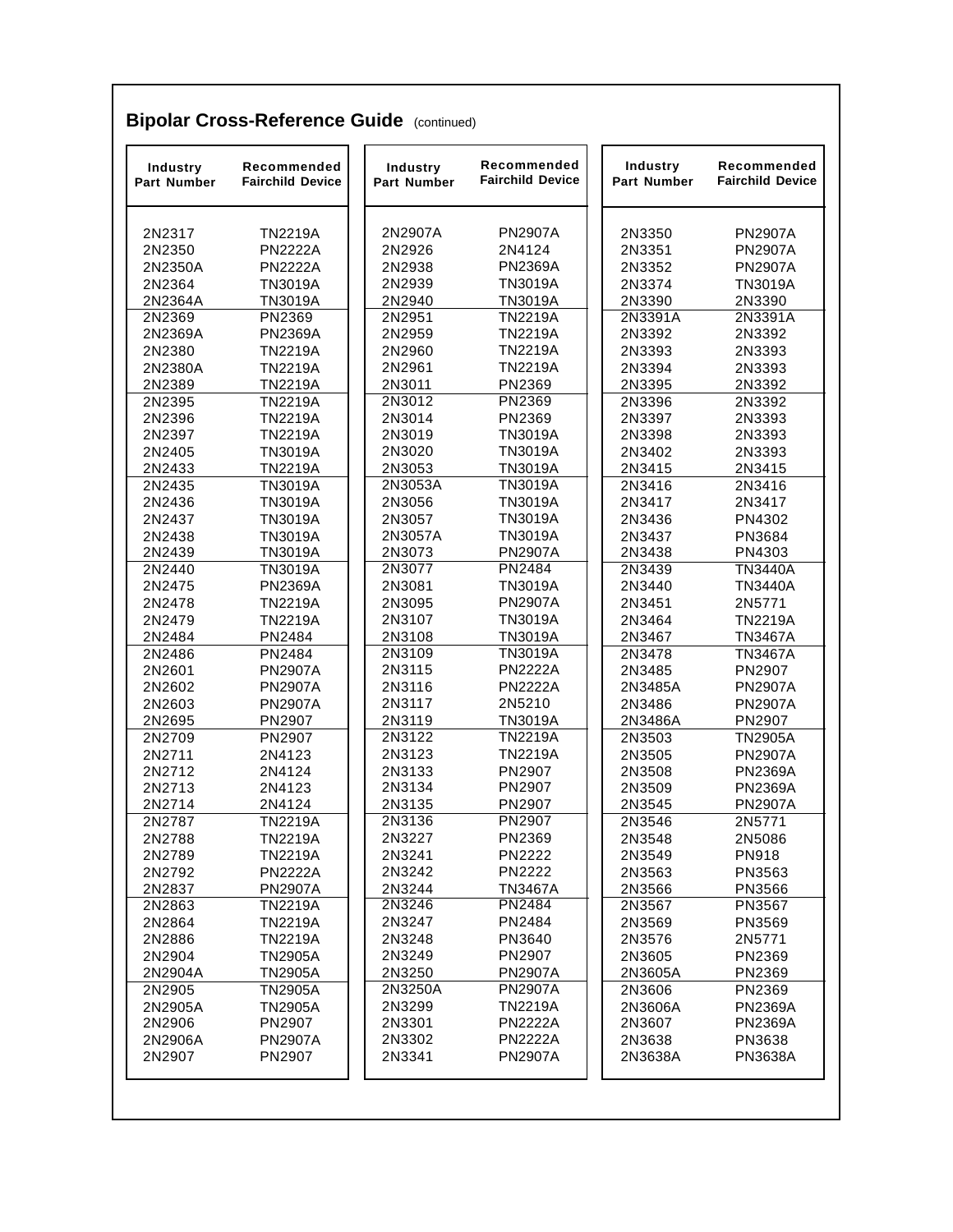| Industry<br>Part Number | Recommended<br><b>Fairchild Device</b> | Industry<br>Part Number | Recommended<br><b>Fairchild Device</b> | <b>Industry</b><br>Part Number | Recommended<br><b>Fairchild Device</b> |
|-------------------------|----------------------------------------|-------------------------|----------------------------------------|--------------------------------|----------------------------------------|
| 2N3639                  | PN3640                                 | 2N4032                  | <b>TN4033A</b>                         | 2N4423                         | PN2369                                 |
| 2N3640                  | PN3640                                 | 2N4033                  | <b>TN4033A</b>                         | 2N4424                         | <b>BC337</b>                           |
| 2N3641                  | PN3642                                 | 2N4036                  | <b>TN4033A</b>                         | 2N4449                         | <b>PN2369A</b>                         |
| 2N3642                  | PN3642                                 | 2N4037                  | <b>TN4033A</b>                         | 2N4450                         | <b>PN2222</b>                          |
| 2N3643                  | 2N4401                                 | 2N4062                  | MPS6518                                | 2N4452                         | PN2907                                 |
| 2N3644                  | PN3644                                 | 2N4086                  | <b>MPS6514</b>                         | 2N4867                         | PN4303                                 |
| 2N3645                  | PN3645                                 | 2N4087                  | MPS6514                                | 2N4872                         | <b>PN2369A</b>                         |
| 2N3647                  | PN2369                                 | 2N4087A                 | MPS6515                                | 2N4873                         | <b>PN2369A</b>                         |
| 2N3663                  | 2N3663                                 | 2N4121                  | PN4121                                 | 2N4888                         | 2N5401                                 |
| 2N3671                  | <b>TN2219A</b>                         | 2N4122                  | PN4122                                 | 2N4916                         | PN4917                                 |
| 2N3672                  | <b>PN2907A</b>                         | 2N4123                  | 2N4123                                 | 2N4917                         | PN4917                                 |
| 2N3673                  | <b>PN2907A</b>                         | 2N4124                  | 2N4124                                 | 2N4943                         | <b>TN3019A</b>                         |
| 2N3678                  | <b>TN2219A</b>                         | 2N4125                  | 2N4125                                 | 2N4944                         | PN3567                                 |
| 2N3700                  | <b>TN3019A</b>                         | 2N4126                  | 2N4126                                 | 2N4951                         | <b>PN2222</b>                          |
| 2N3702                  | 2N3702                                 | 2N4140                  | 2N4400                                 | 2N4952                         | <b>PN2222</b>                          |
| 2N3703                  | 2N3703                                 | 2N4141                  | PN4141                                 | 2N4953                         | 2N4953                                 |
| 2N3704                  | 2N3704                                 | 2N4142                  | 2N4402                                 | 2N4954                         | <b>PN2222</b>                          |
| 2N3825                  | 2N4400                                 | 2N4143                  | PN4143                                 | 2N4964                         | 2N5087                                 |
| 2N3830                  | <b>TN2219A</b>                         | 2N4207                  | PN3640                                 | 2N4966                         | PN2484                                 |
| 2N3831                  | <b>TN2219A</b>                         | 2N4208                  | PN3640                                 | 2N4967                         | PN2484                                 |
| 2N3843                  | 2N3903                                 | 2N4209                  | <b>PN3640</b>                          | 2N4968                         | PN3565                                 |
| 2N3843A                 | 2N3903                                 | 2N4227                  | 2N4400                                 | 2N4969                         | 2N4400                                 |
| 2N3844                  | 2N3903                                 | 2N4228                  | 2N4402                                 | 2N4970                         | 2N4401                                 |
| 2N3844A                 | 2N3903                                 | 2N4234                  | T3019A                                 | 2N4971                         | 2N4402                                 |
| 2N3845                  | 2N3903                                 | 2N4256                  | 2N3904                                 | 2N4972                         | 2N4403                                 |
| 2N3845A                 | 2N3903                                 | 2N4274                  | <b>PN4275</b>                          | 2N5026A                        | MPSA14                                 |
| 2N3854                  | 2N3903                                 | 2N4284                  | 2N5087                                 | 2N5030                         | <b>PN2369A</b>                         |
| 2N3854A                 | 2N3903                                 | 2N4285                  | 2N5087                                 | 2N5055                         | PN4258                                 |
| 2N3855                  | 2N3903                                 | 2N4286                  | MPS6515                                | 2N5056                         | 2N5771                                 |
| 2N3855A                 | 2N3903                                 | 2N4287                  | 2N3859A                                | 2N5057                         | 2N5771                                 |
| 2N3856                  | 2N3904                                 | 2N4288                  | <b>MPS6518</b>                         | 2N5086                         | 2N5086                                 |
| 2N3858A                 | <b>TN3019A</b>                         | 2N4294                  | <b>PN2369A</b>                         | 2N5087                         | 2N5087                                 |
| 2N3859A                 | 2N3859A                                | 2N4295                  | PN2369                                 | 2N5088                         | 2N5088                                 |
| 2N3877                  | 2N5551                                 | 2N4354                  | PN4355                                 | 2N5089                         | 2N5089                                 |
| 2N3901                  | 2N5088                                 | 2N4355                  | PN4356                                 | 2N5106                         | <b>TN2219A</b>                         |
| 2N3903                  | 2N3903                                 | 2N4356                  | PN4357                                 | 2N5107                         | <b>PN2222</b>                          |
| 2N3904                  | 2N3904                                 | 2N4400                  | 2N4400                                 | 2N5134                         | PN5134                                 |
| 2N3905                  | 2N3905                                 | 2N4401                  | 2N4401                                 | 2N5135                         | PN2222                                 |
| 2N3906                  | 2N3906                                 | 2N4402                  | 2N4402                                 | 2N5136                         | <b>PN2222</b>                          |
| 2N3917                  | D44C8                                  | 2N4403                  | 2N4403                                 | 2N5137                         | PN2222                                 |
| 2N3962                  | 2N5086                                 | 2N4404                  | <b>TN4033A</b>                         | 2N5138                         | PN5138                                 |
| 2N3973                  | 2N4400                                 | 2N4405                  | <b>TN4033A</b>                         | 2N5139                         | PN4917                                 |
| 2N3974                  | 2N4400                                 | 2N4406                  | <b>TN4033A</b>                         | 2N5140                         | PN3640                                 |
| 2N3975                  | 2N4401                                 | 2N4407                  | <b>TN4033A</b>                         | 2N5141                         | PN3640                                 |
| 2N3976                  | 2N4401                                 | 2N4410                  | 2N4410                                 | 2N5142                         | PN2907                                 |
| 2N3981                  | <b>TN2219A</b>                         | 2N4418                  | <b>PN2369A</b>                         | 2N5143                         | PN2907                                 |
| 2N3982                  | <b>TN2219A</b>                         | 2N4419                  | <b>PN2369A</b>                         | 2N5172                         | 2N5172                                 |
| 2N4008                  | <b>TN4033A</b>                         | 2N4420                  | <b>PN2369A</b>                         | 2N5175                         | 2N5830                                 |
| 2N4030                  | <b>TN4033A</b>                         | 2N4421                  | <b>PN2369A</b>                         | 2N5179                         | MPS5179                                |
| 2N4031                  |                                        | 2N4422                  | <b>PN2369A</b>                         |                                | PN2369                                 |
|                         | <b>TN4033A</b>                         |                         |                                        | 2N5186                         |                                        |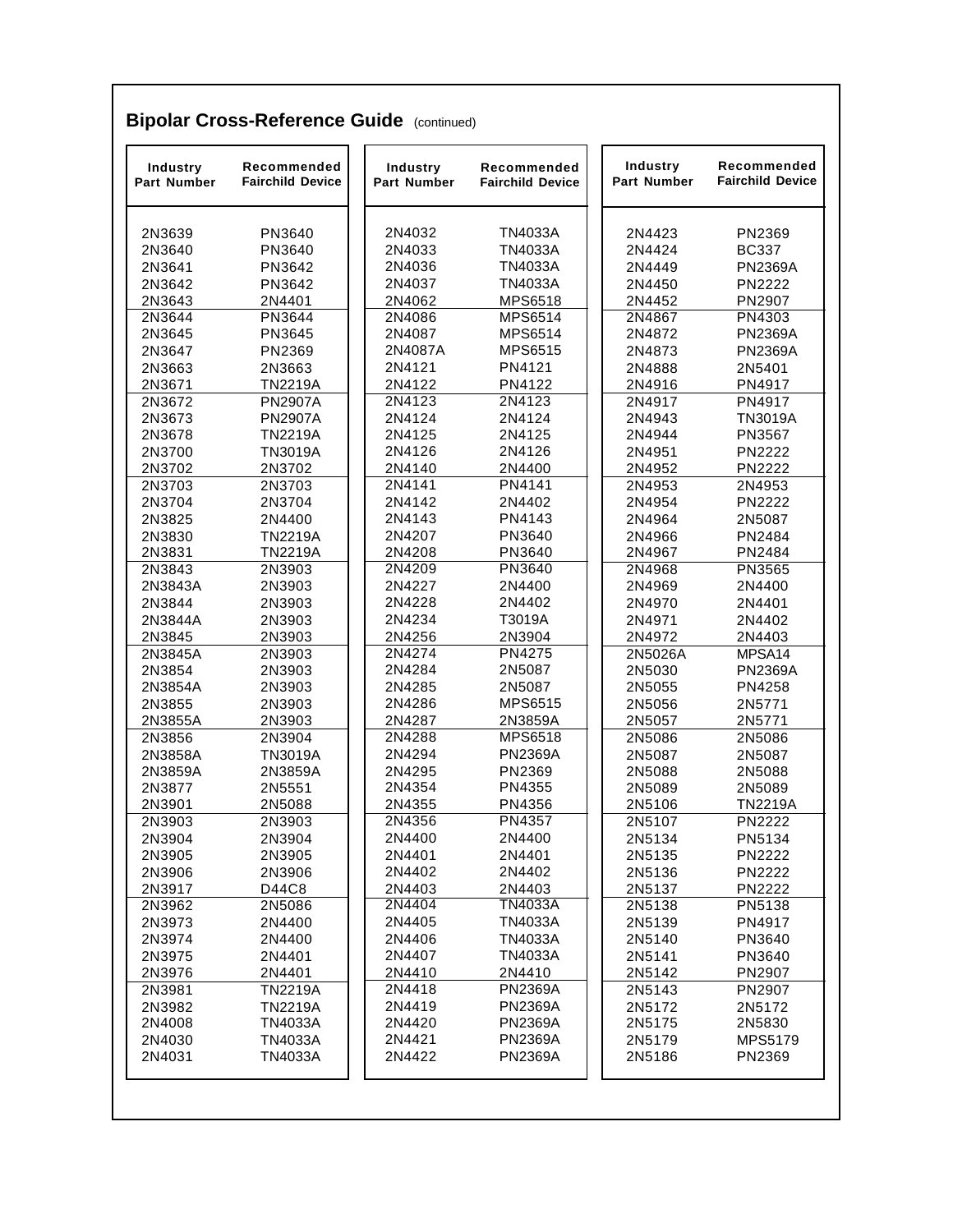| Industry<br>Part Number | Recommended<br><b>Fairchild Device</b> | Industry<br>Part Number | Recommended<br><b>Fairchild Device</b> | Industry<br>Part Number | Recommended<br><b>Fairchild Device</b> |
|-------------------------|----------------------------------------|-------------------------|----------------------------------------|-------------------------|----------------------------------------|
| 2N5209                  | 2N5210                                 | 2N5771                  | 2N5771                                 | 2N706                   | PN2369                                 |
| 2N5210                  | 2N5210                                 | 2N5772                  | 2N5772                                 | 2N706C                  | PN2369                                 |
| 2N5219                  | 2N3904                                 | 2N5830                  | 2N5830                                 | 2N708                   | PN3646                                 |
| 2N5220                  | <b>MPS6531</b>                         | 2N5961                  | 2N5961                                 | 2N709                   | <b>PN2369A</b>                         |
| 2N5221                  | MPS3702                                | 2N5962                  | 2N5962                                 | 2N721A                  | PN2907                                 |
| 2N5223                  | <b>MPS6521</b>                         | 2N5999                  | 2N5087                                 | 2N722A                  | <b>PN2907</b>                          |
| 2N5224                  | PN2369                                 | 2N6000                  | 2N4401                                 | 2N730                   | <b>PN2222A</b>                         |
| 2N5225                  | 2N4401                                 | 2N6001                  | 2N4402                                 | 2N734                   | PN2484                                 |
| 2N5226                  | 2N4402                                 | 2N6004                  | 2N4402                                 | 2N734A                  | PN2484                                 |
| 2N5227                  | PN4249                                 | 2N6009                  | 2N5087                                 | 2N735                   | PN2484                                 |
| 2N5228                  | PN3640                                 | 2N6010                  | 2N4401                                 | 2N735A                  | PN2484                                 |
| 2N5306                  | 2N5306                                 | 2N6011                  | 2N4402                                 | 2N736                   | PN2484                                 |
| 2N5307                  | 2N5307                                 | 2N6021                  | D45C11                                 | 2N736A                  | PN2484                                 |
| 2N5308                  | 2N5308                                 | 2N6076                  | 2N6076                                 | 2N736B                  | PN2484                                 |
| 2N5308A                 | MPSA14                                 | 2N6426                  | 2N6426                                 | 2N742                   | PN2484                                 |
| 2N5309                  | 2N5210                                 | 2N6427                  | 2N6427                                 | 2N742A                  | PN2484                                 |
| 2N5310                  | 2N5210                                 | 2N6548                  | 2N6548                                 | 2N744                   | <b>PN2369A</b>                         |
| 2N5311                  | 2N5210                                 | 2N6549                  | 2N6549                                 | 2N744A                  | <b>PN2369A</b>                         |
| 2N5320                  | <b>TN5322A</b>                         | 2N6551                  | 2N6551                                 | 2N756A                  | PN2484                                 |
| 2N5322                  | <b>TN5322A</b>                         | 2N6553                  | <b>TN6705A</b>                         | 2N757A                  | PN2484                                 |
| 2N5323                  | <b>TN5322A</b>                         | 2N6554                  | <b>TN6705A</b>                         | 2N758A                  | <b>PN2484</b>                          |
| 2N5354                  | PN3638                                 | 2N6555                  | 2N6555                                 | 2N759A                  | PN2484                                 |
| 2N5355                  | PN3638                                 | 2N669B                  | <b>TN3019A</b>                         | 2N759B                  | PN2484                                 |
| 2N5365                  | PN3638                                 | 2N6706                  | <b>TN6705A</b>                         | 2N834A                  | <b>PN2369A</b>                         |
| 2N5366                  | 2N5366                                 | 2N6707                  | <b>TN6705A</b>                         | 2N847                   | <b>PN2369A</b>                         |
| 2N5368                  | 2N4400                                 | 2N6709                  | <b>TN6728A</b>                         | 2N850                   | <b>PN2369A</b>                         |
| 2N5369                  | 2N4401                                 | 2N6710                  | <b>TN6728A</b>                         | 2N852                   | <b>PN2369A</b>                         |
| 2N5371                  | 2N4400                                 | 2N6714                  | <b>TN6714A</b>                         | 2N858                   | PN2907                                 |
| 2N5372                  | 2N4402                                 | 2N6715                  | <b>TN6715A</b>                         | 2N859                   | PN2907                                 |
| 2N5373                  | 2N4403                                 | 2N6716                  | <b>TN6715A</b>                         | 2N860                   | PN2907                                 |
| 2N5375                  | 2N4402                                 | 2N6717                  | <b>TN6717A</b>                         | 2N861                   | PN2907                                 |
| 2N5380                  | 2N3903                                 | 2N6718                  | <b>TN6717A</b>                         | 2N862                   | PN2907                                 |
| 2N5381                  | 2N3904                                 | 2N6719                  | <b>TN6719A</b>                         | 2N863                   | PN2907                                 |
| 2N5382                  | 2N3905                                 | 2N6724                  | <b>TN6725A</b>                         | 2N864                   | <b>PN2369A</b>                         |
| 2N5383                  | 2N3906                                 | 2N6725                  | <b>TN6725A</b>                         | 2N864A                  | <b>PN2369A</b>                         |
| 2N5400                  | 2N5400                                 | 2N6726                  | <b>TN6726A</b>                         | 2N865                   | PN2907                                 |
| 2N5401                  | 2N5401                                 | 2N6727                  | <b>TN6726A</b>                         | 2N865A                  | PN2907                                 |
| 2N5415                  | <b>TN5415A</b>                         | 2N6728                  | <b>TN6729A</b>                         | 2N867                   | PN2907                                 |
| 2N5418                  | 2N4400                                 | 2N6729                  | <b>TN6729A</b>                         | 2N869                   | PN3640                                 |
| 2N5419                  | 2N4401                                 | 2N6730                  | <b>TN6729A</b>                         | 2N869A                  | PN3640                                 |
| 2N5420                  | PN3566                                 | 2N6731                  | <b>TN6705A</b>                         | 2N914                   | <b>PN2369A</b>                         |
| 2N5447                  | MPS3702                                | 2N6732                  | <b>TN6729A</b>                         | 2N914A                  | <b>PN2369A</b>                         |
| 2N5448                  | MPS3703                                | 2N696                   | <b>TN2219A</b>                         | 2N918                   | PN918                                  |
| 2N5449                  | MPS3704                                | 2N697                   | <b>TN2219A</b>                         | 2N923                   | PN2907                                 |
| 2N5450                  | MPS3704                                | 2N699                   | <b>TN3019A</b>                         | 2N924                   | PN2907                                 |
| 2N5525                  | MPSA <sub>13</sub>                     | 2N699A                  | <b>TN3019A</b>                         | 2N925                   | PN2907                                 |
|                         | 2N5551                                 |                         | 2N7008                                 | 2N926                   | PN2907                                 |
| 2N5550                  |                                        | 2N7008                  | 2N7053                                 |                         |                                        |
| 2N5551                  | 2N5551                                 | 2N7051                  |                                        | 2N927                   | PN2907                                 |
| 2N5769                  | 2N5769                                 | 2N7052                  | 2N7052                                 | 2N928                   | PN2907                                 |
| 2N5770                  | 2N5770                                 | 2N7053                  | 2N7053                                 | 2N929                   | <b>PN930</b>                           |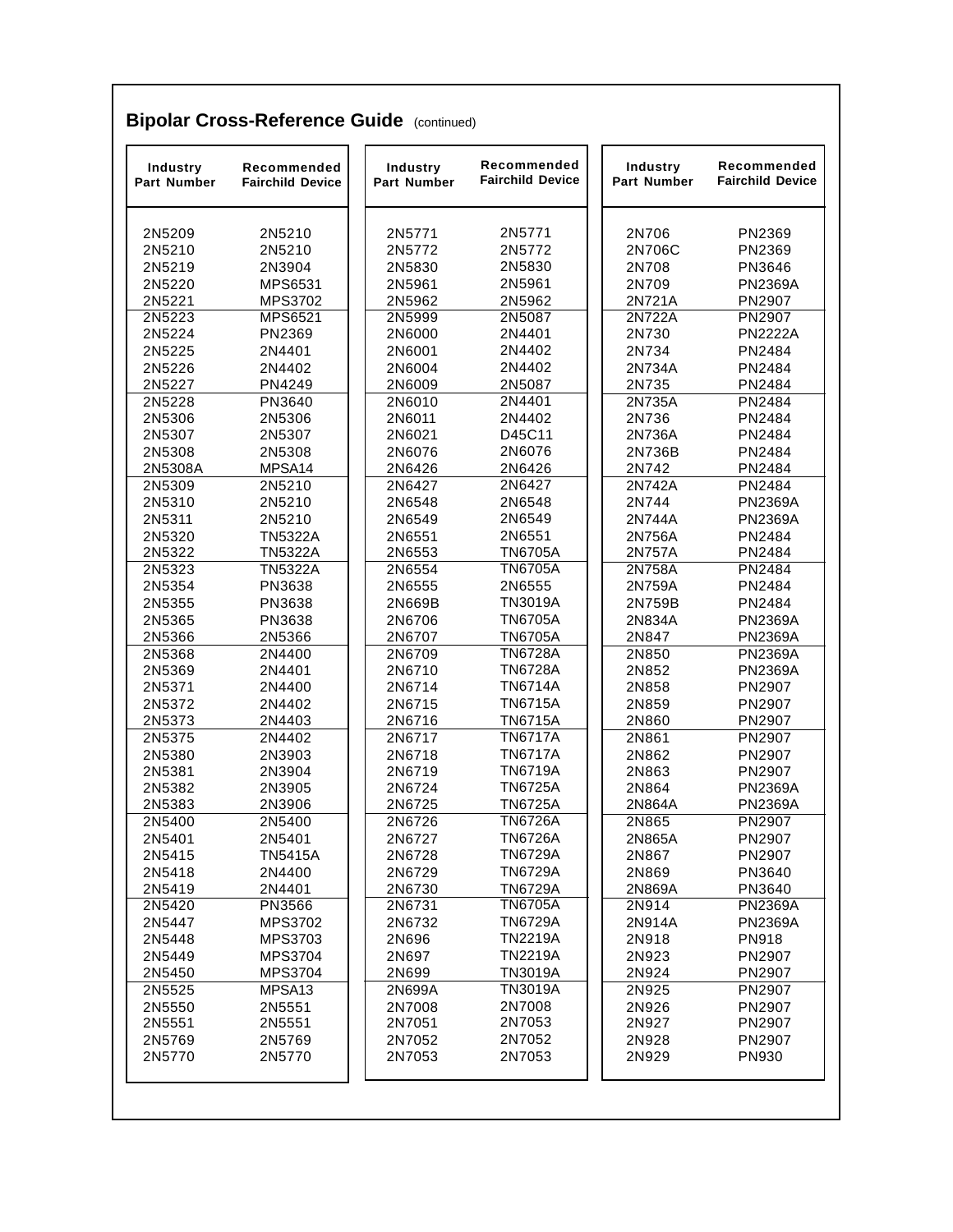| Industry<br>Part Number | Recommended<br><b>Fairchild Device</b> | Industry<br><b>Part Number</b> | Recommended<br><b>Fairchild Device</b> | Industry<br>Part Number       | Recommended<br><b>Fairchild Device</b> |
|-------------------------|----------------------------------------|--------------------------------|----------------------------------------|-------------------------------|----------------------------------------|
| 2N929A                  | PN2484                                 | A5T5087                        | 2N5087                                 | <b>BC307</b>                  | <b>BC307</b>                           |
| 2N930                   | PN930                                  | A5T5172                        | 2N4124                                 | <b>BC307B</b>                 | <b>BC307B</b>                          |
| 2N930A                  | PN2484                                 | A5T5220                        | <b>MPS6531</b>                         | <b>BC308</b>                  | <b>BC308</b>                           |
| 2N930B                  | PN2484                                 | A5T5223                        | <b>MPS6521</b>                         | <b>BC308A</b>                 | <b>BC308A</b>                          |
| 2N935                   | PN2907                                 | A5T5225                        | 2N4401                                 | <b>BC308C</b>                 | <b>BC308C</b>                          |
| 2N936                   | PN2907                                 | A5T5226                        | 2N4402                                 | <b>BC309</b>                  | <b>BC309</b>                           |
| 2N937                   | PN2907                                 | A5T5227                        | PN4249                                 | <b>BC309C</b>                 | <b>BC309C</b>                          |
| 2N938                   | PN2907                                 | A5T5400                        | 2N5400                                 | <b>BC327</b>                  | <b>BC327</b>                           |
| 2N939                   | PN2907                                 | A5T5550                        | 2N5551                                 | BC327-16                      | BC327-16                               |
| 2N940                   | PN2907                                 | A5T5551                        | 2N5551                                 | BC327-25                      | BC327-25                               |
| 2N941                   | PN2907                                 | A7T3392                        | PN100                                  | <b>BC327A</b>                 | <b>BC327A</b>                          |
| 2N942                   | PN2907                                 | A7T5172                        | PN100                                  | <b>BC328</b>                  | <b>BC328</b>                           |
| 2N943                   | PN2907                                 | A8T3702                        | <b>MPS3702</b>                         | BC328-25                      | BC328-25                               |
| 2N944                   | PN2907                                 | A8T3703                        | MPS3703                                | <b>BC337</b>                  | <b>BC337</b>                           |
| 2N945                   | PN2907                                 | A8T3704                        | <b>MPS3704</b>                         | BC337-16                      | BC337-16                               |
| 2N946                   | <b>PN2907</b>                          | A8T3705                        | <b>MPS3704</b>                         | BC337-25                      | BC337-25                               |
| 2N958                   | <b>PN2369A</b>                         | A8T4058                        | 2N5087                                 | <b>BC337A</b>                 | <b>BC337A</b>                          |
| 2N959                   | <b>PN2369A</b>                         | A8T4059                        | 2N3905                                 | <b>BC338</b>                  | <b>BC338</b>                           |
| A5T2192                 | <b>PN2222A</b>                         | A8T4060                        | 2N3905                                 | <b>BC368</b>                  | <b>BC368</b>                           |
| A5T2222                 | <b>PN2222A</b>                         | A8T4061                        | 2N3906                                 | <b>BC369</b>                  | <b>BC369</b>                           |
| A5T2243                 | MPSA06                                 | A8T5172                        | PN100                                  | <b>BC516</b>                  | <b>BC516</b>                           |
| A5T2604                 | 2N5087                                 | <b>BC182</b>                   | <b>BC182</b>                           | <b>BC517</b>                  | <b>BC517</b>                           |
| A5T2605                 | 2N5087                                 | <b>BC182B</b>                  | <b>BC182B</b>                          | <b>BC546</b>                  | <b>BC546</b>                           |
| A5T2907                 | PN2907                                 | <b>BC182L</b>                  | <b>BC182L</b>                          | <b>BC546A</b>                 | <b>BC546A</b>                          |
| A5T3392                 | PN100                                  | BC182LA                        | BC182LA                                | <b>BC546B</b>                 | <b>BC546B</b>                          |
| A5T3504                 | PN2907                                 | BC182LB                        | BC182LB                                | <b>BC547</b>                  | <b>BC547</b>                           |
| A5T3506                 | PN2907                                 | <b>BC183</b>                   | <b>BC183</b>                           | <b>BC547A</b>                 | <b>BC547A</b>                          |
| A5T3638                 | MPS6534                                | <b>BC183L</b>                  | <b>BC183L</b>                          | <b>BC547B</b>                 | <b>BC547B</b>                          |
| A5T3638A                | <b>MPS6534</b>                         | <b>BC184</b>                   | <b>BC184</b>                           | <b>BC547C</b>                 | <b>BC547C</b>                          |
| A5T3644                 | PN2907                                 | <b>BC184C</b>                  | <b>BC184C</b>                          | <b>BC548</b>                  | <b>BC548</b>                           |
| A5T3646                 | PN2907                                 | <b>BC184L</b>                  | <b>BC184L</b>                          | <b>BC548A</b>                 | <b>BC548A</b>                          |
| A5T3903                 | 2N3903                                 | BC184LC                        | <b>BC184LC</b>                         | <b>BC548B</b>                 | <b>BC548B</b>                          |
| A5T3904                 | 2N3904                                 | <b>BC212</b>                   | <b>BC212</b>                           | <b>BC548C</b>                 | <b>BC548C</b>                          |
| A5T3905                 | 2N3905                                 | <b>BC212B</b><br><b>BC212L</b> | <b>BC212B</b><br><b>BC212L</b>         | <b>BC549</b>                  | <b>BC549</b>                           |
| A5T3906                 | 2N3906                                 |                                |                                        | <b>BC549B</b>                 | <b>BC549B</b>                          |
| A5T4058<br>A5T4059      | 2N5087<br>2N3905                       | BC212LB<br><b>BC213</b>        | BC212LB<br><b>BC213</b>                | <b>BC549C</b><br><b>BC550</b> | <b>BC549C</b><br><b>BC550</b>          |
| A5T4060                 | 2N3905                                 | <b>BC213L</b>                  | <b>BC213L</b>                          | <b>BC550B</b>                 | <b>BC550B</b>                          |
| A5T4061                 | 2N3906                                 | <b>BC214</b>                   | <b>BC214</b>                           | <b>BC556B</b>                 | <b>BC556B</b>                          |
| A5T4123                 | 2N4123                                 | <b>BC214L</b>                  | <b>BC214L</b>                          | <b>BC557</b>                  | <b>BC557</b>                           |
| A5T4124                 | 2N4124                                 | BC214LB                        | BC214LB                                | <b>BC557B</b>                 | <b>BC557B</b>                          |
| A5T4125                 | 2N4125                                 | BC214LC                        | BC214LC                                | <b>BC558</b>                  | <b>BC558</b>                           |
| A5T4126                 | 2N4126                                 | <b>BC237</b>                   | <b>BC237</b>                           | <b>BC558B</b>                 | <b>BC558B</b>                          |
| A5T4248                 | PN4249                                 | <b>BC237A</b>                  | <b>BC237A</b>                          | <b>BC558C</b>                 | <b>BC558C</b>                          |
| A5T4249                 | PN4249                                 | <b>BC237B</b>                  | <b>BC237B</b>                          | <b>BC559</b>                  | <b>BC559</b>                           |
| A5T4402                 | 2N4402                                 | <b>BC238</b>                   | <b>BC238</b>                           | <b>BC559B</b>                 | <b>BC559B</b>                          |
| A5T4403                 | 2N4403                                 | <b>BC238A</b>                  | <b>BC238A</b>                          | <b>BC560</b>                  | <b>BC560</b>                           |
| A5T5058                 | MPSA42                                 | <b>BC238C</b>                  | <b>BC238C</b>                          | <b>BC560C</b>                 | <b>BC560C</b>                          |
| A5T5059                 | MPSA42                                 | <b>BC239</b>                   | <b>BC239</b>                           | <b>BC635</b>                  | <b>BC635</b>                           |
| A5T5086                 | 2N5087                                 | <b>BC239C</b>                  | <b>BC239C</b>                          | <b>BC636</b>                  | <b>BC636</b>                           |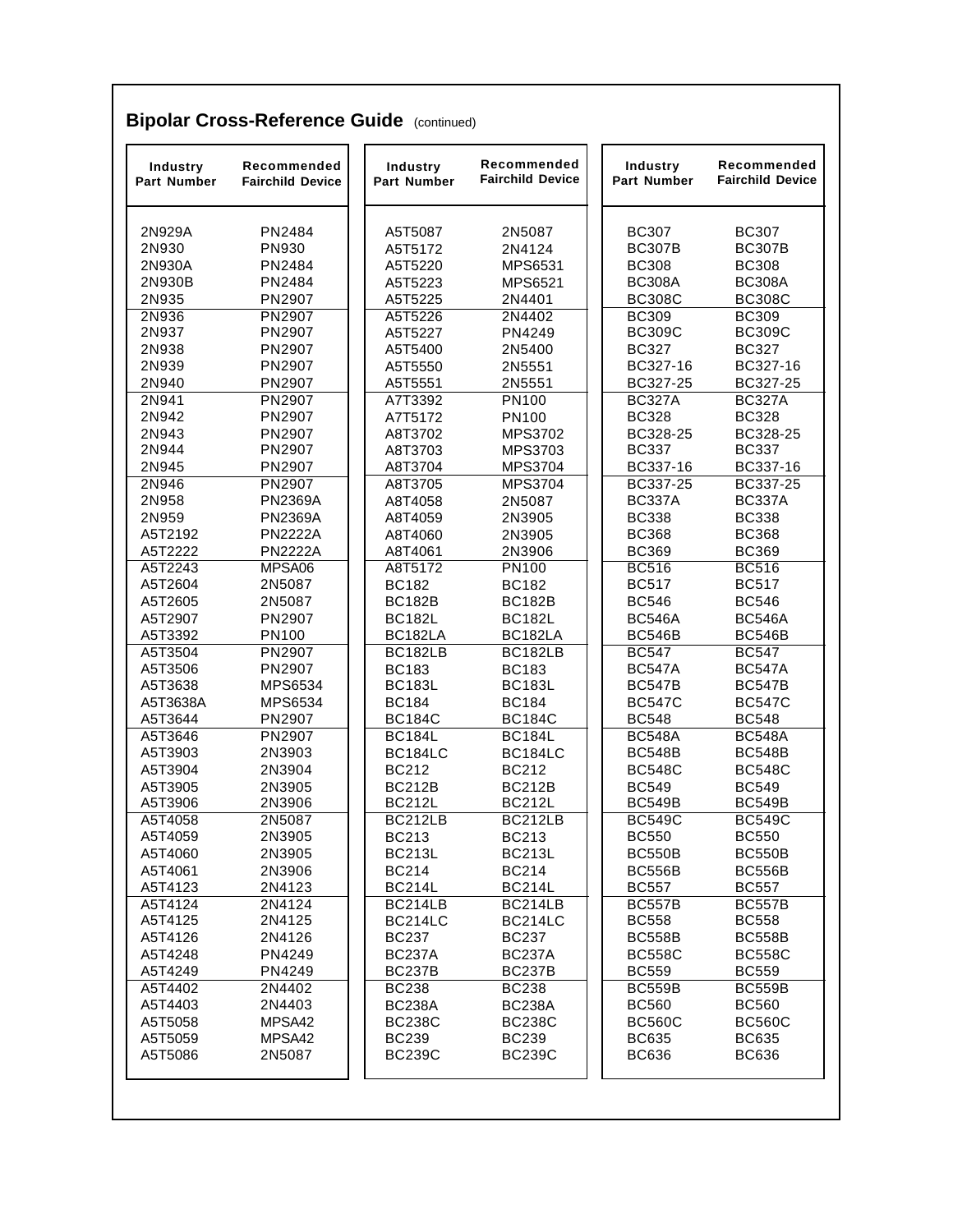| Industry<br><b>Part Number</b> | Recommended<br><b>Fairchild Device</b> | Industry<br>Part Number      | Recommended<br><b>Fairchild Device</b> | Industry<br>Part Number | Recommended<br><b>Fairchild Device</b> |
|--------------------------------|----------------------------------------|------------------------------|----------------------------------------|-------------------------|----------------------------------------|
| <b>BC637</b>                   | <b>BC637</b>                           | BCW30                        | BCW30                                  | BSR <sub>20</sub> A     | <b>MMBT5401</b>                        |
| <b>BC638</b>                   | <b>BC638</b>                           | BCW31                        | BCW31                                  | <b>BSS63</b>            | <b>BSS63</b>                           |
| <b>BC639</b>                   | <b>BC639</b>                           | BCW32                        | BCW32                                  | <b>BSS64</b>            | <b>BSS64</b>                           |
| BC639-16                       | BC639-16                               | BCW33                        | BCW33                                  | BSS79C                  | BSS79C                                 |
| <b>BC640</b>                   | <b>BC640</b>                           | BCW60A                       | BCW60A                                 | <b>BSS84</b>            | <b>BSS84</b>                           |
| BC807-16                       | BC807-16                               | BCW61A                       | BCW61A                                 | <b>BSV52</b>            | <b>BSV52</b>                           |
| BC807-25                       | BC807-25                               | BCW61B                       | BCW61B                                 | CS9011I                 | CS9011I                                |
| BC807-40                       | BC807-40                               | BCW61C                       | BCW61C                                 | CS9012D                 | CS9012D                                |
| <b>BC817</b>                   | <b>BC817</b>                           | BCW65C                       | BCW65C                                 | CS9012F                 | CS9012F                                |
| BC817-25                       | BC817-25                               | BCW68G                       | BCW68G                                 | CS9012G                 | CS9012G                                |
| BC817-40                       | BC817-40                               | BCW69                        | BCW69                                  | CS9013D                 | CS9013D                                |
| BC818-40                       | BC818-40                               | BCW70<br>BCW71               | <b>BC857</b>                           | CS9013E<br>CS9013G      | CS9013E                                |
| <b>BC846A</b><br><b>BC846B</b> | <b>BC846A</b><br><b>BC846B</b>         | BCW72                        | <b>BCW71</b>                           | <b>CS9013H</b>          | CS9013G<br><b>CS9013H</b>              |
| <b>BC847</b>                   | <b>BC847</b>                           | <b>BCW81</b>                 | <b>BC847</b>                           | CS9013J                 | CS9013J                                |
| <b>BC847A</b>                  | <b>BC847A</b>                          | BCW89                        | <b>BC847</b><br>BCW89                  | CS9014C                 | CS9014C                                |
| <b>BC847B</b>                  | <b>BC847B</b>                          | BCX17                        | BCX17                                  | CS9015C                 | CS9015C                                |
| <b>BC847C</b>                  | <b>BC847C</b>                          | BCX18                        | BCX18                                  | <b>CS9016F</b>          | <b>CS9016F</b>                         |
| <b>BC848A</b>                  | <b>BC848A</b>                          | BCX19                        | BCX19                                  | <b>CS9016H</b>          | CS9016H                                |
| <b>BC848B</b>                  | <b>BC848B</b>                          | <b>BCX20</b>                 | BCX20                                  | CS9018D                 | CS9018D                                |
| <b>BC848C</b>                  | <b>BC848C</b>                          | <b>BCX58</b>                 | BCX58                                  | <b>CS9018F</b>          | <b>CS9018F</b>                         |
| <b>BC849C</b>                  | <b>BC849C</b>                          | <b>BCX59</b>                 | BCX59                                  | CS9018G                 | CS9018G                                |
| <b>BC850B</b>                  | <b>BC850B</b>                          | BCX70G                       | BCX70G                                 | CS9018I                 | CS9018I                                |
| <b>BC850C</b>                  | <b>BC850C</b>                          | BCX70H                       | BCX70H                                 | D29E1                   | MPS6534                                |
| <b>BC856B</b>                  | <b>BC856B</b>                          | BCX70J                       | BCX70J                                 | D29E10                  | PN2907                                 |
| <b>BC857A</b>                  | <b>BC857A</b>                          | BCX71G                       | BCX71G                                 | D29E2                   | MPS6534                                |
| <b>BC857B</b>                  | <b>BC857B</b>                          | BCX71J                       | BCX71J                                 | D29E4                   | 2N4402                                 |
| <b>BC857C</b>                  | <b>BC857C</b>                          | BCX71K                       | BCX71K                                 | D29E5                   | 2N4402                                 |
| <b>BC858A</b>                  | <b>BC858A</b>                          | BCX78                        | BCX78                                  | D29E6                   | 2N4403                                 |
| <b>BC858B</b>                  | <b>BC858B</b>                          | BCX79                        | BCX79                                  | D29E7                   | 2N4403                                 |
| <b>BC858C</b>                  | <b>BC858C</b>                          | <b>BD370CB</b>               | BD370CB                                | D29E9                   | PN2907                                 |
| <b>BC859B</b>                  | <b>BC859B</b>                          | BD370C-16B                   | BD370C-16B                             | D29F1                   | MPS6534                                |
| <b>BC859C</b>                  | <b>BC859C</b>                          | BD371CB                      | BD371CB                                | D29F2                   | MPS6534                                |
| <b>BC860C</b>                  | <b>BC860C</b>                          | BD371C-16B                   | BD371C-16B                             | D29F4                   | 2N5087                                 |
| BCF29                          | <b>BC857</b>                           | BD373DB                      | BD373DB                                | D29F5                   | PN2907                                 |
| BCF30<br>BCF32                 | <b>BC857</b><br><b>BC847</b>           | <b>BF199</b><br><b>BF240</b> | <b>BF199</b>                           | D29F6<br>D32H1          | PN2907<br>MPSA05                       |
| BCF33                          | <b>BC847</b>                           | <b>BF494</b>                 | <b>BF240</b><br><b>BF494</b>           | D32H4                   | MPSA06                                 |
| BCF70                          | <b>BC857</b>                           | <b>BS170</b>                 | <b>BS170</b>                           | D32J1                   | MPSA <sub>55</sub>                     |
| BCF81                          | <b>BC847</b>                           | <b>BS250F</b>                | <b>BS250F</b>                          | D32J3                   | MPSA56                                 |
| <b>BCP52</b>                   | BCP <sub>52</sub>                      | BSR <sub>13</sub>            | BSR <sub>13</sub>                      | D32L1                   | MPSA <sub>13</sub>                     |
| BCP53                          | BCP53                                  | BSR14                        | BSR14                                  | D32L2                   | MPSA14                                 |
| BCP54                          | BCP54                                  | <b>BSR15</b>                 | <b>BSR15</b>                           | D32L4                   | MPSA <sub>13</sub>                     |
| <b>BCP55</b>                   | <b>BCP55</b>                           | <b>BSR16</b>                 | <b>BSR16</b>                           | D32L5                   | MPSA14                                 |
| BCP56                          | <b>BCP56</b>                           | BSR17A                       | BSR17A                                 | D32S1                   | 2N5089                                 |
| BCV26                          | BCV26                                  | BSR18                        | BSR18A                                 | D32V1                   | MPSA42                                 |
| BCV27                          | BCV27                                  | BSR18A                       | BSR18A                                 | D32V2                   | MPSA42                                 |
| BCV71                          | BCV71                                  | <b>BSR19</b>                 | <b>MMBT5550</b>                        | D32V3                   | MPSA42                                 |
| BCV72                          | BCV72                                  | BSR19A                       | <b>MMBT5551</b>                        | D33D21                  | MPSA05                                 |
| BCW29                          | <b>BC857</b>                           | <b>BSR20</b>                 | <b>MMBT5400</b>                        | D33D22                  | MPSA05                                 |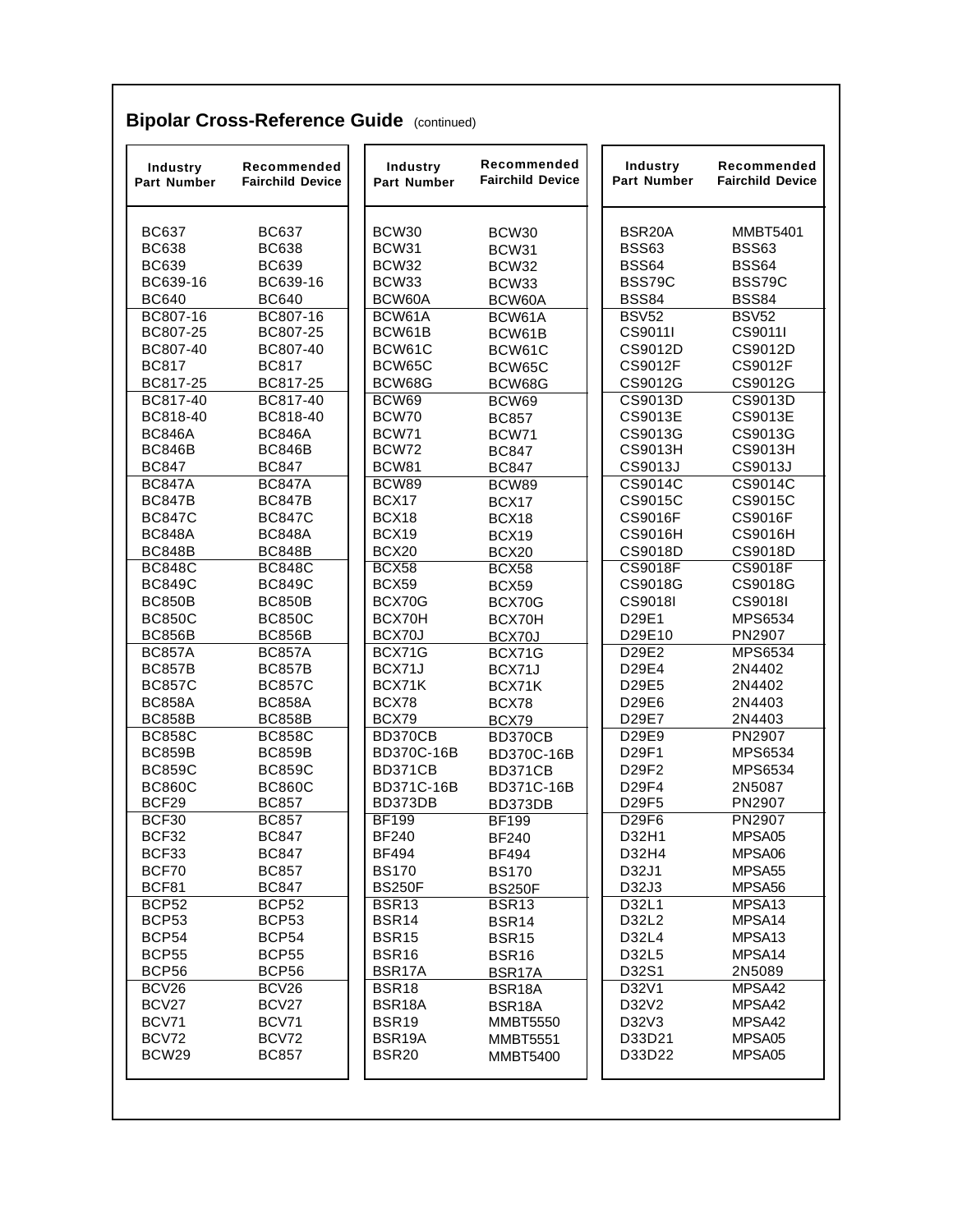| Industry<br><b>Part Number</b> | Recommended<br><b>Fairchild Device</b> | Industry<br><b>Part Number</b> | Recommended<br><b>Fairchild Device</b> | Industry<br>Part Number | Recommended<br><b>Fairchild Device</b> |
|--------------------------------|----------------------------------------|--------------------------------|----------------------------------------|-------------------------|----------------------------------------|
| D33D23                         | MPSA05                                 | FMMTA55                        | MMBTA55                                | MMBT100                 | MMBT100                                |
| D33D24                         | MPSA05                                 | FMMTA56                        | MMBTA56                                | MMBT100A                | MMBT100A                               |
| D33D25                         | MPSA05                                 | FMMTA70                        | <b>MMBT5086</b>                        | <b>MMBT200</b>          | <b>MMBT200</b>                         |
| D33D26                         | MPSA05                                 | FMMTA92                        | MMBTA92                                | <b>MMBT2222</b>         | <b>MMBT2222</b>                        |
| D33D27                         | 2N4401                                 | FMMTA93                        | MMBTA93                                | MMBT2222A               | <b>MMBT2222A</b>                       |
| D33D28                         | MPSA06                                 | FT3903                         | 2N3903                                 | <b>MMBT2369</b>         | <b>MMBT2369</b>                        |
| D33D29                         | MPSA06                                 | FT3904                         | 2N3904                                 | <b>MMBT2369A</b>        | MMBT2369A                              |
| D33E30                         | MPSA06                                 | FT3905                         | 2N3905                                 | <b>MMBT2905</b>         | <b>MMBT2907</b>                        |
| D43C8                          | D43C8                                  | FT3906                         | 2N3906                                 | <b>MMBT2905A</b>        | MMBT2907A                              |
| D44C1                          | D44C8                                  | GE-10                          | <b>PN2222</b>                          | <b>MMBT2907</b>         | <b>MMBT2907</b>                        |
| D44C8                          | D44C8                                  | GE-17                          | MPSA05                                 | <b>MMBT2907A</b>        | <b>MMBT2907A</b>                       |
| D44C10                         | D44C8                                  | GE-20                          | 2N4401                                 | <b>MMBT3393</b>         | <b>MMBT2222</b>                        |
| D44C11                         | D44C8                                  | GET2221                        | PN2222                                 | <b>MMBT3640</b>         | <b>MMBT3640</b>                        |
| D44H1                          | D44H1                                  | GET2221A                       | <b>PN2222A</b>                         | <b>MMBT3642</b>         | MMBT100                                |
| D44H11                         | D44H11                                 | GET2222                        | PN2222                                 | <b>MMBT3646</b>         | <b>MMBT3646</b>                        |
| D44H7                          | D44H7                                  | <b>GET2222A</b>                | <b>PN2222A</b>                         | <b>MMBT3702</b>         | <b>MMBT3702</b>                        |
| D45C10                         | D45C10                                 | GET2369                        | PN2369                                 | <b>MMBT3904</b>         | <b>MMBT3904</b>                        |
| D45C11                         | D45C11                                 | GET2907                        | PN2907                                 | <b>MMBT3906</b>         | <b>MMBT3906</b>                        |
| D45C8                          | D45C8                                  | GET3638                        | MPS6534                                | <b>MMBT4123</b>         | <b>MMBT3904</b>                        |
| D45H11                         | D45H11                                 | GET3638A                       | MPS6534                                | <b>MMBT4124</b>         | <b>MMBT4124</b>                        |
| D45H8                          | D45H8                                  | GET3646                        | PN3646                                 | <b>MMBT4125</b>         | <b>MMBT3906</b>                        |
| <b>FMMT2222</b>                | <b>MMBT2222</b>                        | GET5305                        | MPSA <sub>13</sub>                     | <b>MMBT4126</b>         | <b>MMBT4126</b>                        |
| <b>FMMT2222A</b>               | MMBT2222A                              | GET5306                        | MPSA14                                 | <b>MMBT4209</b>         | <b>MMBT4209</b>                        |
| <b>FMMT2369</b>                | <b>MMBT2369</b>                        | GET5307                        | MPSA <sub>13</sub>                     | <b>MMBT4258</b>         | <b>MMBT4258</b>                        |
| <b>FMMT2369A</b>               | MMBT2369A                              | GET5308                        | MPSA14                                 | <b>MMBT4400</b>         | <b>MMBT4400</b>                        |
| <b>FMMT2907</b>                | <b>MMBT2907</b>                        | GET5308A                       | MPSA14                                 | <b>MMBT4401</b>         | <b>MMBT4401</b>                        |
| <b>FMMT2907A</b>               | MMBT2907A                              | <b>GET929</b>                  | MPS6514                                | <b>MMBT4402</b>         | <b>MMBT4403</b>                        |
| <b>FMMT3903</b>                | <b>MMBT3904</b>                        | GET930                         | MPS6514                                | <b>MMBT4403</b>         | <b>MMBT4403</b>                        |
| <b>FMMT3904</b>                | <b>MMBT3904</b>                        | MM2055-2                       | PN2907                                 | <b>MMBT5086</b>         | <b>MMBT5086</b>                        |
| <b>FMMT3905</b>                | <b>MMBT3906</b>                        | MM2270                         | <b>PN100</b>                           | <b>MMBT5087</b>         | <b>MMBT5087</b>                        |
| <b>FMMT3906</b>                | <b>MMBT3906</b>                        | MM3005                         | <b>TN3019A</b>                         | <b>MMBT5088</b>         | <b>MMBT5088</b>                        |
| <b>FMMT4123</b>                | <b>MMBT3904</b>                        | MM3006                         | <b>TN3019A</b>                         | <b>MMBT5089</b>         | <b>MMBT5089</b>                        |
| <b>FMMT4124</b>                | <b>MMBT4124</b>                        | MM3019                         | <b>TN3019A</b>                         | <b>MMBT5179</b>         | <b>MMBT5179</b>                        |
| <b>FMMT4125</b>                | MMBT3906                               | MM3020                         | <b>TN3019A</b>                         | <b>MMBT5401</b>         | <b>MMBT5401</b>                        |
| <b>FMMT4126</b>                | <b>MMBT4126</b>                        | MM3053                         | PN3568                                 | <b>MMBT5550</b>         | <b>MMBT5551</b>                        |
| <b>FMMT4400</b>                | <b>MMBT4400</b>                        | MM4005                         | <b>TN4033A</b>                         | <b>MMBT5551</b>         | <b>MMBT5551</b>                        |
| <b>FMMT4401</b>                | <b>MMBT4401</b>                        | MM4006                         | <b>TN4033A</b>                         | <b>MMBT5770</b>         | <b>MMBT5770</b>                        |
| <b>FMMT4402</b>                | <b>MMBT4403</b>                        | MM4007                         | <b>TN4033A</b>                         | <b>MMBT5771</b>         | <b>MMBT5771</b>                        |
| <b>FMMT4403</b>                | <b>MMBT4403</b>                        | MM4009                         | <b>TN4033A</b>                         | <b>MMBT5962</b>         | <b>MMBT5962</b>                        |
| <b>FMMT5086</b>                | <b>MMBT5086</b>                        | MM4030                         | <b>TN4033A</b>                         | <b>MMBT6427</b>         | <b>MMBT6427</b>                        |
| <b>FMMT5087</b>                | <b>MMBT5087</b>                        | MM4031                         | <b>TN4033A</b>                         | <b>MMBT6515</b>         | <b>MMBT6515</b>                        |
| <b>FMMT5088</b>                | <b>MMBT5088</b>                        | MM4032                         | <b>TN4033A</b>                         | MMBT918                 | MMBT918                                |
| <b>FMMT5089</b>                | <b>MMBT5089</b>                        | MM4033                         | <b>TN4033A</b>                         | MMBTA05                 | MMBTA05                                |
| FMMTA05                        | MMBTA05                                | MM4036                         | <b>TN4033A</b>                         | MMBTA06                 | MMBTA06                                |
| FMMTA06                        | MMBTA06                                | MM4037                         | <b>TN4033A</b>                         | MMBTA13                 | MMBTA13                                |
| FMMTA13                        | MMBTA13                                | MM4208                         | 2N5771                                 | MMBTA14                 | MMBTA14                                |
| FMMTA14                        | MMBTA14                                | MM4209                         | 2N5771                                 | MMBTA20                 | <b>MMBT3904</b>                        |
| FMMTA <sub>20</sub>            | <b>MMBT3904</b>                        | MM4257                         | 2N5771                                 | MMBTA42                 | MMBTA42                                |
| FMMTA42                        | MMBTA42                                | MM5005                         | <b>TN4033A</b>                         | MMBTA43                 | MMBTA43                                |
| FMMTA43                        | MMBTA43                                | MM5006                         | <b>TN4033A</b>                         | MMBTA55                 | MMBTA55                                |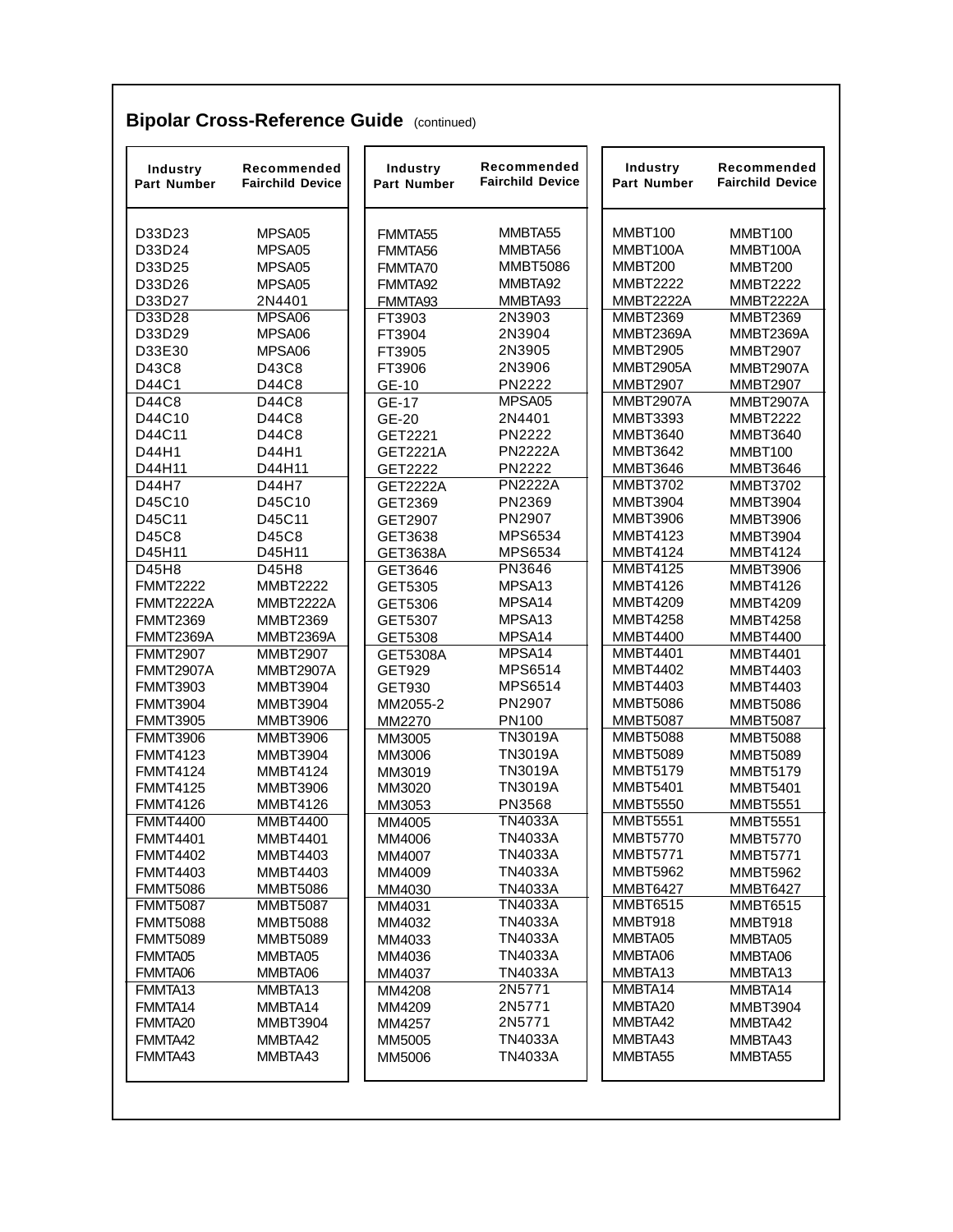| Industry<br><b>Part Number</b> | Recommended<br><b>Fairchild Device</b> | Industry<br>Part Number | Recommended<br><b>Fairchild Device</b> | Industry<br><b>Part Number</b> | Recommended<br><b>Fairchild Device</b> |
|--------------------------------|----------------------------------------|-------------------------|----------------------------------------|--------------------------------|----------------------------------------|
| MMBTA56                        | MMBTA56                                | <b>MPS2924</b>          | 2N4124                                 | <b>MPS6562</b>                 | <b>MPS6562</b>                         |
| MMBTA64                        | MMBTA64                                | MPS2925                 | 2N4124                                 | <b>MPS6571</b>                 | 2N5088                                 |
| MMBTA70                        | <b>MMBT5086</b>                        | <b>MPS2926</b>          | 2N4124                                 | MPS6573                        | <b>PN100</b>                           |
| MMBTA92                        | MMBTA92                                | MPS3392                 | <b>PN2222</b>                          | MPS6574                        | PN100                                  |
| MMBTA93                        | MMBTA93                                | MPS3393                 | <b>PN2222</b>                          | <b>MPS6575</b>                 | <b>PN100</b>                           |
| MMBTH10                        | MMBTH10                                | MPS3394                 | <b>PN2222</b>                          | <b>MPS6576</b>                 | <b>PN100</b>                           |
| MMBTH11                        | MMBTH11                                | MPS3395                 | PN2222                                 | <b>MPS706</b>                  | PN2369                                 |
| MMBTH <sub>20</sub>            | MMBTH <sub>20</sub>                    | <b>MPS3564</b>          | PN2369                                 | <b>MPS706A</b>                 | PN2369                                 |
| MMBTH24                        | MMBTH24                                | MPS3638                 | PN3638                                 | <b>MPS708</b>                  | PN2369                                 |
| MMBTH34                        | MMBTH34                                | MPS3639                 | PN3640                                 | <b>MPS8050</b>                 | <b>MPS8050</b>                         |
| MMBTH81                        | MMBTH81                                | MPS3640                 | PN3640                                 | <b>MPS8098</b>                 | <b>MPS8098</b>                         |
| <b>MMPQ2222</b>                | <b>MMPQ2222</b>                        | <b>MPS3644</b>          | PN3644                                 | <b>MPS834</b>                  | PN2369                                 |
| <b>MMPQ2369</b>                | <b>MMPQ2369</b>                        | MPS3645                 | PN3645                                 | <b>MPS836</b>                  | PN2369                                 |
| <b>MMPQ2907</b>                | <b>MMPQ2907</b>                        | MPS3646                 | PN3646                                 | <b>MPS8550</b>                 | <b>MPS8550</b>                         |
| MMPQ3467                       | MMPQ3467                               | MPS3702                 | <b>MPS3702</b>                         | MPS929A                        | PN2369                                 |
| <b>MMPQ3725</b>                | <b>MMPQ3725</b>                        | MPS3703                 | <b>MPS3703</b>                         | <b>MPS930</b>                  | PN2369                                 |
| <b>MMPQ3906</b>                | <b>MMPQ3906</b>                        | <b>MPS3704</b>          | <b>PN100</b>                           | MPSA05                         | MPSA05                                 |
| <b>MMPQ3904</b>                | <b>MMPQ3904</b>                        | MPS3705                 | <b>PN100</b>                           | MPSA06                         | MPSA06                                 |
| <b>MMPQ6502</b>                | MMPQ6502                               | <b>MPS3706</b>          | PN930                                  | MPSA09                         | 2N5088                                 |
| MMPQ6700                       | MMPQ6700                               | <b>MPS3707</b>          | <b>PN930</b>                           | MPSA10                         | <b>PN2222A</b>                         |
| <b>MMST2222</b>                | <b>MMBT2222</b>                        | <b>MPS3708</b>          | PN930                                  | MPSA12                         | MPSA <sub>12</sub>                     |
| <b>MMST2222A</b>               | MMBT2222A                              | MPS3709                 | PN930                                  | MPSA <sub>13</sub>             | MPSA <sub>13</sub>                     |
| <b>MMST2907</b>                | <b>MMBT2907</b>                        | MPS3710                 | PN930                                  | MPSA14                         | MPSA14                                 |
| <b>MMST2907A</b>               | <b>MMBT2907A</b>                       | <b>MPS3711</b>          | PN930                                  | MPSA <sub>18</sub>             | MPSA <sub>18</sub>                     |
| <b>MMST3904</b>                | <b>MMBT3904</b>                        | <b>MPS3904</b>          | 2N3904                                 | MPSA <sub>20</sub>             | MPSA20                                 |
| <b>MMST3906</b>                | <b>MMBT3906</b>                        | MPS3905                 | 2N3905                                 | MPSA25                         | 2N7053                                 |
| <b>MMST4124</b>                | <b>MMBT4124</b>                        | <b>MPS3906</b>          | 2N3906                                 | MPSA26                         | 2N7053                                 |
| <b>MMST4126</b>                | <b>MMBT4126</b>                        | <b>MPS4888</b>          | 2N5401                                 | MPSA27                         | MPSA27                                 |
| <b>MMST4401</b>                | <b>MMBT4401</b>                        | <b>MPS4889</b>          | 2N5401                                 | MPSA28                         | MPSA28                                 |
| <b>MMST4403</b>                | <b>MMBT4403</b>                        | <b>MPS5134</b>          | PN2369                                 | MPSA29                         | MPSA29                                 |
| <b>MMST5086</b>                | <b>MMBT5086</b>                        | <b>MPS5172</b>          | <b>PN2222</b>                          | MPSA42                         | MPSA42                                 |
| <b>MMST5087</b>                | <b>MMBT5087</b>                        | MPS5179                 | MPS5179                                | MPSA43                         | MPSA43                                 |
| <b>MMST5088</b>                | <b>MMBT5088</b>                        | <b>MPS5551</b>          | 2N5551                                 | MPSA55                         | MPSA55                                 |
| <b>MMST5089</b>                | <b>MMBT5089</b>                        | <b>MPS6512</b>          | MPS6513                                | MPSA56                         | MPSA56                                 |
| MMSTA06                        | MMBTA06                                | MPS6513                 | MPS6513                                | MPSA62                         | MPSA63                                 |
| MMSTA13                        | MMBTA13                                | MPS6514                 | MPS6514                                | MPSA63                         | MPSA63                                 |
| MMSTA14                        | MMBTA14                                | <b>MPS6515</b>          | <b>MPS6515</b>                         | MPSA64                         | MPSA64                                 |
| MMSTA20                        | <b>MMBT3904</b>                        | <b>MPS6516</b>          | PN4121                                 | MPSA65                         | MPSA65                                 |
| MMSTA56                        | MMBTA56                                | <b>MPS6518</b>          | <b>MPS6518</b>                         | MPSA70                         | 2N5087                                 |
| MMSTA70                        | MMBTA5086                              | <b>MPS6520</b>          | <b>MPS6521</b>                         | MPSA77                         | MPSA77                                 |
| <b>MPE910</b>                  | 2N7000                                 | MPS6521                 | <b>MPS6521</b>                         | MPSA92                         | MPSA92                                 |
| <b>MPS2222</b>                 | <b>PN2222</b>                          | <b>MPS6522</b>          | 2N3904                                 | MPSA93                         | MPSA93                                 |
| <b>MPS2222A</b>                | <b>PN2222A</b>                         | <b>MPS6523</b>          | MPS6523                                | MPSD01                         | MPSA42                                 |
| MPS2369                        | PN2369                                 | <b>MPS6530</b>          | 2N3904                                 | MPSD <sub>02</sub>             | 2N5550                                 |
| <b>MPS2369A</b>                | <b>PN2369A</b>                         | <b>MPS6531</b>          | MPS6531                                | MPSD03                         | 2N5550                                 |
| MPS2713                        | 2N3904                                 | MPS6532                 | 2N3904                                 | MPSD04                         | MPSA <sub>12</sub>                     |
| <b>MPS2714</b>                 | PN2369                                 | MPS6533                 | 2N3906                                 | MPSD05                         | MPSA06                                 |
| <b>MPS2907</b>                 | PN2907                                 | MPS6534                 | MPS6534                                | MPSD06                         | 2N4400                                 |
| <b>MPS2907A</b>                | <b>PN2907A</b>                         | <b>MPS6535</b>          | 2N3906                                 | MPSD51                         | MPSA92                                 |
| MPS2923                        | 2N4123                                 | MPS6543                 | MPS6543                                | MPSD52                         | 2N5401                                 |

#### **Bipolar Cross-Reference Guide** (continued)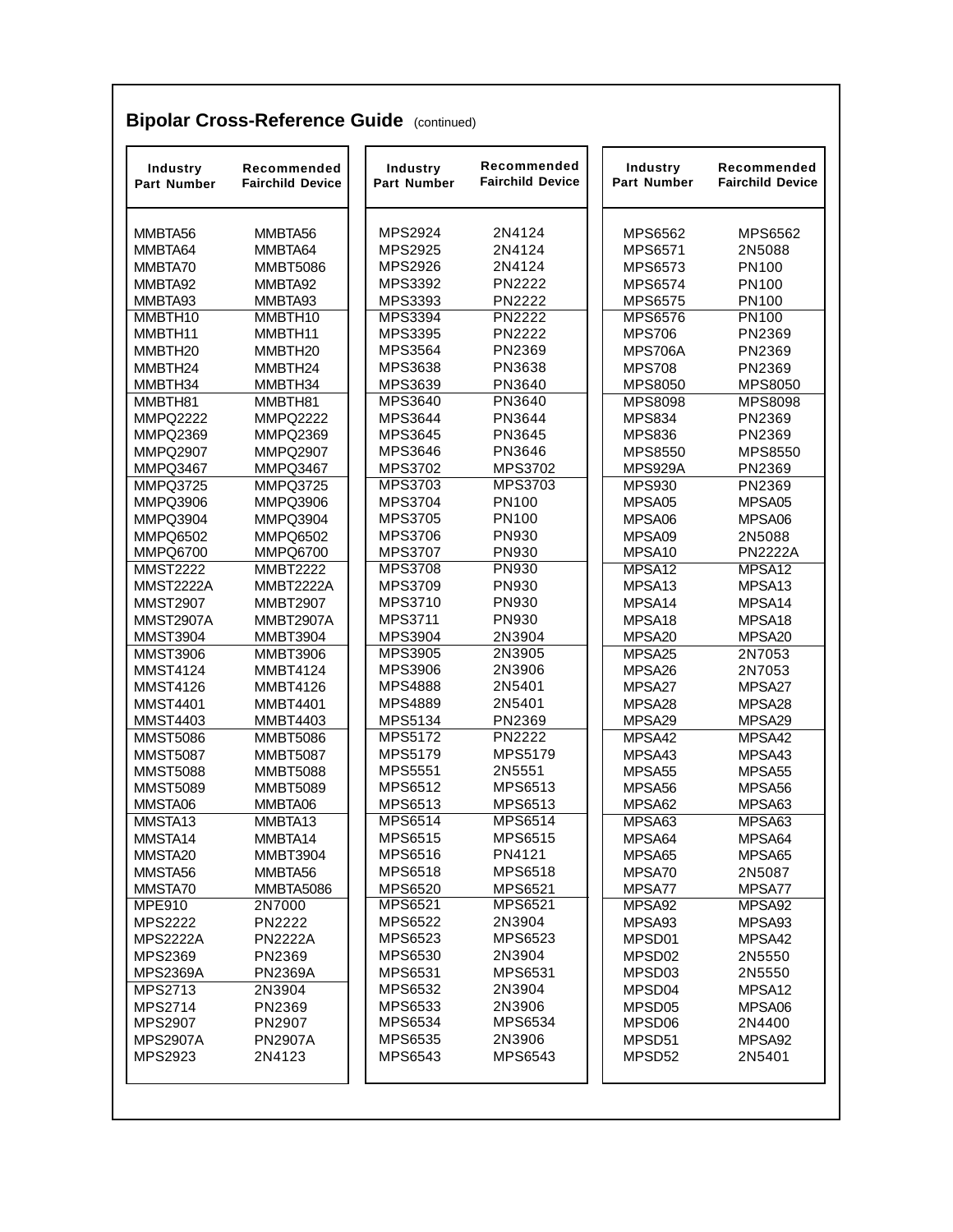| Industry<br><b>Part Number</b> | Recommended<br><b>Fairchild Device</b> | Industry<br>Part Number | Recommended<br><b>Fairchild Device</b> | Industry<br>Part Number | Recommended<br><b>Fairchild Device</b> |
|--------------------------------|----------------------------------------|-------------------------|----------------------------------------|-------------------------|----------------------------------------|
| MPSD53                         | 2N5550                                 | PMBTA13                 | MMBTA13                                | PN4917                  | PN4917                                 |
| MPSD56                         | 2N3906                                 | PMBTA14                 | MMBTA14                                | PN5134                  | PN5134                                 |
| MPSH10                         | MPSH10                                 | PMBTA20                 | MMBTA20                                | PN5135                  | PN3643                                 |
| MPSH11                         | MPSH11                                 | PMBTA42                 | MMBTA42                                | PN5136                  | PN3643                                 |
| MPSH <sub>20</sub>             | MPSH <sub>20</sub>                     | PMBTA43                 | MMBTA43                                | PN5137                  | PN3643                                 |
| MPSH <sub>24</sub>             | MPSH <sub>24</sub>                     | PMBTA55                 | MMBTA55                                | <b>PN5138</b>           | <b>PN5138</b>                          |
| MPSH34                         | MPSH34                                 | PMBTA56                 | MMBTA56                                | PN5139                  | PN5138                                 |
| MPSH81                         | MPSH81                                 | PMBTA70                 | MMBTA70                                | PN5142                  | 2N3905                                 |
| MPSL01                         | MPSL01                                 | PMBTA92                 | MMBTA92                                | PN5143                  | 2N3905                                 |
| MPSL51                         | MPSL51                                 | PMBTA93                 | MMBTA93                                | PN5415                  | MPSA92                                 |
| <b>NMT2222</b>                 | <b>NMT2222</b>                         | PMBTH10                 | MMBTH10                                | PN5416                  | MPSA92                                 |
| <b>NMT2907</b>                 | <b>NMT2907</b>                         | PMBTH81                 | MMBTH81                                | PN5855                  | MPSA <sub>55</sub>                     |
| NZT44H8                        | NZT44H8                                | PN100                   | PN100                                  | PN5857                  | MPSA56                                 |
| NZT45H8                        | NZT45H8                                | <b>PN100A</b>           | <b>PN100A</b>                          | PN5965                  | 2N5551                                 |
| <b>NZT651</b>                  | <b>NZT651</b>                          | <b>PN200</b>            | <b>PN200</b>                           | PN918                   | PN918                                  |
| NZT6714                        | NZT6714                                | <b>PN200A</b>           | <b>PN200A</b>                          | <b>PN930</b>            | <b>PN930</b>                           |
| NZT6715                        | NZT6715                                | <b>PN2222</b>           | <b>PN2222</b>                          | <b>PZT2222A</b>         | <b>PZT2222A</b>                        |
| NZT6717                        | NZT6717                                | <b>PN2222A</b>          | <b>PN2222A</b>                         | <b>PZT2907A</b>         | <b>PZT2907A</b>                        |
| <b>NZT6726</b>                 | NZT6726                                | PN2369                  | PN2369                                 | PZT3904                 | PZT3904                                |
| <b>NZT6728</b>                 | <b>NZT6728</b>                         | <b>PN2369A</b>          | <b>PN2369A</b>                         | PZT3906                 | PZT3906                                |
| NZT6729                        | NZT6729                                | PN2484                  | PN2484                                 | PZTA06                  | PZTA06                                 |
| <b>NZT7053</b>                 | <b>NZT7053</b>                         | PN2907                  | PN2907                                 | PZTA14                  | PZTA14                                 |
| <b>NZT751</b>                  | <b>NZT751</b>                          | <b>PN2907A</b>          | <b>PN2907A</b>                         | PZTA42                  | PZTA42                                 |
| <b>PMBT2219</b>                | <b>MMBT2222</b>                        | PN3563                  | PN3563                                 | PZTA56                  | PZTA56                                 |
| <b>PMBT2219A</b>               | MMBT2222A                              | PN3565                  | PN3565                                 | PZTA64                  | PZTA64                                 |
| <b>PMBT2222</b>                | <b>MMBT2222</b>                        | PN3566                  | <b>PN3566</b>                          | PZTA92                  | PZTA92                                 |
| PMBT2222A                      | MMBT2222A                              | PN3567                  | PN3567                                 | <b>SMBT2222</b>         | <b>MMBT2222</b>                        |
| <b>PMBT2369</b>                | <b>MMBT2369</b>                        | PN3568                  | PN3568                                 | <b>SMBT2222A</b>        | MMBT2222A                              |
| <b>PMBT2905</b>                | <b>MMBT2907</b>                        | PN3569                  | PN3569                                 | <b>SMBT2907</b>         | <b>MMBT2907</b>                        |
| <b>PMBT2905A</b>               | MMBT2907A                              | PN3638                  | PN3638                                 | SMBT2907A               | <b>MMBT2907A</b>                       |
| <b>PMBT2907</b>                | <b>MMBT2907</b>                        | <b>PN3638A</b>          | <b>PN3638A</b>                         | <b>SMBT3904</b>         | <b>MMBT3904</b>                        |
| <b>PMBT2907A</b>               | MMBT2907A                              | PN3640                  | PN3640                                 | <b>SMBT3906</b>         | <b>MMBT3906</b>                        |
| <b>PMBT3640</b>                | <b>MMBT3640</b>                        | PN3642                  | PN3642                                 | SMBTA13                 | MMBTA13                                |
| <b>PMBT3903</b>                | <b>MMBT3904</b>                        | PN3643                  | PN3643                                 | SMBTA14                 | MMBTA14                                |
| <b>PMBT3904</b>                | <b>MMBT3904</b>                        | PN3644                  | PN3644                                 | SMBTA42                 | MMBTA42                                |
| <b>PMBT3905</b>                | <b>MMBT3906</b>                        | PN3645                  | PN3645                                 | SMBTA43                 | MMBTA43                                |
| <b>PMBT3906</b>                | <b>MMBT3906</b>                        | PN3646                  | PN3646                                 | SMBTA92                 | MMBTA92                                |
| <b>PMBT4400</b>                | <b>MMBT4401</b>                        | PN4121                  | PN4121                                 | SMBTA93                 | MMBTA93                                |
| <b>PMBT4401</b>                | <b>MMBT4401</b>                        | PN4122                  | PN4122                                 | SO2222                  | <b>MMBT2222</b>                        |
| <b>PMBT4402</b>                | <b>MMBT4403</b>                        | PN4141                  | PN4141                                 | SO2222A                 | MMBT2222A                              |
| <b>PMBT4403</b>                | <b>MMBT4403</b>                        | PN4143                  | PN4143                                 | SO2369                  | <b>MMBT2369</b>                        |
| <b>PMBT5086</b>                | <b>MMBT5086</b>                        | PN4248                  | 2N5087                                 | SO2907                  | <b>MMBT2907</b>                        |
| <b>PMBT5087</b>                | <b>MMBT5087</b>                        | PN4249                  | PN4249                                 | SO2907A                 | MMBT2907A                              |
| <b>PMBT5088</b>                | <b>MMBT5088</b>                        | PN4250                  | PN4250                                 | SO3904                  | <b>MMBT3904</b>                        |
| <b>PMBT5089</b>                | <b>MMBT5089</b>                        | <b>PN4250A</b>          | <b>PN4250A</b>                         | SO3906                  | <b>MMBT3906</b>                        |
| <b>PMBT5401</b>                | <b>MMBT5401</b>                        | PN4258                  | PN4258                                 | SO5401                  | <b>MMBT5401</b>                        |
| <b>PMBT5550</b>                | <b>MMBT5550</b>                        | PN4275                  | PN4275                                 | SO5550                  | <b>MMBT5550</b>                        |
| <b>PMBT5551</b>                | <b>MMBT5551</b>                        | PN4355                  | PN4355                                 | ST5771-1                | ST5771-1                               |
| PMBTA05                        | MMBTA05                                | PN4356                  | PN4356                                 | <b>TMPT2221</b>         | <b>MMBT2222</b>                        |
| PMBTA06                        | MMBTA06                                | PN4888                  | 2N5401                                 | <b>TMPT2221A</b>        | MMBT2222A                              |

#### **Bipolar Cross-Reference Guide** (continued)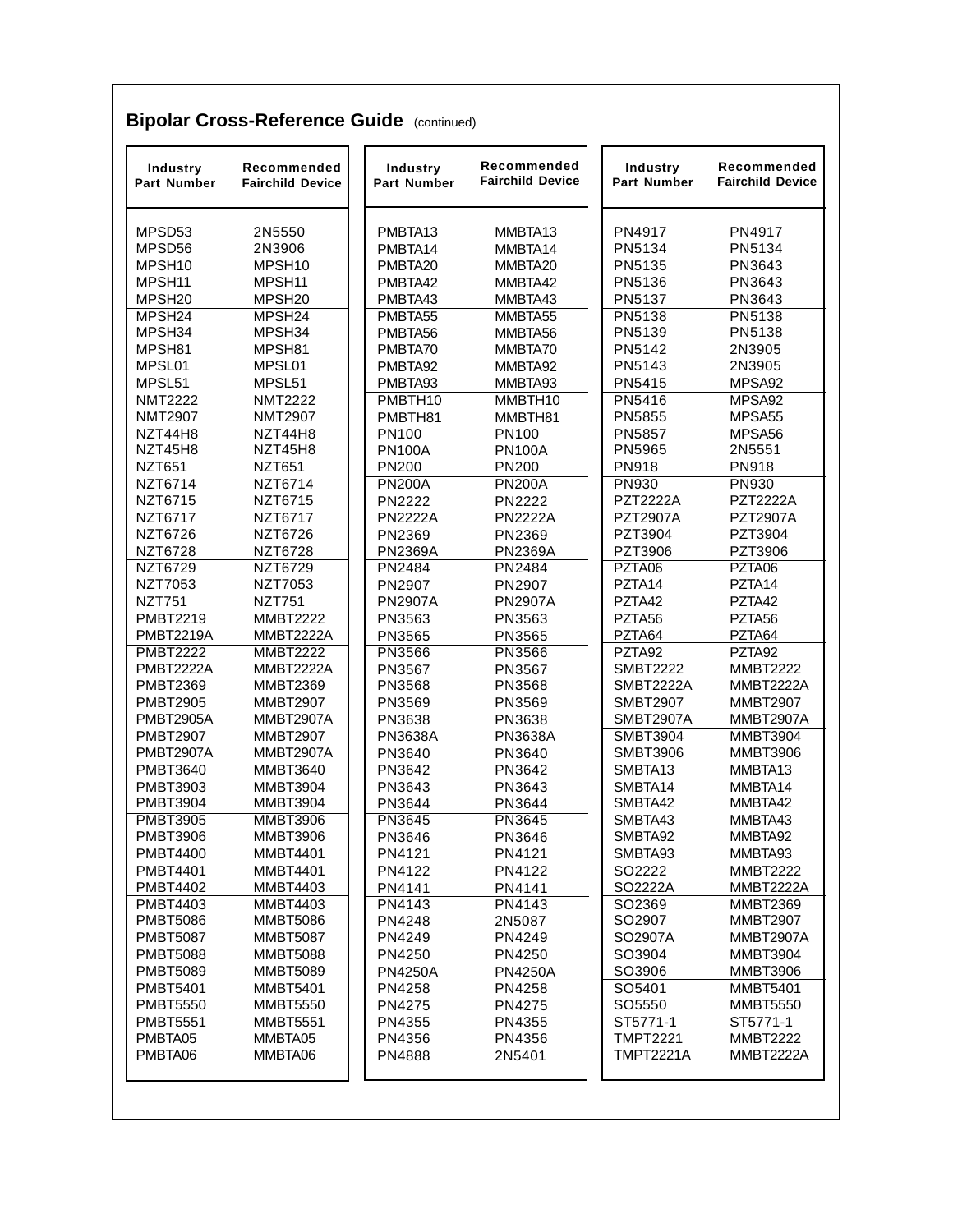| <b>TMPT2222</b><br><b>MMBT2222</b><br><b>TMPT2222A</b><br>MMBT2222A<br><b>TMPT2906</b><br><b>MMBT2907</b><br><b>TMPT2906A</b><br><b>MMBT2907A</b><br><b>TMPT2907</b><br><b>MMBT2907</b><br><b>TMPT2907A</b><br><b>MMBT2907A</b><br><b>TMPT3903</b><br><b>MMBT3904</b><br><b>TMPT3904</b><br><b>MMBT3904</b><br><b>TMPT3905</b><br><b>MMBT3906</b><br>TMPT3906<br><b>MMBT3906</b><br><b>TMPT4401</b><br><b>MMBT4401</b><br><b>TMPT4402</b><br><b>MMBT4403</b><br><b>TMPT4403</b><br><b>MMBT4403</b><br><b>TMPT5086</b><br><b>MMBT5086</b><br>TMPT5087<br><b>MMBT5087</b><br><b>TMPT5088</b><br><b>MMBT5088</b><br><b>TMPT5089</b><br><b>MMBT5089</b><br><b>TMPT5401</b><br><b>MMBT5401</b><br>TMPT5550<br><b>MMBT5550</b><br>TMPT5551<br><b>MMBT5551</b><br>TMPTA05<br>MMBTA05<br>TMPTA06<br>MMBTA06<br>TMPTA13<br>MMBTA13<br>TMPTA14<br>MMBTA14<br>TMPTA <sub>20</sub><br><b>MMBT3904</b><br>TMPTA42<br>MMBTA42<br>TMPTA43<br>MMBTA43<br>TMPTA55<br>MMBTA55<br>TMPTA56<br>MMBTA56<br>TMPTA70<br><b>MMBT5086</b><br>TMPTA92<br>MMBTA92<br>TMPTA93<br>MMBTA93 | <b>TN5322A</b><br><b>TN5415A</b><br><b>TN6705A</b><br><b>TN6714A</b><br><b>TN6715A</b><br><b>TN6717A</b><br><b>TN6719A</b><br>TN6725<br><b>TN6725A</b><br><b>TN6726A</b><br><b>TN6728</b><br><b>TN6728A</b><br><b>TN6729A</b><br>TN6730<br>TN6732 | TN5322A                                                                                                                                                                          |
|-------------------------------------------------------------------------------------------------------------------------------------------------------------------------------------------------------------------------------------------------------------------------------------------------------------------------------------------------------------------------------------------------------------------------------------------------------------------------------------------------------------------------------------------------------------------------------------------------------------------------------------------------------------------------------------------------------------------------------------------------------------------------------------------------------------------------------------------------------------------------------------------------------------------------------------------------------------------------------------------------------------------------------------------------------------|---------------------------------------------------------------------------------------------------------------------------------------------------------------------------------------------------------------------------------------------------|----------------------------------------------------------------------------------------------------------------------------------------------------------------------------------|
|                                                                                                                                                                                                                                                                                                                                                                                                                                                                                                                                                                                                                                                                                                                                                                                                                                                                                                                                                                                                                                                             |                                                                                                                                                                                                                                                   | <b>TN5415A</b><br><b>TN6705A</b>                                                                                                                                                 |
|                                                                                                                                                                                                                                                                                                                                                                                                                                                                                                                                                                                                                                                                                                                                                                                                                                                                                                                                                                                                                                                             |                                                                                                                                                                                                                                                   |                                                                                                                                                                                  |
|                                                                                                                                                                                                                                                                                                                                                                                                                                                                                                                                                                                                                                                                                                                                                                                                                                                                                                                                                                                                                                                             |                                                                                                                                                                                                                                                   | TN6714A                                                                                                                                                                          |
|                                                                                                                                                                                                                                                                                                                                                                                                                                                                                                                                                                                                                                                                                                                                                                                                                                                                                                                                                                                                                                                             |                                                                                                                                                                                                                                                   | <b>TN6715A</b>                                                                                                                                                                   |
|                                                                                                                                                                                                                                                                                                                                                                                                                                                                                                                                                                                                                                                                                                                                                                                                                                                                                                                                                                                                                                                             |                                                                                                                                                                                                                                                   | <b>TN6717A</b><br><b>TN6719A</b><br><b>TN6725A</b><br><b>TN6725A</b><br><b>TN6726A</b><br><b>TN6728A</b><br><b>TN6728A</b><br><b>TN6729A</b><br><b>TN6729A</b><br><b>TN6729A</b> |
|                                                                                                                                                                                                                                                                                                                                                                                                                                                                                                                                                                                                                                                                                                                                                                                                                                                                                                                                                                                                                                                             |                                                                                                                                                                                                                                                   |                                                                                                                                                                                  |
|                                                                                                                                                                                                                                                                                                                                                                                                                                                                                                                                                                                                                                                                                                                                                                                                                                                                                                                                                                                                                                                             |                                                                                                                                                                                                                                                   |                                                                                                                                                                                  |
|                                                                                                                                                                                                                                                                                                                                                                                                                                                                                                                                                                                                                                                                                                                                                                                                                                                                                                                                                                                                                                                             |                                                                                                                                                                                                                                                   |                                                                                                                                                                                  |
|                                                                                                                                                                                                                                                                                                                                                                                                                                                                                                                                                                                                                                                                                                                                                                                                                                                                                                                                                                                                                                                             |                                                                                                                                                                                                                                                   |                                                                                                                                                                                  |
|                                                                                                                                                                                                                                                                                                                                                                                                                                                                                                                                                                                                                                                                                                                                                                                                                                                                                                                                                                                                                                                             |                                                                                                                                                                                                                                                   |                                                                                                                                                                                  |
|                                                                                                                                                                                                                                                                                                                                                                                                                                                                                                                                                                                                                                                                                                                                                                                                                                                                                                                                                                                                                                                             |                                                                                                                                                                                                                                                   |                                                                                                                                                                                  |
|                                                                                                                                                                                                                                                                                                                                                                                                                                                                                                                                                                                                                                                                                                                                                                                                                                                                                                                                                                                                                                                             |                                                                                                                                                                                                                                                   |                                                                                                                                                                                  |
|                                                                                                                                                                                                                                                                                                                                                                                                                                                                                                                                                                                                                                                                                                                                                                                                                                                                                                                                                                                                                                                             |                                                                                                                                                                                                                                                   |                                                                                                                                                                                  |
|                                                                                                                                                                                                                                                                                                                                                                                                                                                                                                                                                                                                                                                                                                                                                                                                                                                                                                                                                                                                                                                             |                                                                                                                                                                                                                                                   |                                                                                                                                                                                  |
|                                                                                                                                                                                                                                                                                                                                                                                                                                                                                                                                                                                                                                                                                                                                                                                                                                                                                                                                                                                                                                                             |                                                                                                                                                                                                                                                   |                                                                                                                                                                                  |
|                                                                                                                                                                                                                                                                                                                                                                                                                                                                                                                                                                                                                                                                                                                                                                                                                                                                                                                                                                                                                                                             |                                                                                                                                                                                                                                                   |                                                                                                                                                                                  |
|                                                                                                                                                                                                                                                                                                                                                                                                                                                                                                                                                                                                                                                                                                                                                                                                                                                                                                                                                                                                                                                             |                                                                                                                                                                                                                                                   |                                                                                                                                                                                  |
|                                                                                                                                                                                                                                                                                                                                                                                                                                                                                                                                                                                                                                                                                                                                                                                                                                                                                                                                                                                                                                                             |                                                                                                                                                                                                                                                   |                                                                                                                                                                                  |
|                                                                                                                                                                                                                                                                                                                                                                                                                                                                                                                                                                                                                                                                                                                                                                                                                                                                                                                                                                                                                                                             |                                                                                                                                                                                                                                                   |                                                                                                                                                                                  |
|                                                                                                                                                                                                                                                                                                                                                                                                                                                                                                                                                                                                                                                                                                                                                                                                                                                                                                                                                                                                                                                             |                                                                                                                                                                                                                                                   |                                                                                                                                                                                  |
|                                                                                                                                                                                                                                                                                                                                                                                                                                                                                                                                                                                                                                                                                                                                                                                                                                                                                                                                                                                                                                                             |                                                                                                                                                                                                                                                   |                                                                                                                                                                                  |
|                                                                                                                                                                                                                                                                                                                                                                                                                                                                                                                                                                                                                                                                                                                                                                                                                                                                                                                                                                                                                                                             |                                                                                                                                                                                                                                                   |                                                                                                                                                                                  |
|                                                                                                                                                                                                                                                                                                                                                                                                                                                                                                                                                                                                                                                                                                                                                                                                                                                                                                                                                                                                                                                             |                                                                                                                                                                                                                                                   |                                                                                                                                                                                  |
|                                                                                                                                                                                                                                                                                                                                                                                                                                                                                                                                                                                                                                                                                                                                                                                                                                                                                                                                                                                                                                                             |                                                                                                                                                                                                                                                   |                                                                                                                                                                                  |
|                                                                                                                                                                                                                                                                                                                                                                                                                                                                                                                                                                                                                                                                                                                                                                                                                                                                                                                                                                                                                                                             |                                                                                                                                                                                                                                                   |                                                                                                                                                                                  |
|                                                                                                                                                                                                                                                                                                                                                                                                                                                                                                                                                                                                                                                                                                                                                                                                                                                                                                                                                                                                                                                             |                                                                                                                                                                                                                                                   |                                                                                                                                                                                  |
|                                                                                                                                                                                                                                                                                                                                                                                                                                                                                                                                                                                                                                                                                                                                                                                                                                                                                                                                                                                                                                                             |                                                                                                                                                                                                                                                   |                                                                                                                                                                                  |
|                                                                                                                                                                                                                                                                                                                                                                                                                                                                                                                                                                                                                                                                                                                                                                                                                                                                                                                                                                                                                                                             |                                                                                                                                                                                                                                                   |                                                                                                                                                                                  |
|                                                                                                                                                                                                                                                                                                                                                                                                                                                                                                                                                                                                                                                                                                                                                                                                                                                                                                                                                                                                                                                             |                                                                                                                                                                                                                                                   |                                                                                                                                                                                  |
|                                                                                                                                                                                                                                                                                                                                                                                                                                                                                                                                                                                                                                                                                                                                                                                                                                                                                                                                                                                                                                                             |                                                                                                                                                                                                                                                   |                                                                                                                                                                                  |
|                                                                                                                                                                                                                                                                                                                                                                                                                                                                                                                                                                                                                                                                                                                                                                                                                                                                                                                                                                                                                                                             |                                                                                                                                                                                                                                                   |                                                                                                                                                                                  |
|                                                                                                                                                                                                                                                                                                                                                                                                                                                                                                                                                                                                                                                                                                                                                                                                                                                                                                                                                                                                                                                             |                                                                                                                                                                                                                                                   |                                                                                                                                                                                  |
| TN2219<br><b>TN2219A</b>                                                                                                                                                                                                                                                                                                                                                                                                                                                                                                                                                                                                                                                                                                                                                                                                                                                                                                                                                                                                                                    |                                                                                                                                                                                                                                                   |                                                                                                                                                                                  |
| <b>TN2219A</b><br><b>TN2219A</b>                                                                                                                                                                                                                                                                                                                                                                                                                                                                                                                                                                                                                                                                                                                                                                                                                                                                                                                                                                                                                            |                                                                                                                                                                                                                                                   |                                                                                                                                                                                  |
| TN2905<br>TN2905A                                                                                                                                                                                                                                                                                                                                                                                                                                                                                                                                                                                                                                                                                                                                                                                                                                                                                                                                                                                                                                           |                                                                                                                                                                                                                                                   |                                                                                                                                                                                  |
| <b>TN2905A</b><br><b>TN2905A</b>                                                                                                                                                                                                                                                                                                                                                                                                                                                                                                                                                                                                                                                                                                                                                                                                                                                                                                                                                                                                                            |                                                                                                                                                                                                                                                   |                                                                                                                                                                                  |
| TN3019<br><b>TN3019A</b>                                                                                                                                                                                                                                                                                                                                                                                                                                                                                                                                                                                                                                                                                                                                                                                                                                                                                                                                                                                                                                    |                                                                                                                                                                                                                                                   |                                                                                                                                                                                  |
| <b>TN3019A</b><br>TN3019A                                                                                                                                                                                                                                                                                                                                                                                                                                                                                                                                                                                                                                                                                                                                                                                                                                                                                                                                                                                                                                   |                                                                                                                                                                                                                                                   |                                                                                                                                                                                  |
| TN3440<br><b>TN3440A</b>                                                                                                                                                                                                                                                                                                                                                                                                                                                                                                                                                                                                                                                                                                                                                                                                                                                                                                                                                                                                                                    |                                                                                                                                                                                                                                                   |                                                                                                                                                                                  |
| <b>TN3440A</b><br><b>TN3440A</b>                                                                                                                                                                                                                                                                                                                                                                                                                                                                                                                                                                                                                                                                                                                                                                                                                                                                                                                                                                                                                            |                                                                                                                                                                                                                                                   |                                                                                                                                                                                  |
| TN3467<br><b>TN3467A</b>                                                                                                                                                                                                                                                                                                                                                                                                                                                                                                                                                                                                                                                                                                                                                                                                                                                                                                                                                                                                                                    |                                                                                                                                                                                                                                                   |                                                                                                                                                                                  |
| TN3467A<br>TN3467A                                                                                                                                                                                                                                                                                                                                                                                                                                                                                                                                                                                                                                                                                                                                                                                                                                                                                                                                                                                                                                          |                                                                                                                                                                                                                                                   |                                                                                                                                                                                  |
| TN3724<br><b>TN3725A</b>                                                                                                                                                                                                                                                                                                                                                                                                                                                                                                                                                                                                                                                                                                                                                                                                                                                                                                                                                                                                                                    |                                                                                                                                                                                                                                                   |                                                                                                                                                                                  |
| TN3725<br><b>TN3725A</b>                                                                                                                                                                                                                                                                                                                                                                                                                                                                                                                                                                                                                                                                                                                                                                                                                                                                                                                                                                                                                                    |                                                                                                                                                                                                                                                   |                                                                                                                                                                                  |
| <b>TN3725A</b><br><b>TN3725A</b>                                                                                                                                                                                                                                                                                                                                                                                                                                                                                                                                                                                                                                                                                                                                                                                                                                                                                                                                                                                                                            |                                                                                                                                                                                                                                                   |                                                                                                                                                                                  |
| TN4032<br>TN4033A                                                                                                                                                                                                                                                                                                                                                                                                                                                                                                                                                                                                                                                                                                                                                                                                                                                                                                                                                                                                                                           |                                                                                                                                                                                                                                                   |                                                                                                                                                                                  |
| TN4033<br>TN4033A                                                                                                                                                                                                                                                                                                                                                                                                                                                                                                                                                                                                                                                                                                                                                                                                                                                                                                                                                                                                                                           |                                                                                                                                                                                                                                                   |                                                                                                                                                                                  |
|                                                                                                                                                                                                                                                                                                                                                                                                                                                                                                                                                                                                                                                                                                                                                                                                                                                                                                                                                                                                                                                             |                                                                                                                                                                                                                                                   |                                                                                                                                                                                  |
| TN4033A<br>TN4033A                                                                                                                                                                                                                                                                                                                                                                                                                                                                                                                                                                                                                                                                                                                                                                                                                                                                                                                                                                                                                                          |                                                                                                                                                                                                                                                   |                                                                                                                                                                                  |
| TN4037<br><b>TN4033A</b><br><b>TN5320A</b><br><b>TN5320A</b>                                                                                                                                                                                                                                                                                                                                                                                                                                                                                                                                                                                                                                                                                                                                                                                                                                                                                                                                                                                                |                                                                                                                                                                                                                                                   |                                                                                                                                                                                  |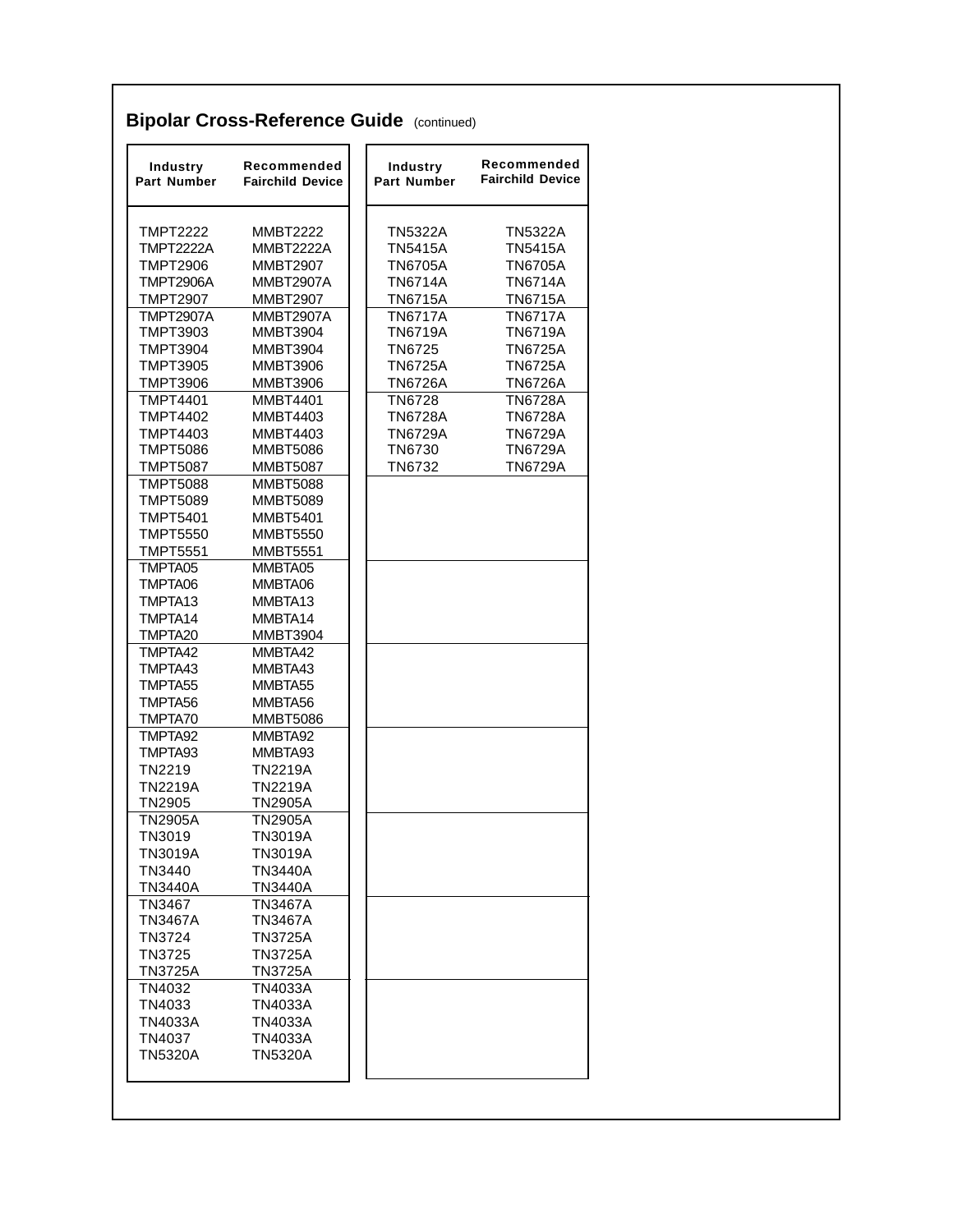*Discrete POWER & Signal Technologies*

# **JFET Cross-Reference Guide**

| <b>Industry</b><br><b>Part Number</b> | Recommended<br><b>Fairchild Device</b> | <b>Industry</b><br><b>Part Number</b> | Recommended<br><b>Fairchild Device</b> | <b>Industry</b><br><b>Part Number</b> | Recommended<br><b>Fairchild Device</b> |
|---------------------------------------|----------------------------------------|---------------------------------------|----------------------------------------|---------------------------------------|----------------------------------------|
| 2N2608                                | 2N5460                                 | 2N4416                                | PN4416                                 | 2N5486                                | 2N5486                                 |
| 2N3330                                | 2N5461                                 | 2N4416A                               | PN4416                                 | 2N5555                                | 2N5555                                 |
| 2N3331                                | PN4360                                 | 2N4856                                | PN4856                                 | 2N5556                                | PN4393                                 |
| 2N3458                                | J203                                   | 2N4856A                               | PN4391                                 | 2N5557                                | PN4393                                 |
| 2N3459                                | J202                                   | 2N4857                                | PN4857                                 | 2N5558                                | PN4393                                 |
| 2N3460                                | J201                                   | 2N4857A                               | PN4391                                 | 2N5564                                | <b>NPDS5564</b>                        |
| 2N3684                                | PN3684                                 | 2N4858                                | PN4858                                 | 2N5565                                | <b>NPDS5565</b>                        |
| 2N3685                                | 2N3685                                 | 2N4858A                               | PN4392                                 | 2N5566                                | <b>NPDS5566</b>                        |
| 2N3686                                | J201                                   | 2N4859                                | PN4859                                 | 2N5592                                | 2N5457                                 |
| 2N3687                                | 2N3687                                 | 2N4859A                               | PN4391                                 | 2N5593                                | <b>BF244A</b>                          |
| 2N3819                                | 2N3819                                 | 2N4860                                | PN4860                                 | 2N5594                                | <b>BF244B</b>                          |
| 2N3820                                | 2N3820                                 | 2N4860A                               | PN4391                                 | 2N5638                                | 2N5638                                 |
| 2N3822                                | 2N5458                                 | 2N4861                                | PN4861                                 | 2N5639                                | 2N5639                                 |
| 2N3823                                | PN4416                                 | 2N4861A                               | PN4392                                 | 2N5640                                | 2N5640                                 |
| 2N3955<br>2N3956                      | <b>NPDS3955</b><br><b>NPDS3956</b>     | 2N5018<br>2N5019                      | P1086<br>P <sub>1087</sub>             | 2N5904<br>2N5949                      | 2N5904<br>2N5949                       |
| 2N3958                                | <b>NPDS3958</b>                        | 2N5103                                | PN3684                                 | 2N5950                                |                                        |
| 2N3966                                | PN4392                                 | 2N5104                                | PN3684                                 | 2N5951                                | 2N5950<br>2N5951                       |
| 2N3967                                | PN3684                                 | 2N5114                                | J174                                   | 2N5952                                | 2N5952                                 |
| 2N3967A                               | PN3684                                 | 2N5115                                | J175                                   | 2N5953                                | 2N5953                                 |
| 2N3968                                | 2N5457                                 | 2N5116                                | J176                                   | <b>BF244A</b>                         | <b>BF244A</b>                          |
| 2N3968A                               | 2N5457                                 | 2N5245                                | 2N5245                                 | <b>BF244B</b>                         | <b>BF244B</b>                          |
| 2N3969                                | 2N5458                                 | 2N5246                                | 2N5246                                 | <b>BF244C</b>                         | <b>BF244C</b>                          |
| 2N3969A                               | 2N5458                                 | 2N5247                                | 2N5247                                 | <b>BF245A</b>                         | <b>BF245A</b>                          |
| 2N3970                                | PN4391                                 | 2N5358                                | PN3684                                 | <b>BF245B</b>                         | <b>BF245B</b>                          |
| 2N3971                                | PN4392                                 | 2N5359                                | PN3684                                 | <b>BF245C</b>                         | <b>BF245C</b>                          |
| 2N3972                                | PN4393                                 | 2N5360                                | PN3684                                 | <b>BF256A</b>                         | <b>BF256A</b>                          |
| 2N4091                                | PN4091                                 | 2N5361                                | PN3684                                 | <b>BF256B</b>                         | <b>BF256B</b>                          |
| 2N4092                                | PN4092                                 | 2N5397                                | J310                                   | <b>BF256C</b>                         | <b>BF256C</b>                          |
| 2N4093                                | PN4093                                 | 2N5432                                | PN5432                                 | <b>BS170</b>                          | <b>BS170</b>                           |
| 2N4117                                | <b>PN4117A</b>                         | 2N5433                                | PN5433                                 | <b>BS270</b>                          | <b>BS270</b>                           |
| 2N4117A                               | <b>PN4117A</b>                         | 2N5434                                | PN5434                                 | <b>BSR111</b>                         | MMBFJ111                               |
| 2N4118                                | PN4118                                 | 2N5457                                | 2N5457                                 | <b>BSR112</b>                         | MMBFJ112                               |
| 2N4118A                               | <b>PN4118A</b>                         | 2N5458                                | 2N5458                                 | <b>BSR113</b>                         | MMBFJ113                               |
| 2N4338                                | 2N4338                                 | 2N5459                                | 2N5459                                 | <b>BSR174</b>                         | MMBFJ174                               |
| 2N4339                                | 2N4339                                 | 2N5460                                | 2N5460                                 | <b>BSR175</b>                         | MMBFJ175                               |
| 2N4340                                | 2N4340                                 | 2N5461                                | 2N5461                                 | <b>BSR176</b>                         | MMBFJ176                               |
| 2N4391                                | PN4391                                 | 2N5462                                | 2N5462                                 | <b>BSR177</b>                         | MMBFJ177                               |
| 2N4392                                | PN4392                                 | 2N5484                                | 2N5484                                 | BSR50                                 | BSR <sub>50</sub>                      |
| 2N4393                                | PN4393                                 | 2N5485                                | 2N5485                                 | <b>BSR56</b>                          | <b>BSR56</b>                           |
|                                       |                                        |                                       |                                        |                                       |                                        |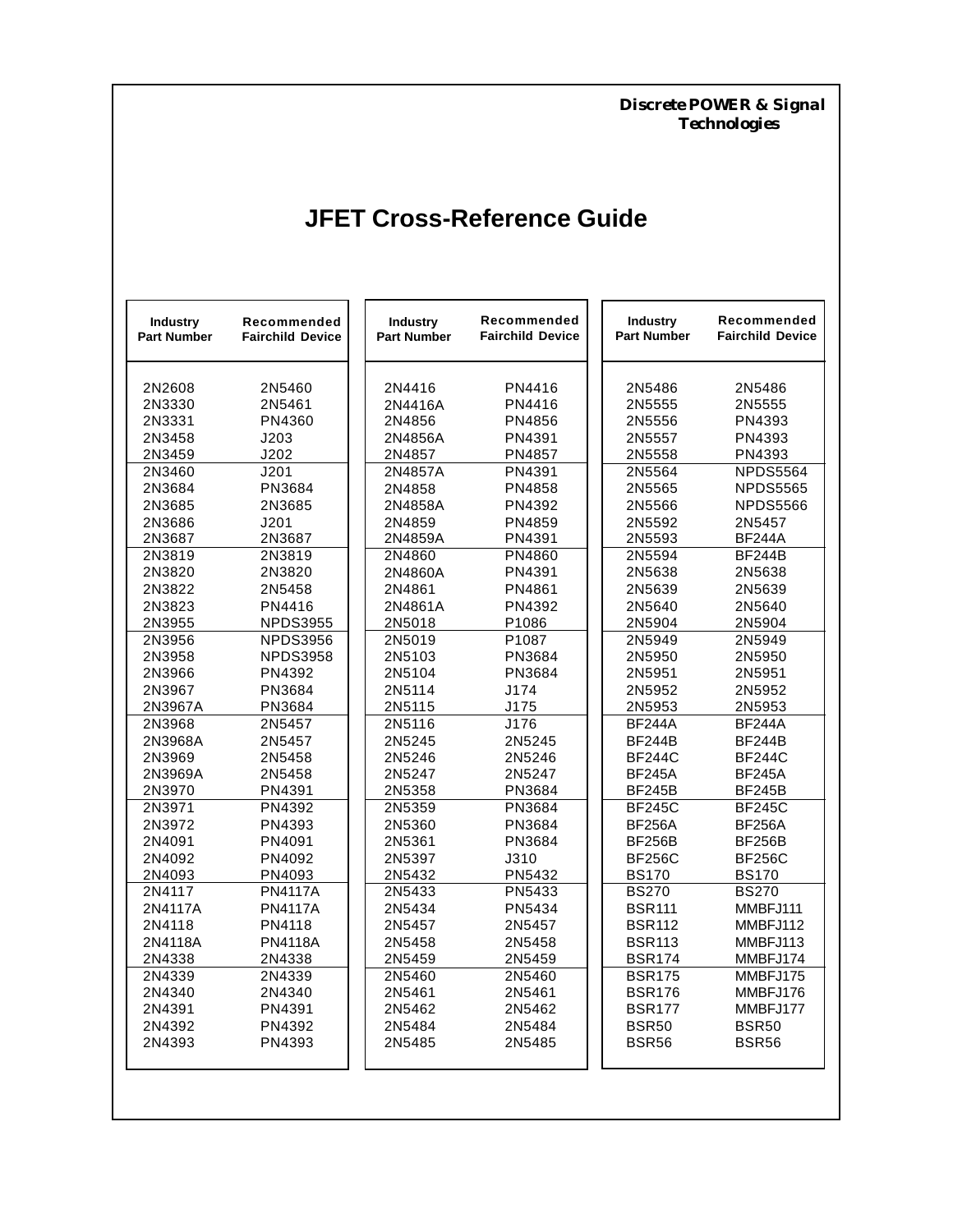#### **JFET Cross-Reference Guide** (continued)

| Industry<br><b>Part Number</b> | Recommended<br><b>Fairchild Device</b> | Industry<br><b>Part Number</b> | Recommended<br><b>Fairchild Device</b> | Industry<br>Part Number | Recommended<br><b>Fairchild Device</b> |
|--------------------------------|----------------------------------------|--------------------------------|----------------------------------------|-------------------------|----------------------------------------|
| <b>BSR57</b>                   | <b>BSR57</b>                           | <b>MMBF5458</b>                | <b>MMBF5458</b>                        | <b>PMBF4392</b>         | MMBF4392                               |
| <b>BSR58</b>                   | <b>BSR58</b>                           | <b>MMBF5459</b>                | <b>MMBF5459</b>                        | <b>PMBF4393</b>         | <b>MMBF4393</b>                        |
| J105                           | J105                                   | <b>MMBF5460</b>                | <b>MMBF5460</b>                        | <b>PMBF4416</b>         | <b>MMBF4416</b>                        |
| J106                           | J106                                   | <b>MMBF5461</b>                | <b>MMBF5461</b>                        | PMBFJ174                | MMBFJ174                               |
| J107                           | J107                                   | <b>MMBF5462</b>                | <b>MMBF5462</b>                        | PMBFJ175                | MMBFJ175                               |
| J108                           | $\overline{J108}$                      | <b>MMBF5484</b>                | <b>MMBF5484</b>                        | PMBFJ176                | MMBFJ176                               |
| J109                           | J109                                   | <b>MMBF5486</b>                | <b>MMBF5486</b>                        | PMBFJ177                | MMBFJ177                               |
| J110                           | J110                                   | MMBFJ111                       | MMBFJ111                               | PMBFJ308                | MMBFJ308                               |
| J111                           | J111                                   | MMBFJ112                       | MMBFJ112                               | PMBFJ309                | MMBFJ309                               |
| J112                           | J112                                   | MMBFJ113                       | MMBFJ113                               | PMBFJ310                | MMBFJ310                               |
| J113                           | J113                                   | MMBFJ174                       | MMBFJ174                               | PN3684                  | PN3684                                 |
| J174                           | J174                                   | MMBFJ175                       | MMBFJ175                               | PN4091                  | PN4091                                 |
| J175                           | J175                                   | MMBFJ176                       | MMBFJ176                               | PN4092                  | PN4092                                 |
| J176                           | J176                                   | MMBFJ177                       | MMBFJ177                               | PN4093                  | PN4093                                 |
| J177                           | J177                                   | MMBFJ201                       | MMBFJ201                               | PN4117                  | PN4117                                 |
| J201                           | J201                                   | MMBFJ202                       | MMBFJ202                               | <b>PN4117A</b>          | <b>PN4117A</b>                         |
| J202                           | J202                                   | MMBFJ203                       | MMBFJ203                               | PN4118                  | PN4118                                 |
| J203                           | J203                                   | MMBFJ270                       | MMBFJ270                               | <b>PN4118A</b>          | <b>PN4118A</b>                         |
| J210                           | J210                                   | MMBFJ271                       | MMBFJ271                               | PN4119                  | PN4119                                 |
| J211                           | J211                                   | MMBFJ304                       | MMBFJ304                               | <b>PN4119A</b>          | <b>PN4119A</b>                         |
| J212                           | J212                                   | MMBFJ305                       | MMBFJ305                               | <b>PN4120</b>           | <b>PN4120</b>                          |
| J270                           | J270                                   | MMBFJ308                       | MMBFJ308                               | <b>PN4120A</b>          | <b>PN4120A</b>                         |
| J271                           | J271                                   | MMBFJ309                       | MMBFJ309                               | PN4302                  | PN4302                                 |
| J300                           | J300                                   | MMBFJ310                       | MMBFJ310                               | PN4303                  | PN4303                                 |
| J304                           | J304                                   | MMBFU310                       | MMBFJ310                               | PN4304                  | PN4304                                 |
| J305                           | J305                                   | <b>MPF102</b>                  | <b>BF245A</b>                          | <b>PN4360</b>           | <b>PN4360</b>                          |
| J308                           | J309                                   | <b>MPF108</b><br><b>MPF111</b> | <b>BF245</b><br><b>BF245</b>           | PN4391                  | PN4391                                 |
| J309<br>J310                   | J309<br>J310                           | <b>MPF256</b>                  | J210                                   | PN4392<br>PN4393        | PN4392<br>PN4393                       |
| MMBF102                        | MMBF102                                | MPF4391                        | PN4391                                 | PN4416                  | PN4416                                 |
| MMBF170                        | MMBF170                                | MPF4392                        | PN4392                                 | PN4856                  | PN4856                                 |
| <b>MMBF4091</b>                | <b>MMBF4091</b>                        | MPF4416                        | PN4416                                 | PN4857                  | PN4857                                 |
| MMBF4092                       | <b>MMBF4092</b>                        | <b>MPF4856A</b>                | 2N4856                                 | PN4858                  | PN4858                                 |
| <b>MMBF4093</b>                | <b>MMBF4093</b>                        | <b>MPF4857A</b>                | 2N4856                                 | PN4859                  | PN4859                                 |
| <b>MMBF4117</b>                | <b>MMBF4117</b>                        | <b>MPF4858A</b>                | 2N4858                                 | PN4860                  | PN4860                                 |
| <b>MMBF4118</b>                | <b>MMBF4118</b>                        | <b>MPF4859A</b>                | 2N4859                                 | PN4861                  | PN4861                                 |
| MMBF4119                       | MMBF4119                               | MPF4860A                       | 2N4860                                 | PN5033                  | PN5033                                 |
| <b>MMBF4391</b>                | <b>MMBF4391</b>                        | MPF4861A                       | 2N4861                                 | PN5432                  | PN5432                                 |
| <b>MMBF4392</b>                | <b>MMBF4392</b>                        | <b>MPF970</b>                  | J174                                   | PN5433                  | PN5433                                 |
| <b>MMBF4393</b>                | <b>MMBF4393</b>                        | <b>MPF971</b>                  | J176                                   | PN5434                  | PN5434                                 |
| <b>MMBF4416</b>                | <b>MMBF4416</b>                        | P1086                          | P1086                                  | NPDS402                 | NPDS402                                |
| <b>MMBF4859</b>                | <b>MMBF4859</b>                        | P1087                          | P1087                                  | NPDS403                 | NPDS403                                |
| <b>MMBF4860</b>                | MMBFJ112                               | PF5101                         | PF5101                                 | NPDS404                 | NPDS404                                |
| <b>MMBF4861</b>                | <b>MMBF4861</b>                        | PF5102                         | PF5102                                 | NPDS406                 | NPDS406                                |
| <b>MMBF5103</b>                | <b>MMBF5103</b>                        | PF5103                         | PF5103                                 | <b>NPDS5565</b>         | <b>NPDS5565</b>                        |
| <b>MMBF5104</b>                | <b>MMBF5104</b>                        | PF5301                         | PF5301                                 | <b>NPDS5565</b>         | <b>NPDS5565</b>                        |
| <b>MMBF5114</b>                | <b>MMBF5114</b>                        | PF5301-1                       | PF5301-1                               | <b>NPDS5911</b>         | <b>NPDS5911</b>                        |
| <b>MMBF5115</b>                | <b>MMBF5115</b>                        | PF5301-2                       | PF5301-2                               | <b>NPDS5912</b>         | <b>NPDS5912</b>                        |
| <b>MMBF5116</b>                | <b>MMBF5116</b>                        | PF5301-3                       | PF5301-3                               | <b>NPDS8301</b>         | <b>NPDS8301</b>                        |
| <b>MMBF5457</b>                | <b>MMBF5457</b>                        | <b>PMBF4391</b>                | <b>MMBF4391</b>                        | <b>NPDS8302</b>         | <b>NPDS8302</b>                        |
|                                |                                        |                                |                                        |                         |                                        |